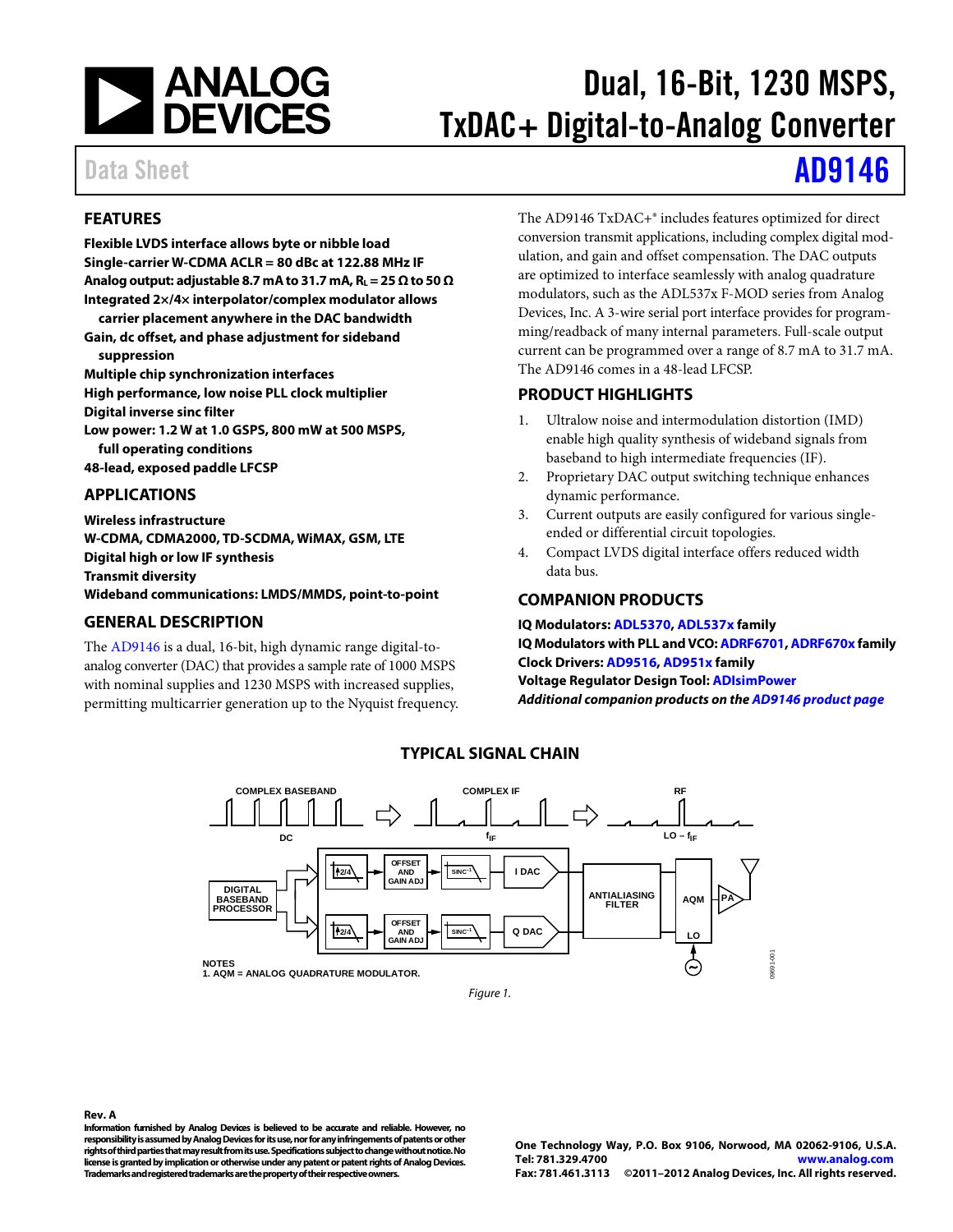# **TABLE OF CONTENTS**

| Device Configuration Register Map and Descriptions  18 |
|--------------------------------------------------------|
|                                                        |
|                                                        |
|                                                        |
|                                                        |
|                                                        |
|                                                        |
|                                                        |
|                                                        |
|                                                        |
| Determining Interpolation Filter Modes  34             |
|                                                        |
|                                                        |

| Driving the DACCLK and REFCLK Inputs  37       |  |
|------------------------------------------------|--|
|                                                |  |
|                                                |  |
|                                                |  |
|                                                |  |
|                                                |  |
|                                                |  |
|                                                |  |
|                                                |  |
|                                                |  |
|                                                |  |
| Reducing LO Leakage and Unwanted Sidebands  42 |  |
|                                                |  |
|                                                |  |
|                                                |  |
|                                                |  |
|                                                |  |
| Synchronization with Clock Multiplication  45  |  |
|                                                |  |
|                                                |  |
|                                                |  |
|                                                |  |
|                                                |  |
|                                                |  |
|                                                |  |
|                                                |  |
|                                                |  |
|                                                |  |
|                                                |  |
|                                                |  |
|                                                |  |
|                                                |  |
|                                                |  |
|                                                |  |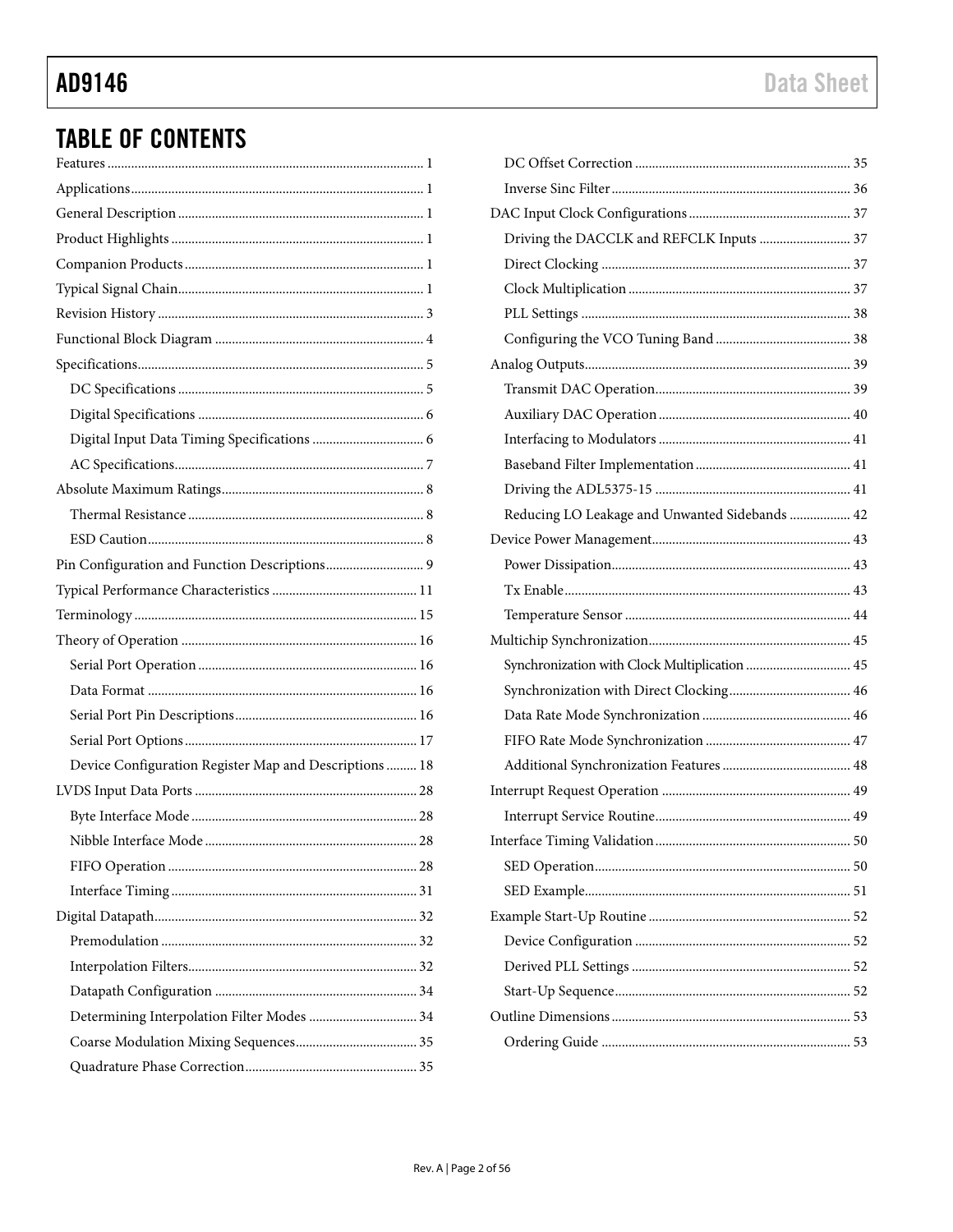### <span id="page-2-0"></span>**REVISION HISTORY**

| $1/12$ —Rev. 0 to Rev. A                            |  |
|-----------------------------------------------------|--|
|                                                     |  |
|                                                     |  |
| Changes to Interface Timing Section, Figure 37, and |  |
|                                                     |  |
| Changes to SED Operation Section and Table 2650     |  |

**4/11—Revision 0: Initial Version**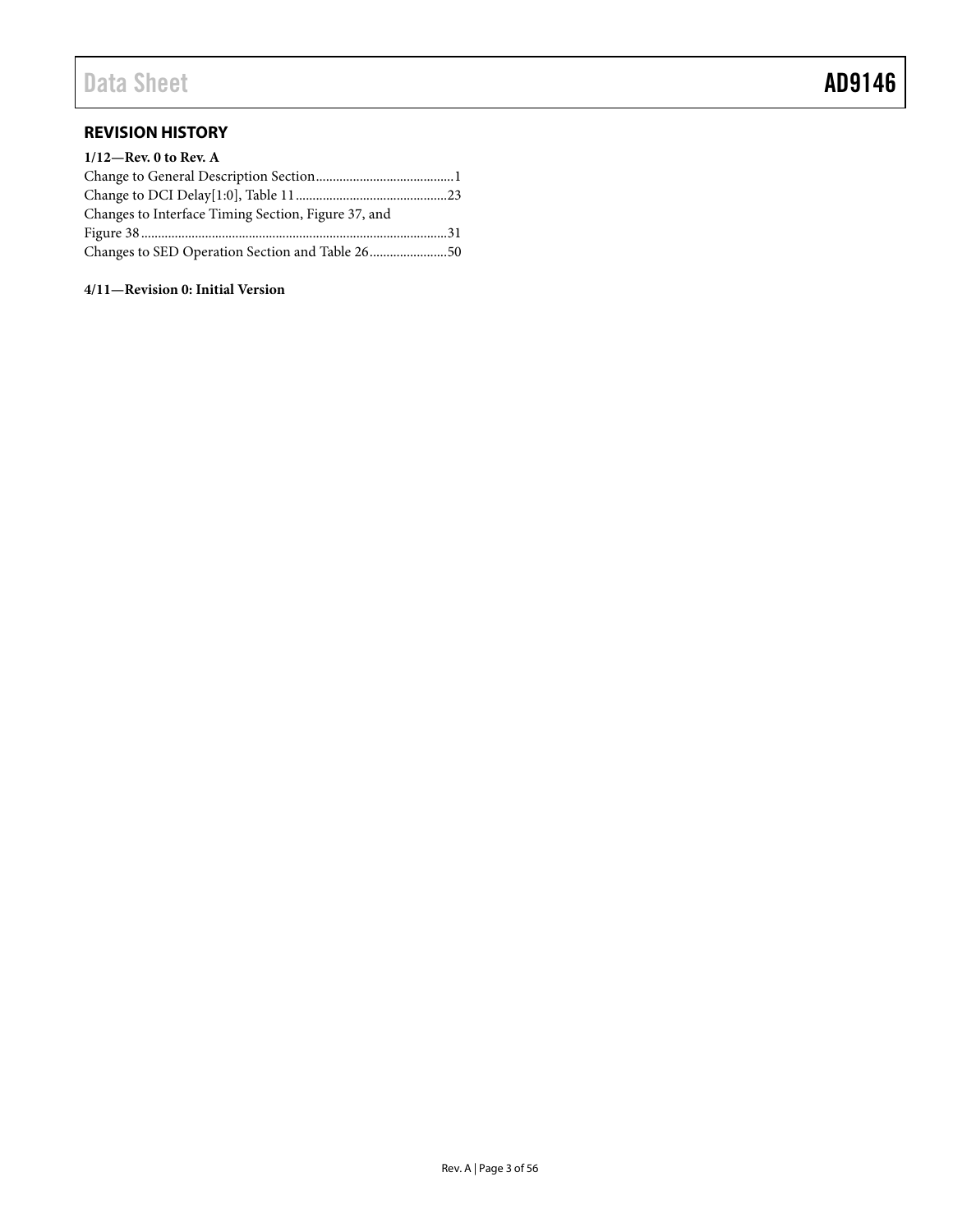09691-002

09691-002

## <span id="page-3-0"></span>FUNCTIONAL BLOCK DIAGRAM



*Figure 2.*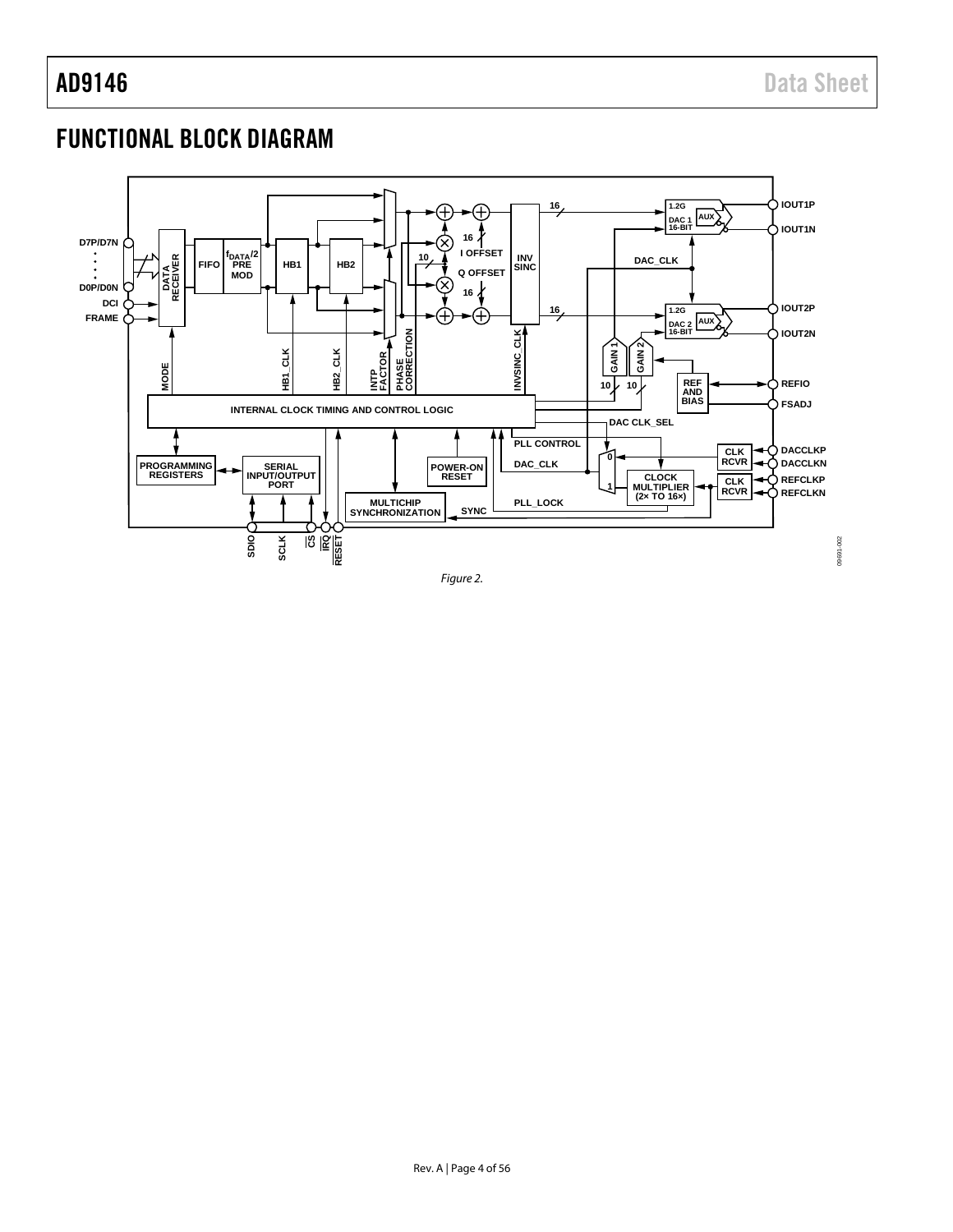### <span id="page-4-0"></span>**SPECIFICATIONS DC SPECIFICATIONS**

<span id="page-4-1"></span> $T<sub>MIN</sub>$  to  $T<sub>MAX</sub>$ , AVDD33 = 3.3 V, DVDD18 = 1.8 V, CVDD18 = 1.8 V, I<sub>FS</sub> = 20 mA, maximum sample rate, unless otherwise noted.

| Table 1.                                          |          |            |            |                   |
|---------------------------------------------------|----------|------------|------------|-------------------|
| <b>Parameter</b>                                  | Min      | <b>Typ</b> | <b>Max</b> | Unit              |
| <b>RESOLUTION</b>                                 |          | 16         |            | <b>Bits</b>       |
| <b>ACCURACY</b>                                   |          |            |            |                   |
| <b>Differential Nonlinearity (DNL)</b>            |          | ±2.1       |            | <b>LSB</b>        |
| Integral Nonlinearity (INL)                       |          | ±3.7       |            | <b>LSB</b>        |
| MAIN DAC OUTPUTS                                  |          |            |            |                   |
| <b>Offset Error</b>                               | $-0.001$ | 0          | $+0.001$   | % FSR             |
| Gain Error (with Internal Reference)              | $-3.6$   | ±2         | $+3.6$     | % FSR             |
| Full-Scale Output Current <sup>1</sup>            | 8.66     | 19.6       | 31.66      | mA                |
| Power Supply Rejection Ratio, AVDD33              | $-0.3$   |            | $+0.3$     | % FSR/V           |
| <b>Output Compliance Range</b>                    | $-1.0$   |            | $+1.0$     | $\mathsf{V}$      |
| <b>Output Resistance</b>                          |          | 10         |            | $M\Omega$         |
| <b>Gain DAC Monotonicity</b>                      |          | Guaranteed |            |                   |
| Settling Time to Within ±0.5 LSB                  |          | 20         |            | ns                |
| MAIN DAC TEMPERATURE DRIFT                        |          |            |            |                   |
| Offset                                            |          | 0.04       |            | ppm/°C            |
| Gain                                              |          | 100        |            | ppm/°C            |
| Reference Voltage                                 |          | 30         |            | ppm/°C            |
| <b>REFERENCE</b>                                  |          |            |            |                   |
| Internal Reference Voltage                        |          | 1.2        |            | $\vee$            |
| <b>Output Resistance</b>                          |          | 5          |            | $k\Omega$         |
| ANALOG SUPPLY VOLTAGES                            |          |            |            |                   |
| AVDD33                                            | 3.13     | 3.3        | 3.47       | $\vee$            |
| CVDD18                                            | 1.71     | 1.8        | 1.89       | V                 |
| <b>DIGITAL SUPPLY VOLTAGES</b>                    |          |            |            |                   |
| DVDD18                                            | 1.71     | 1.8        | 1.89       | $\sf V$           |
| POWER CONSUMPTION                                 |          |            |            |                   |
| $2\times$ Mode, $f_{DAC} = 500$ MSPS, IF = 10 MHz |          |            |            |                   |
| PLL Off                                           |          | 780        |            | mW                |
| PLL On                                            |          | 864        |            | mW                |
| AVDD33                                            |          |            | 56         | mA                |
| CVDD18                                            |          |            | 58         | mA                |
| DVDD18                                            |          |            | 343        | mA                |
| Power-Down Mode (Register 0x01 = 0xFC)            |          | 8.5        | 19         | mW                |
| POWER-UP TIME                                     |          | 260        |            | ms                |
| <b>OPERATING RANGE</b>                            | $-40$    | $+25$      | $+85$      | $^{\circ}{\sf C}$ |

<sup>1</sup> Based on a 10 kΩ external resistor between FSADJ and AVSS.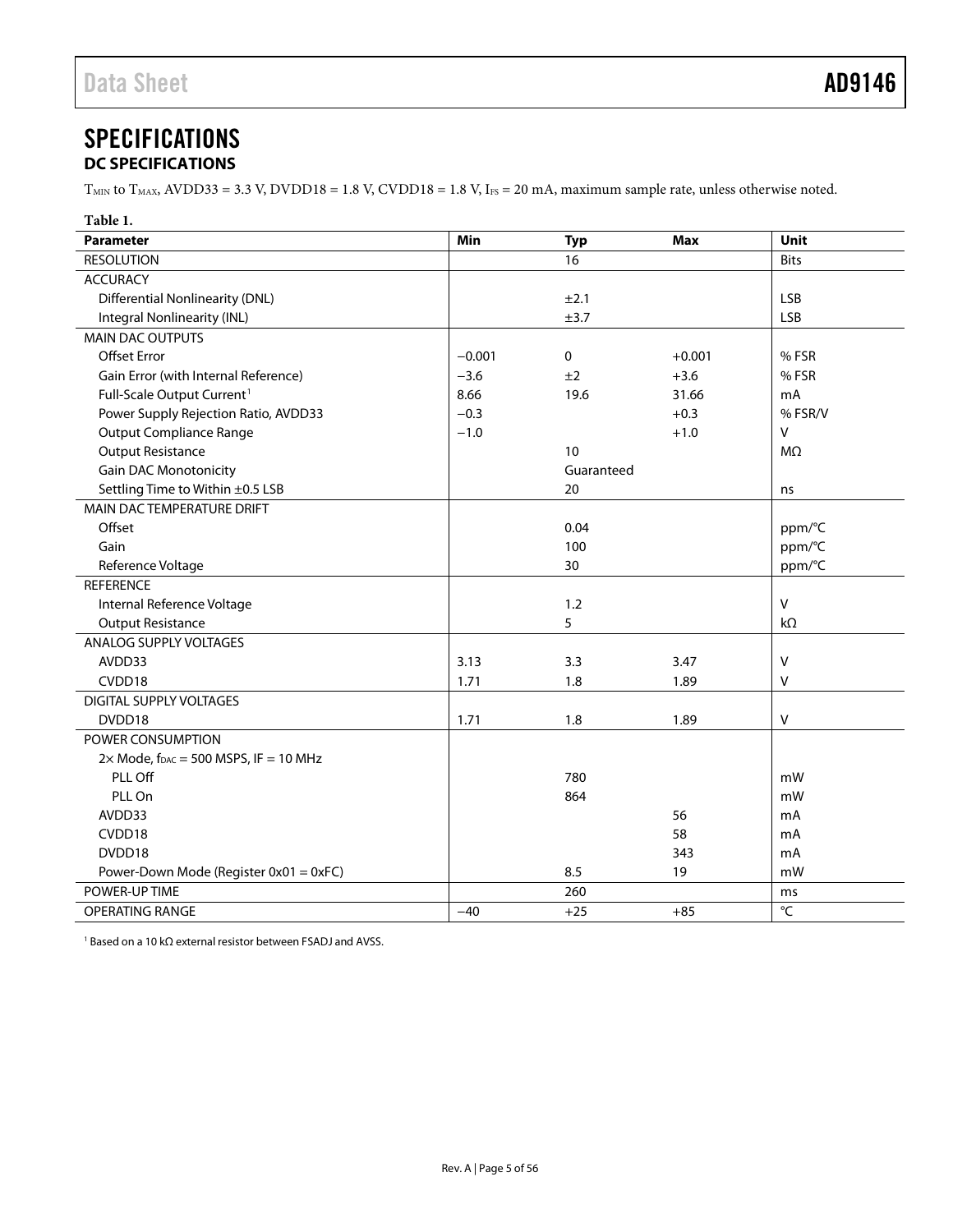### <span id="page-5-0"></span>**DIGITAL SPECIFICATIONS**

 $T<sub>MIN</sub>$  to  $T<sub>MAX</sub>$ , AVDD33 = 3.3 V, DVDD18 = 1.8 V, CVDD18 = 1.8 V, I<sub>FS</sub> = 20 mA, maximum sample rate, unless otherwise noted.

| Table 2.         |  |
|------------------|--|
| <b>Parameter</b> |  |

| <b>Parameter</b>                                | <b>Test Conditions/Comments</b>        | Min      | <b>Typ</b> | <b>Max</b> | Unit       |
|-------------------------------------------------|----------------------------------------|----------|------------|------------|------------|
| <b>CMOS INPUT LOGIC LEVEL</b>                   |                                        |          |            |            |            |
| Input V <sub>IN</sub> Logic High                |                                        | 1.2      |            |            | V          |
| Input V <sub>IN</sub> Logic Low                 |                                        |          |            | 0.6        | V          |
| <b>CMOS OUTPUT LOGIC LEVEL</b>                  |                                        |          |            |            |            |
| Output V <sub>OUT</sub> Logic High              |                                        | 1.4      |            |            | $\vee$     |
| Output Vout Logic Low                           |                                        |          |            | 0.4        | $\vee$     |
| LVDS RECEIVER INPUTS <sup>1</sup>               | Applies to data, DCI, and FRAME inputs |          |            |            |            |
| Input Voltage Range, VIA or VIB                 |                                        | 825      |            | 1575       | mV         |
| Input Differential Threshold, VIDTH             |                                        | $-100$   |            | $+100$     | mV         |
| Input Differential Hysteresis, VIDTHH to VIDTHL |                                        |          | 20         |            | mV         |
| Receiver Differential Input Impedance, RIN      |                                        | 80       |            | 120        | Ω          |
| <b>LVDS Input Rate</b>                          | See Table 5                            |          |            |            |            |
| DAC CLOCK INPUT (DACCLKP, DACCLKN)              |                                        |          |            |            |            |
| Differential Peak-to-Peak Voltage               |                                        | 100      | 500        | 2000       | mV         |
| Common-Mode Voltage                             | Self-biased input, ac-coupled          |          | 1.25       |            | $\vee$     |
| <b>Maximum Clock Rate</b>                       |                                        | 1200     |            |            | <b>MHz</b> |
| REFCLK INPUT (REFCLKP, REFCLKN)                 |                                        |          |            |            |            |
| Differential Peak-to-Peak Voltage               |                                        | 100      | 500        | 2000       | mV         |
| Common-Mode Voltage                             |                                        |          | 1.25       |            | $\vee$     |
| <b>REFCLK Frequency</b>                         |                                        |          |            |            |            |
| PLL Mode                                        | $1 GHz \le f_{VCO} \le 2.1 GHz$        | 15.625   |            | 525        | <b>MHz</b> |
| <b>SYNC Mode</b>                                | See the Multichip Synchronization      | $\Omega$ |            | 525        | MHz        |
|                                                 | section for conditions                 |          |            |            |            |
| SERIAL PORT INTERFACE                           |                                        |          |            |            |            |
| Maximum Clock Rate (SCLK)                       |                                        | 40       |            |            | <b>MHz</b> |
| Minimum Pulse Width High (t <sub>PWH</sub> )    |                                        |          |            | 12.5       | ns         |
| Minimum Pulse Width Low (tPWL)                  |                                        |          |            | 12.5       | ns         |
| Setup Time, SDIO to SCLK (t <sub>DS</sub> )     |                                        | 2.09     |            |            | ns         |
| Hold Time, SDIO to SCLK (tDH)                   |                                        | 0.844    |            |            | ns         |
| Data Valid, SDIO to SCLK (t <sub>DV</sub> )     |                                        | 2.904    |            |            | ns         |
| Setup Time, CS to SCLK (t <sub>DCSB</sub> )     |                                        |          | 2.38       |            | ns         |

<span id="page-5-3"></span><sup>1</sup> LVDS receiver is compliant with the IEEE 1596 reduced range link, unless otherwise noted.

### <span id="page-5-1"></span>**DIGITAL INPUT DATA TIMING SPECIFICATIONS**

### **Table 3.**

<span id="page-5-2"></span>

| <b>Parameter</b>                                      | <b>Value</b> | Unit   |
|-------------------------------------------------------|--------------|--------|
| LATENCY (DACCLK CYCLES)                               |              |        |
| $1 \times$ Interpolation (With or Without Modulation) | -64          | Cycles |
| 2x Interpolation (With or Without Modulation)         | 135          | Cycles |
| 4x Interpolation (With or Without Modulation)         | 292          | Cycles |
| Inverse Sinc                                          | 20           | Cycles |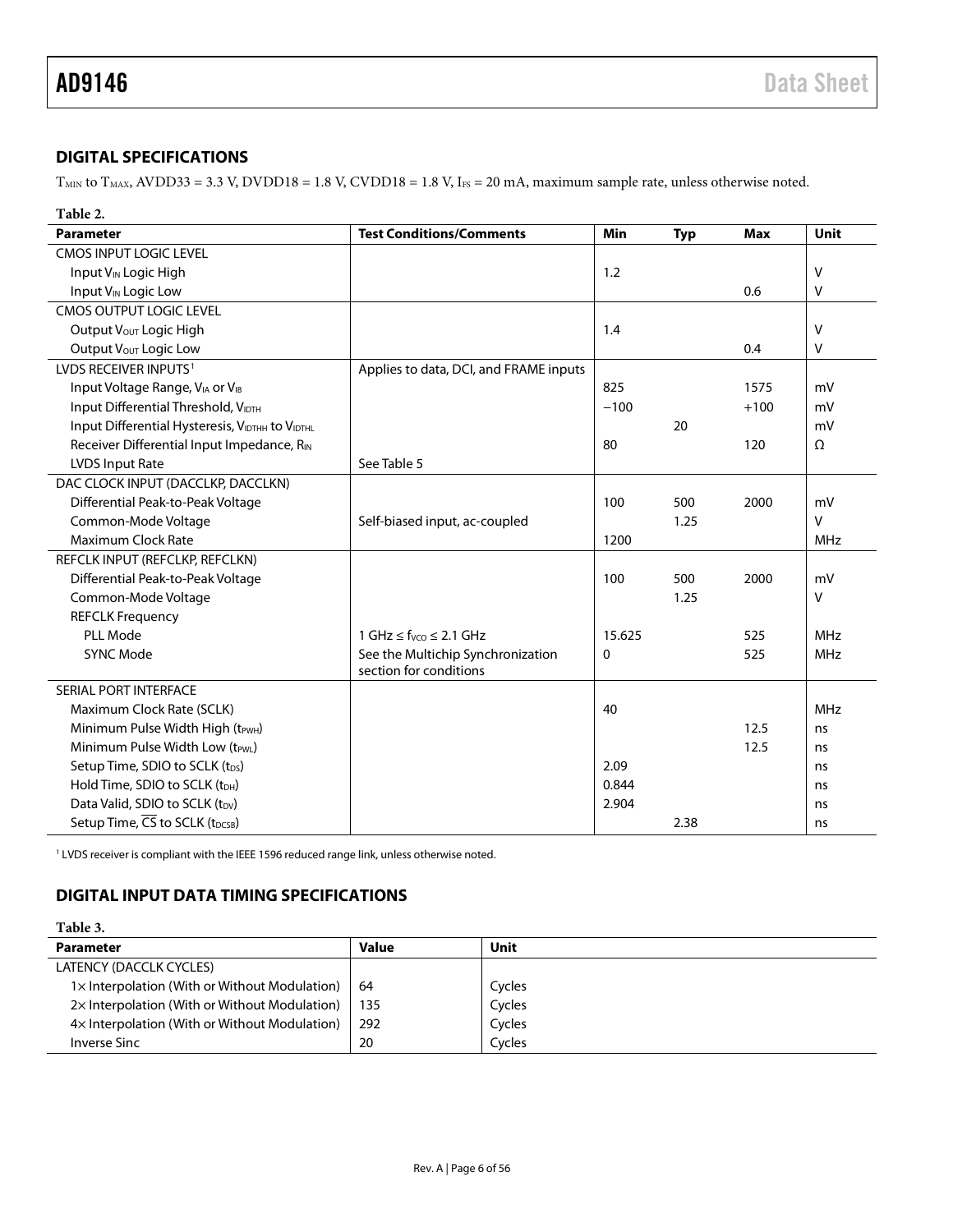### <span id="page-6-0"></span>**AC SPECIFICATIONS**

 $T<sub>MIN</sub>$  to  $T<sub>MAX</sub>$ , AVDD33 = 3.3 V, DVDD18 = 1.8 V, CVDD18 = 1.8 V, IFS = 20 mA, maximum sample rate, unless otherwise noted.

| Table 4.                                                                    |     |            |     |        |
|-----------------------------------------------------------------------------|-----|------------|-----|--------|
| <b>Parameter</b>                                                            | Min | <b>Typ</b> | Max | Unit   |
| SPURIOUS-FREE DYNAMIC RANGE (SFDR)                                          |     |            |     |        |
| $f_{\text{DAC}} = 200$ MSPS, $f_{\text{OUT}} = 50$ MHz                      |     | 70         |     | dBc    |
| $f_{\text{DAC}} = 400$ MSPS, $f_{\text{OUT}} = 70$ MHz                      |     | 65         |     | dBc    |
| $f_{DAC} = 800$ MSPS, $f_{OUT} = 70$ MHz                                    |     | 67         |     | dBc    |
| TWO-TONE INTERMODULATION DISTORTION (IMD)                                   |     |            |     |        |
| $f_{\text{DAC}} = 600$ MSPS, $f_{\text{OUT}} = 50$ MHz                      |     | 85         |     | dBc    |
| $f_{\text{DAC}} = 600$ MSPS, $f_{\text{OUT}} = 80$ MHz                      |     | 82         |     | dBc    |
| $f_{\text{DAC}} = 800$ MSPS, $f_{\text{OUT}} = 60$ MHz                      |     | 83         |     | dBc    |
| $f_{\text{DAC}} = 800$ MSPS, $f_{\text{OUT}} = 100$ MHz                     |     | 81         |     | dBc    |
| NOISE SPECTRAL DENSITY (NSD), SINGLE-CARRIER W-CDMA                         |     |            |     |        |
| $f_{\text{DAC}} = 400$ MSPS, $f_{\text{OUT}} = 80$ MHz                      |     | $-162$     |     | dBm/Hz |
| $f_{DAC} = 800$ MSPS, $f_{OUT} = 80$ MHz                                    |     | $-164$     |     | dBm/Hz |
| W-CDMA ADJACENT CHANNEL LEAKAGE RATIO (ACLR), FOUR-CARRIER                  |     |            |     |        |
| $f_{\text{DAC}} = 491.52 \text{ MSPS}, f_{\text{OUT}} = 15 \text{ MHz}$     |     | 75         |     | dBc    |
| $f_{\text{DAC}} = 983.04$ MSPS, $f_{\text{OUT}} = 80$ MHz                   |     | 77         |     | dBc    |
| $f_{\text{DAC}} = 983.04 \text{ MSPS}, f_{\text{OUT}} = 200 \text{ MHz}$    |     | 76         |     | dBc    |
| W-CDMA ADJACENT CHANNEL LEAKAGE RATIO (ACLR), SINGLE-CARRIER                |     |            |     |        |
| $f_{\text{DAC}} = 983.04 \text{ MSPS}, f_{\text{OUT}} = 80 \text{ MHz}$     |     | 82         |     | dBc    |
| $f_{\text{DAC}} = 983.04 \text{ MSPS}, f_{\text{OUT}} = 122.88 \text{ MHz}$ |     | 80         |     | dBc    |

<span id="page-6-1"></span>**Table 5. Maximum Rate (MSPS) with DVDD and CVDD Supply Regulation**

| <b>Interface</b> | Interpolation   | <b>f</b> INTERFACE (MSPS) |                 | $f_{HB1}$ (MSPS) |                | $f_{HB2}$ (MSPS) |                 | f <sub>DAC</sub> (MSPS) |                 |
|------------------|-----------------|---------------------------|-----------------|------------------|----------------|------------------|-----------------|-------------------------|-----------------|
| Mode             | <b>Factor</b>   | $1.8 V \pm 5%$            | $1.9 V \pm 5\%$ | $1.8 V \pm 5\%$  | $1.9V \pm 5\%$ | $1.8 V \pm 5\%$  | $1.9 V \pm 5\%$ | $1.8 V \pm 5%$          | $1.9 V \pm 5\%$ |
| Byte (8 Bits)    | $1\times$       | 1200                      | 1230            |                  |                |                  |                 | 300                     | 307.5           |
|                  | $2\times$ (HB1) | 1200                      | 1230            | 300              | 307.5          |                  |                 | 600                     | 615             |
|                  | $2\times$ (HB2) | 1200                      | 1230            |                  |                | 300              | 307.5           | 600                     | 615             |
|                  | $4\times$       | 1200                      | 1230            | 300              | 307.5          | 600              | 615             | 1200                    | 1230            |
| Nibble (4 Bits)  | $1\times$       | 1200                      | 1230            |                  |                |                  |                 | 150                     | 153.75          |
|                  | $2\times$ (HB1) | 1200                      | 1230            | 150              | 153.75         |                  |                 | 300                     | 307.5           |
|                  | $2\times$ (HB2) | 1200                      | 1230            |                  |                | 150              | 153.75          | 300                     | 307.5           |
|                  | $4\times$       | 1200                      | 1230            | 150              | 153.75         | 300              | 307.5           | 600                     | 615             |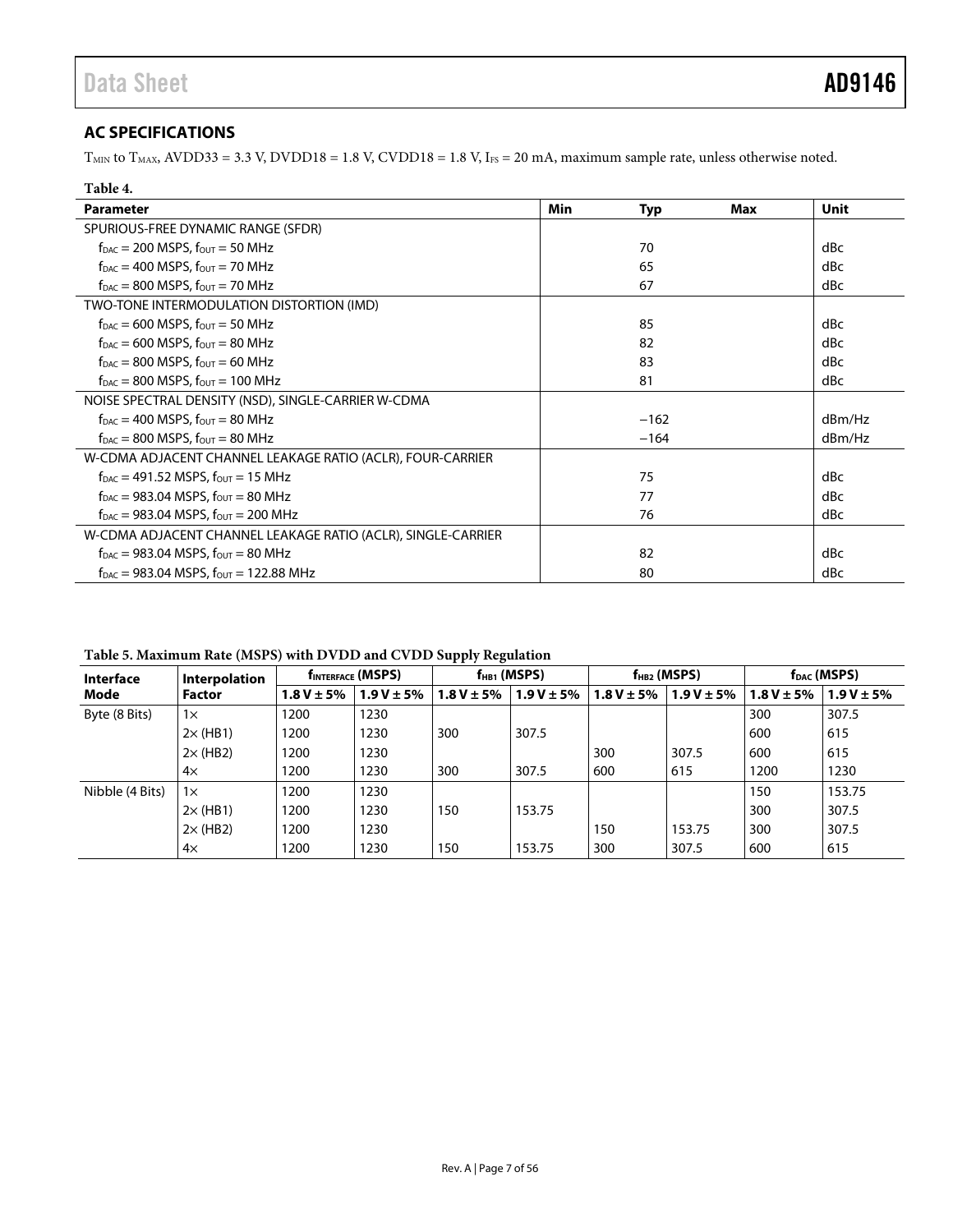## <span id="page-7-0"></span>ABSOLUTE MAXIMUM RATINGS

### **Table 6.**

| <b>Parameter</b>                                        | Rating                     |
|---------------------------------------------------------|----------------------------|
| AVDD33 to AVSS, EPAD, CVSS                              | $-0.3$ V to $+3.6$ V       |
| DVDD18, CVDD18 to AVSS, EPAD,<br>CVSS                   | $-0.3$ V to $+2.1$ V       |
| AVSS to EPAD, CVSS                                      | $-0.3$ V to $+0.3$ V       |
| EPAD to AVSS, CVSS                                      | $-0.3$ V to $+0.3$ V       |
| CVSS to AVSS, EPAD                                      | $-0.3$ V to $+0.3$ V       |
| FSADJ, REFIO, IOUT1P, IOUT1N,<br>IOUT2P, IOUT2N to AVSS | $-0.3$ V to AVDD33 + 0.3 V |
| DI7:01P. DI7:01N. FRAMEP. FRAMEN.<br>DCIP, DCIN to EPAD | $-0.3$ V to DVDD18 + 0.3 V |
| DACCLKP, DACCLKN, REFCLKP,<br>RFFCI KN to FPAD          | $-0.3$ V to CVDD18 + 0.3 V |
| RESET, IRO, CS, SCLK, SDIO to EPAD                      | $-0.3$ V to DVDD18 + 0.3 V |
| Junction Temperature                                    | $125^{\circ}$ C            |
| Storage Temperature Range                               | −65°C to +150°C            |

Stresses above those listed under Absolute Maximum Ratings may cause permanent damage to the device. This is a stress rating only; functional operation of the device at these or any other conditions above those indicated in the operational section of this specification is not implied. Exposure to absolute maximum rating conditions for extended periods may affect device reliability.

### <span id="page-7-1"></span>**THERMAL RESISTANCE**

The exposed pad (EPAD) of the 48-lead LFCSP must be soldered to the ground plane (AVSS). The EPAD provides an electrical, thermal, and mechanical connection to the board.

Typical  $\theta_{JA}$ ,  $\theta_{JB}$ , and  $\theta_{JC}$  values are specified for a 4-layer board and an 8-layer board in still air. Airflow increases heat dissipation, effectively reducing  $\theta_{JA}$  and  $\theta_{JB}$ .

### **Table 7. Thermal Resistance**

| Package <sup>1</sup> | <b>PCB</b> | Өл   | $\theta$ jb | $\theta$ | Unit |
|----------------------|------------|------|-------------|----------|------|
| 48-Lead LFCSP        | 4-layer    |      | 8.5         | 8.7      | °C/W |
| 48-Lead LFCSP        | 8-layer    | 16.4 | 3.9         |          | °C/W |

<sup>1</sup> EPAD soldered to ground plane.

### <span id="page-7-2"></span>**ESD CAUTION**



ESD (electrostatic discharge) sensitive device. Charged devices and circuit boards can discharge without detection. Although this product features patented or proprietary protection circuitry, damage may occur on devices subjected to high energy ESD. Therefore, proper ESD precautions should be taken to avoid performance degradation or loss of functionality.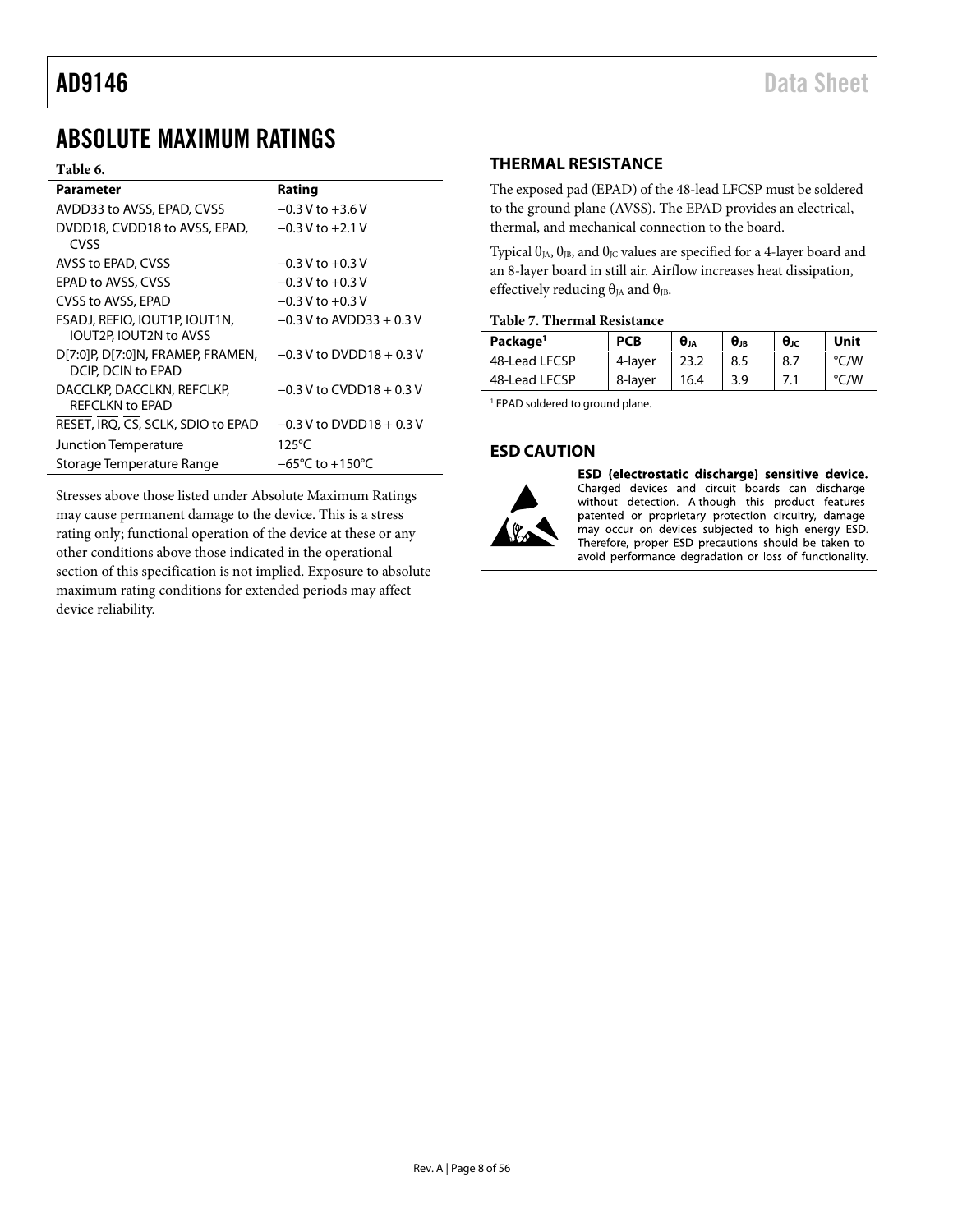## <span id="page-8-0"></span>PIN CONFIGURATION AND FUNCTION DESCRIPTIONS



| Pin No. | <b>Mnemonic</b>  | <b>Description</b>                                                                                 |
|---------|------------------|----------------------------------------------------------------------------------------------------|
|         | CVDD18           | 1.8 V Clock Supply. Supplies clock receivers, clock distribution, and PLL circuitry.               |
| 2       | CVDD18           | 1.8 V Clock Supply. Supplies clock receivers, clock distribution, and PLL circuitry.               |
| 3       | <b>DACCLKP</b>   | DAC Clock Input, Positive.                                                                         |
| 4       | <b>DACCLKN</b>   | DAC Clock Input, Negative.                                                                         |
| 5       | <b>CVSS</b>      | Clock Supply Common.                                                                               |
| 6       | <b>REFCLKP</b>   | PLL Reference Clock Input, Positive. This pin has a secondary function as a synchronization input. |
| 7       | <b>REFCLKN</b>   | PLL Reference Clock Input, Negative. This pin has a secondary function as a synchronization input. |
| 8       | DVDD18           | 1.8 V Digital Supply. Supplies power to digital core and digital data ports.                       |
| 9       | D <sub>7</sub> P | Data Bit 7 (MSB), Positive.                                                                        |
| 10      | D7N              | Data Bit 7 (MSB), Negative.                                                                        |
| 11      | D <sub>6</sub> P | Data Bit 6, Positive.                                                                              |
| 12      | D <sub>6</sub> N | Data Bit 6, Negative.                                                                              |
| 13      | D <sub>5</sub> P | Data Bit 5, Positive.                                                                              |
| 14      | D <sub>5</sub> N | Data Bit 5, Negative.                                                                              |
| 15      | D <sub>4</sub> P | Data Bit 4, Positive.                                                                              |
| 16      | D <sub>4</sub> N | Data Bit 4, Negative.                                                                              |
| 17      | <b>DCIP</b>      | Data Clock Input, Positive.                                                                        |
| 18      | <b>DCIN</b>      | Data Clock Input, Negative.                                                                        |
| 19      | <b>FRAMEP</b>    | Frame Input, Positive.                                                                             |
| 20      | <b>FRAMEN</b>    | Frame Input, Negative.                                                                             |
| 21      | D <sub>3</sub> P | Data Bit 3, Positive.                                                                              |
| 22      | D <sub>3</sub> N | Data Bit 3, Negative.                                                                              |
| 23      | D <sub>2</sub> P | Data Bit 2, Positive.                                                                              |
| 24      | D <sub>2N</sub>  | Data Bit 2, Negative.                                                                              |
| 25      | D <sub>1</sub> P | Data Bit 1, Positive.                                                                              |
| 26      | D <sub>1</sub> N | Data Bit 1, Negative.                                                                              |
| 27      | D <sub>OP</sub>  | Data Bit 0 (LSB), Positive.                                                                        |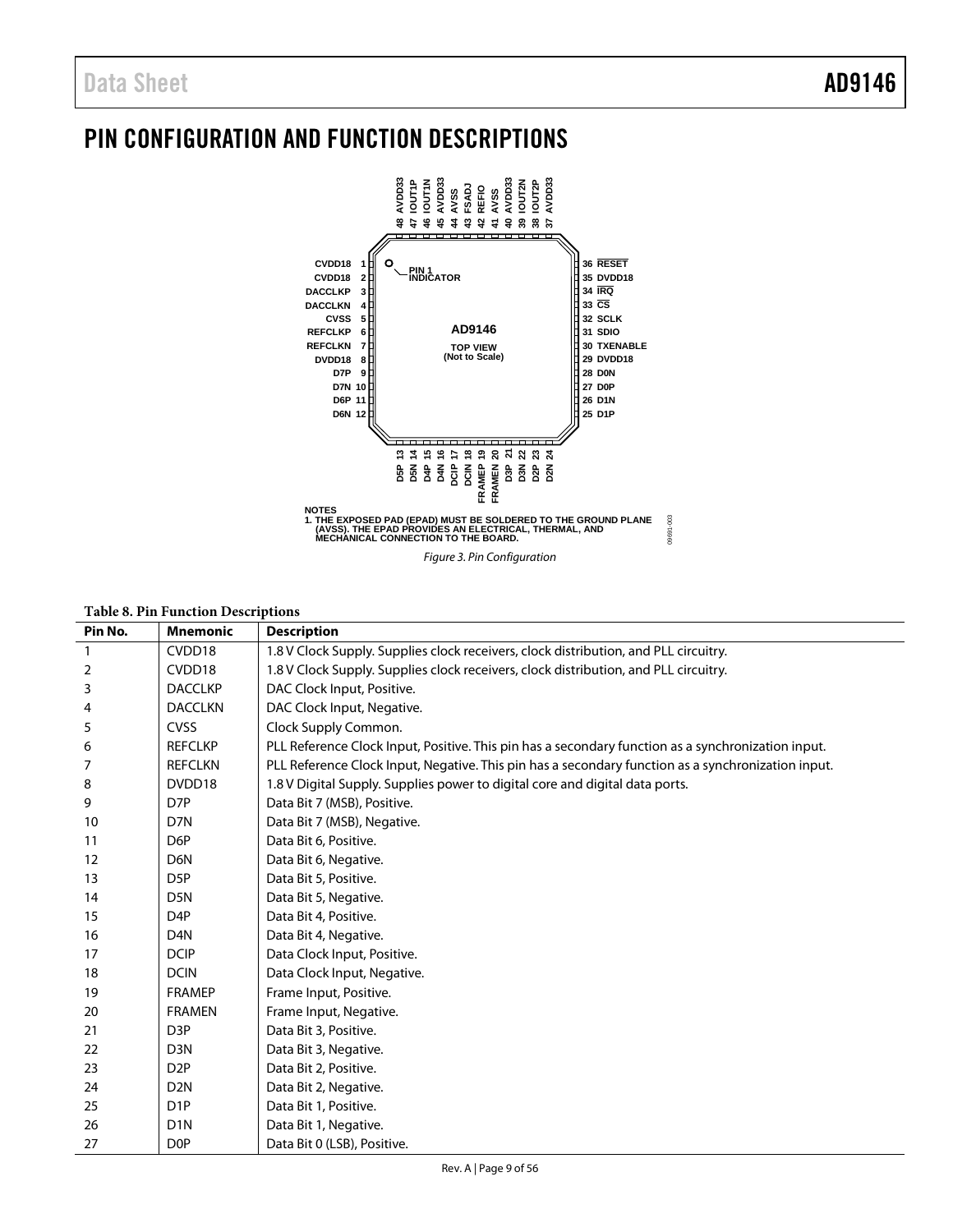| Pin No. | <b>Mnemonic</b>          | <b>Description</b>                                                                                                                                       |
|---------|--------------------------|----------------------------------------------------------------------------------------------------------------------------------------------------------|
| 28      | D <sub>0</sub> N         | Data Bit 0 (LSB), Negative.                                                                                                                              |
| 29      | DVDD18                   | 1.8 V Digital Supply. Supplies power to digital core and digital data ports.                                                                             |
| 30      | <b>TXENABLE</b>          | Active High Transmit Path Enable (CMOS). A low level on this pin clamps the DAC outputs to midscale.                                                     |
| 31      | <b>SDIO</b>              | Serial Port Data Input/Output (CMOS).                                                                                                                    |
| 32      | <b>SCLK</b>              | Serial Port Clock Input (CMOS).                                                                                                                          |
| 33      | $\overline{\mathsf{CS}}$ | Serial Port Chip Select, Active Low (CMOS).                                                                                                              |
| 34      | $\overline{IRQ}$         | Interrupt Request. Open-drain, active low output. Pull this pin high external to the device.                                                             |
| 35      | DVDD18                   | 1.8 V Digital Supply. Supplies power to digital core and digital data ports.                                                                             |
| 36      | <b>RESET</b>             | Reset, Active Low (CMOS).                                                                                                                                |
| 37      | AVDD33                   | 3.3 V Analog Supply.                                                                                                                                     |
| 38      | IOUT2P                   | Q DAC Positive Current Output.                                                                                                                           |
| 39      | IOUT2N                   | Q DAC Negative Current Output.                                                                                                                           |
| 40      | AVDD33                   | 3.3 V Analog Supply.                                                                                                                                     |
| 41      | <b>AVSS</b>              | Analog Supply Common.                                                                                                                                    |
| 42      | <b>REFIO</b>             | 1.2 V Band Gap Voltage Reference Output. Should be decoupled to AVSS with a 0.1 µF capacitor.                                                            |
| 43      | <b>FSADJ</b>             | Full-Scale Current Output Adjust. Place a 10 k $\Omega$ resistor from this pin to AVSS.                                                                  |
| 44      | <b>AVSS</b>              | Analog Supply Common.                                                                                                                                    |
| 45      | AVDD33                   | 3.3 V Analog Supply.                                                                                                                                     |
| 46      | IOUT1N                   | I DAC Negative Current Output.                                                                                                                           |
| 47      | IOUT1P                   | I DAC Positive Current Output.                                                                                                                           |
| 48      | AVDD33                   | 3.3 V Analog Supply.                                                                                                                                     |
|         | <b>EPAD</b>              | The exposed pad (EPAD) must be soldered to the ground plane (AVSS). The EPAD provides an electrical,<br>thermal, and mechanical connection to the board. |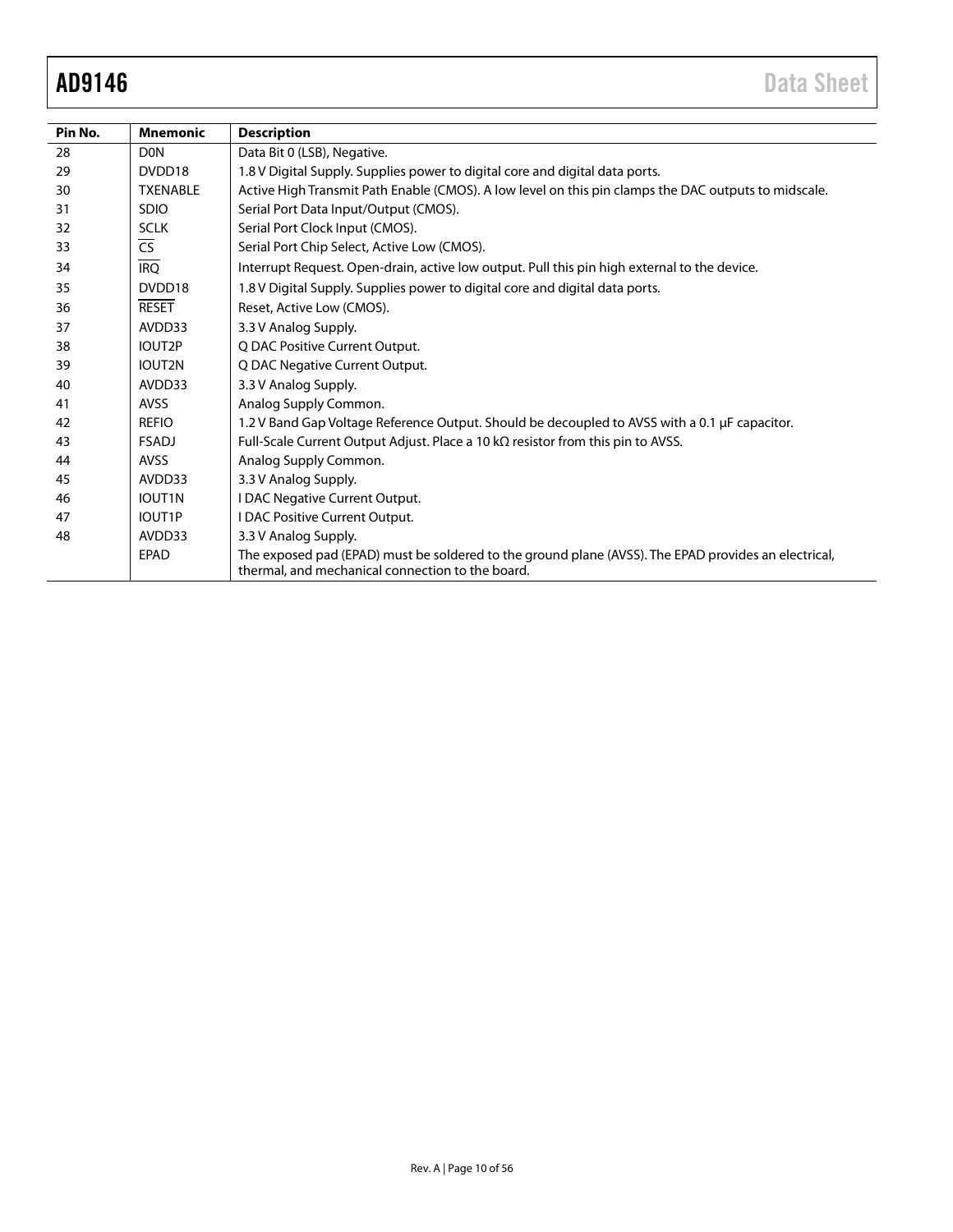## <span id="page-10-0"></span>TYPICAL PERFORMANCE CHARACTERISTICS



*Figure 4. Harmonics vs. f<sub>out</sub> over f<sub>DATA</sub> and Interpolation, Digital Scale = 0 dBFS, IFS = 20 mA*



*Figure 5. Second Harmonic vs. fout over Digital Scale, 4× Interpolation, fDATA = 400 MSPS, IFS = 20 mA*



*Figure 6. Third Harmonic vs. f<sub>OUT</sub> over Digital Scale, 4× Interpolation, fDATA = 400 MSPS, IFS = 20 mA*



*Figure 7. Highest Digital Spur vs. fout over fDATA and Interpolation*, *Digital Scale = 0 dBFS, IFS = 20 mA*



*Figure 8. Single-Tone Spectrum, 2× Interpolation,*   $f_{DATA}$  = 300 MSPS,  $f_{OUT}$  = 101 MHz



*Figure 9. Single-Tone Spectrum, 4× Interpolation,*   $f_{DATA} = 200$  *MSPS,*  $f_{OUT} = 151$  *MHz*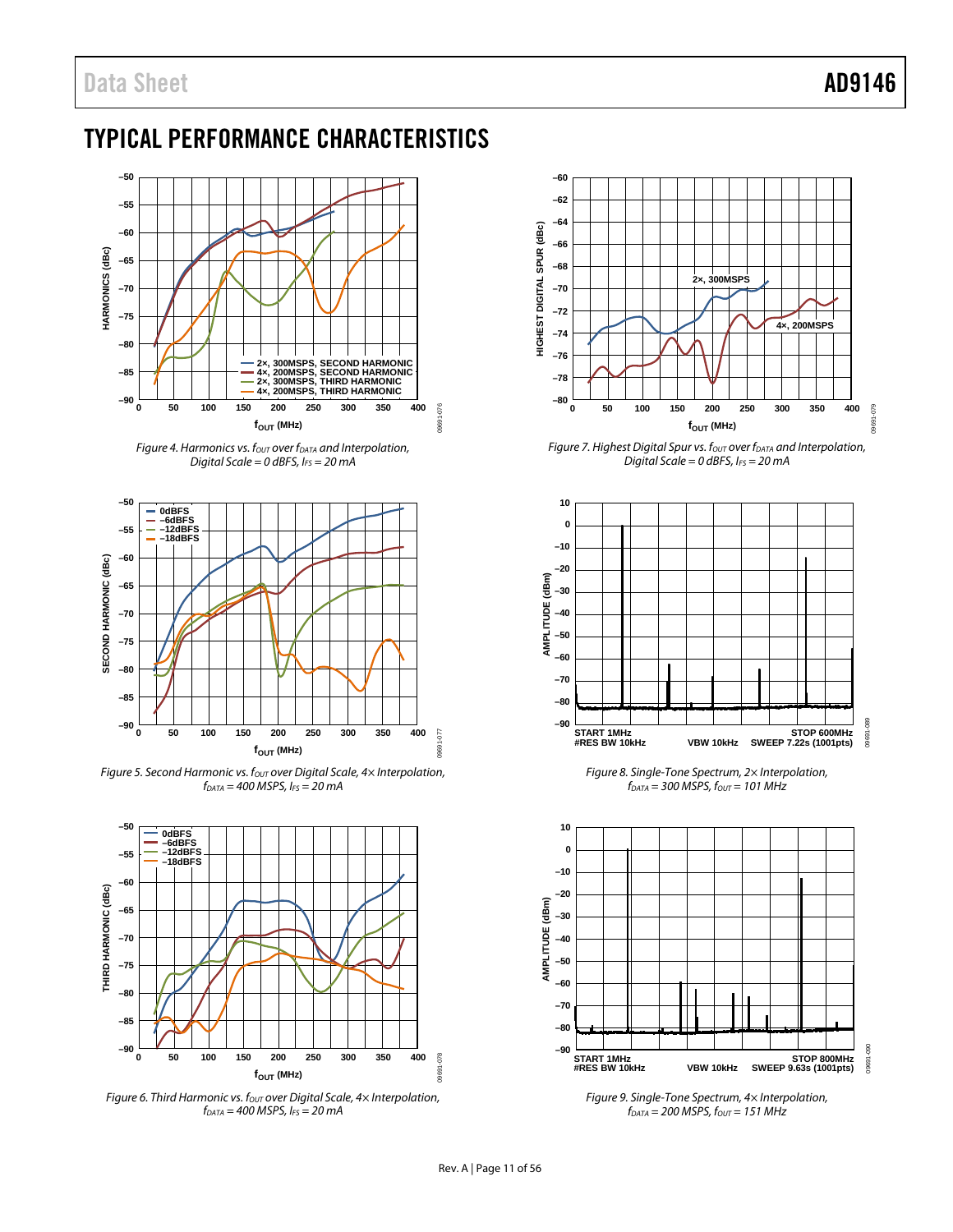





*Figure 11. IMD vs. fout over Digital Scale, 4× Interpolation, fDATA = 400 MSPS, IFS = 20 mA*



*Figure 12. IMD vs. f<sub>OUT</sub> over Full-Scale Current, 4× Interpolation, fDATA = 400 MSPS, Digital Scale = 0 dBFS*



*Figure 13. IMD vs. f<sub>OUT</sub>, 4× Interpolation, f<sub>DATA</sub> = 200 MSPS, Digital Scale = 0 dBFS, IFS = 20 mA, PLL On and PLL Off*



*Figure 14. NSD vs. f<sub>out</sub>* over Interpolation, Single-Tone and W-CDMA Signals, *fDATA = 200 MSPS, Digital Scale = 0 dBFS, IFS = 20 mA, PLL Off*



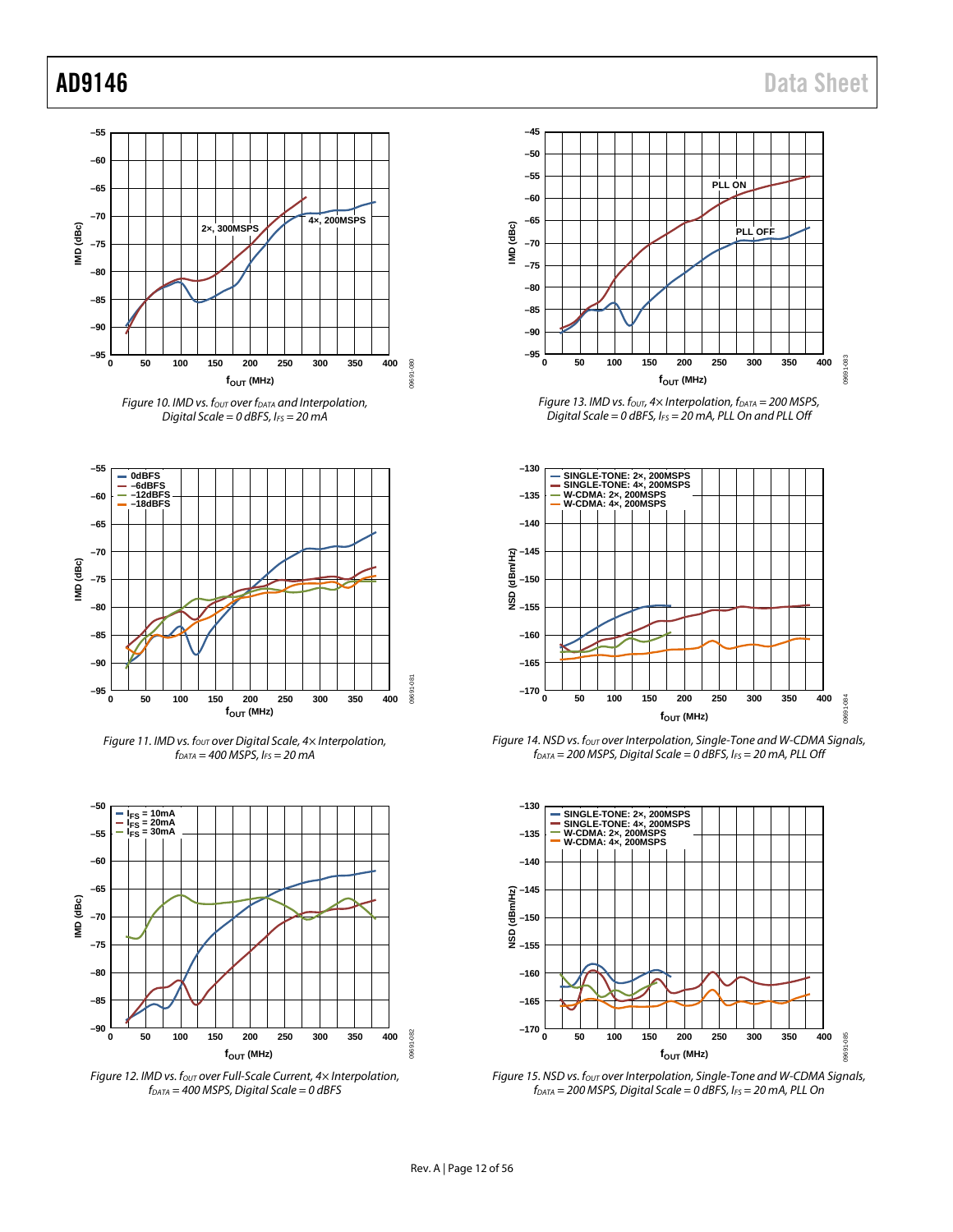

*Figure 16. Four-Carrier W-CDMA ACLR vs. fout* over Digital Scale, Adjacent *Channel, 4× Interpolation, fDATA = 245.76 MSPS, PLL Off*



*Figure 17. Four-Carrier W-CDMA ACLR vs. fout over Digital Scale, First Alternate Channel, 4× Interpolation, fDATA = 245.76 MSPS, PLL Off*



*Figure 18. Four-Carrier W-CDMA ACLR vs. fout over Digital Scale, Second Alternate Channel, 4× Interpolation, f<sub>DATA</sub> = 245.76 MSPS, PLL Off* 



*Figure 19. Four-Carrier W-CDMA ACLR vs. fout over Interpolation, Adjacent Channel, fDATA = 245.76 MSPS, PLL Off and PLL On*



*Figure 20. Four-Carrier W-CDMA ACLR vs. four over Interpolation, First Alternate Channel, fDATA = 245.76 MSPS, PLL Off and PLL On*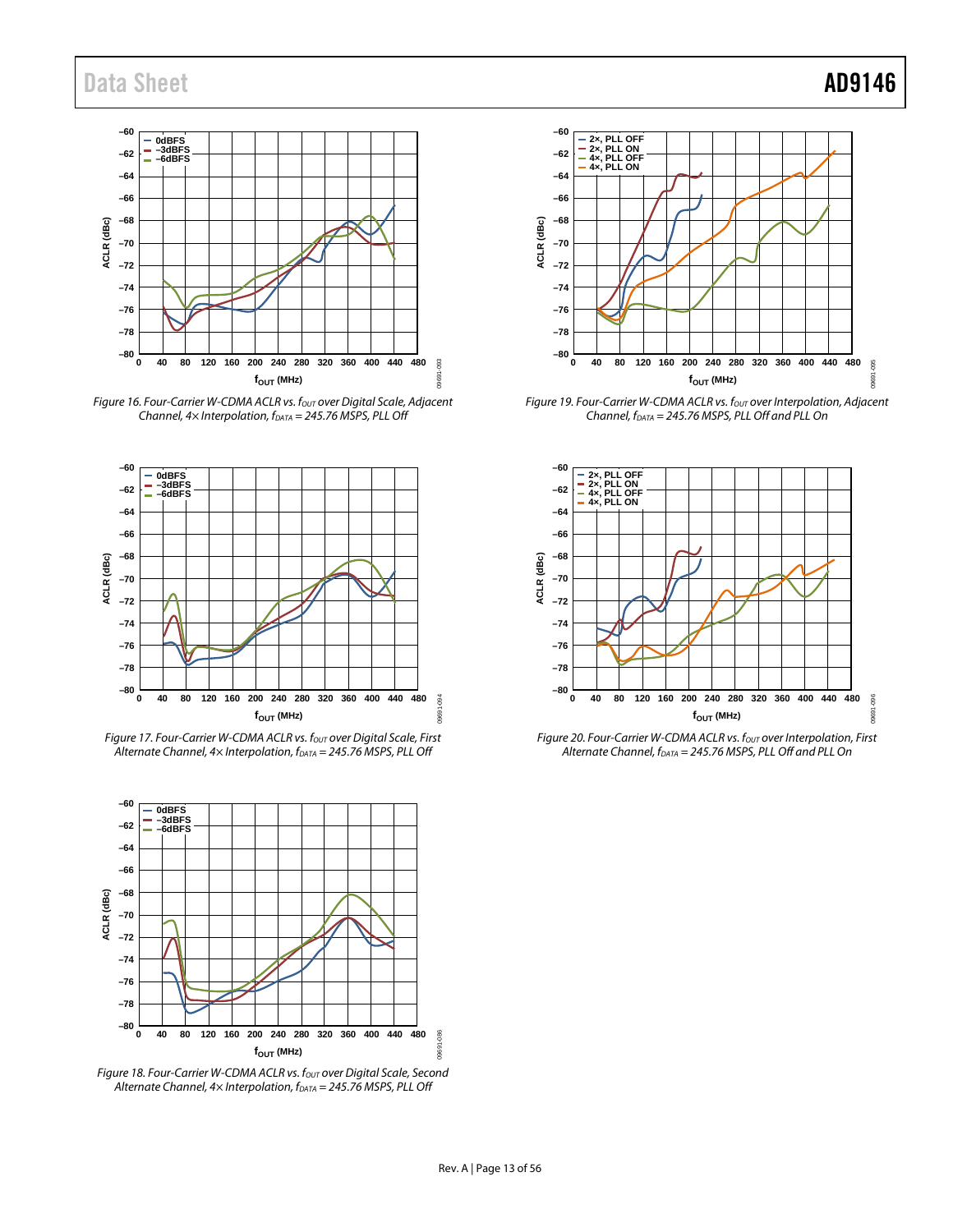





*Figure 22. Four-Carrier W-CDMA Performance, 4× Interpolation, fDATA = 245.76 MSPS, Digital Scale = −6 dBFS, fOUT = 122 MHz*



Figure 23. W-CDMA ACLR vs. fout over Number of Carriers, Adjacent Channel, *4× Interpolation, fDATA = 245.76 MSPS, Digital Scale = −6 dBFS, PLL Off*



*Figure 24. Four-Carrier W-CDMA Performance, 4× Interpolation,*   $f<sub>DATA</sub> = 245.76 MSPS, Digital Scale = −6 dBFS, f<sub>OUT</sub> = 200 MHz$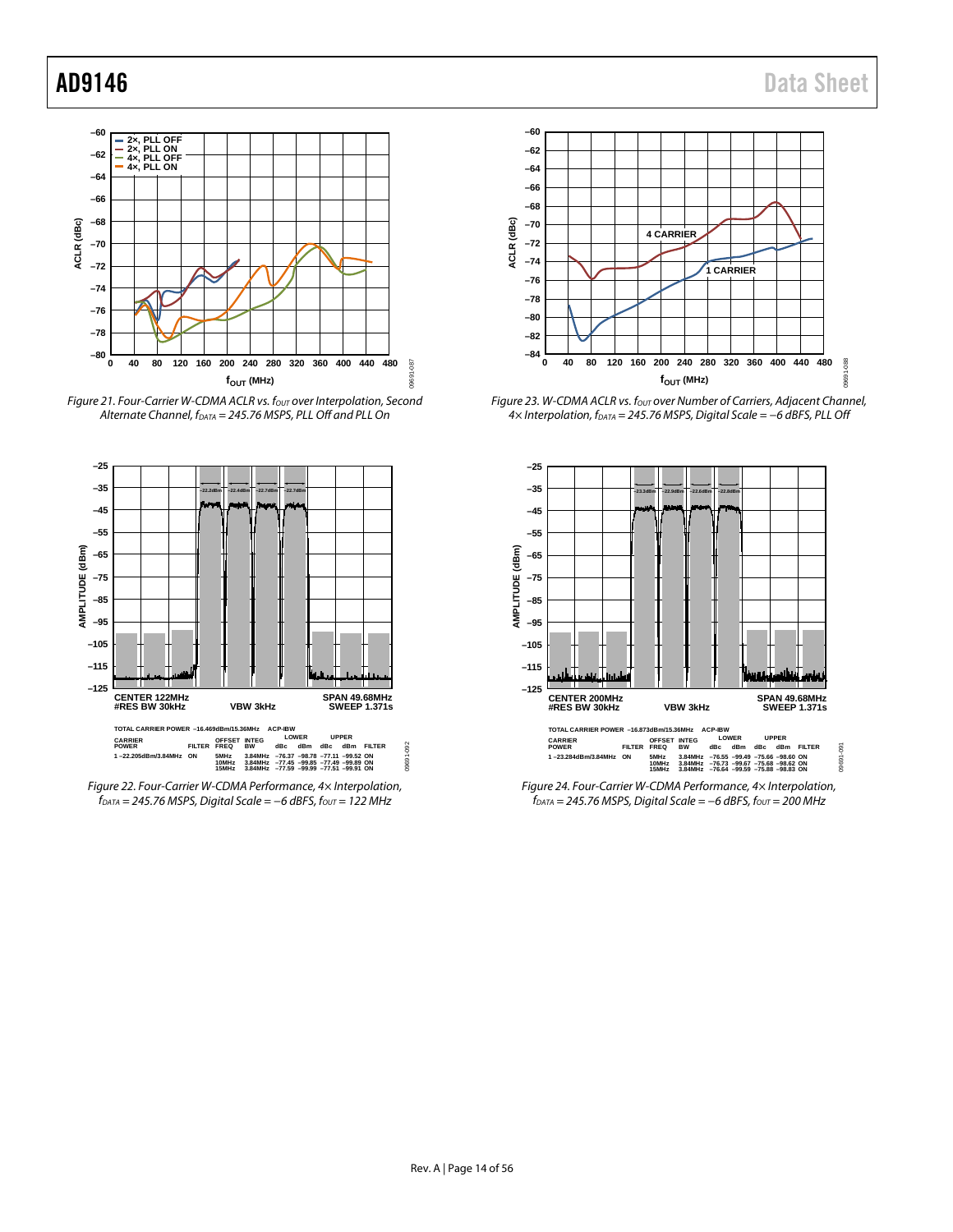## <span id="page-14-0"></span>**TERMINOLOGY**

### **Integral Nonlinearity (INL)**

INL is the maximum deviation of the actual analog output from the ideal output, determined by a straight line drawn from zero scale to full scale.

### **Differential Nonlinearity (DNL)**

DNL is the measure of the variation in analog value, normalized to full scale, associated with a 1 LSB change in digital input code.

### **Offset Error**

Offset error is the deviation of the output current from the ideal of 0 mA. For IOUT1P, 0 mA output is expected when all inputs are set to 0. For IOUT1N, 0 mA output is expected when all inputs are set to 1.

### **Gain Error**

Gain error is the difference between the actual and ideal output span. The actual span is determined by the difference between the output when all inputs are set to 1 and the output when all inputs are set to 0.

### **Output Compliance Range**

The output compliance range is the range of allowable voltage at the output of a current output DAC. Operation beyond the maximum compliance limits can cause either output stage saturation or breakdown, resulting in nonlinear performance.

### **Temperature Drift**

Temperature drift is specified as the maximum change from the ambient (25 $^{\circ}$ C) value to the value at either  $T_{\text{MIN}}$  or  $T_{\text{MAX}}$ . For offset and gain drift, the drift is reported in ppm of full-scale range (FSR) per degree Celsius. For reference voltage drift, the drift is reported in ppm per degree Celsius.

### **Power Supply Rejection (PSR)**

PSR is the maximum change in the full-scale output as the supplies are varied from minimum to maximum specified voltages.

### **Settling Time**

Settling time is the time required for the output to reach and remain within a specified error band around its final value, measured from the start of the output transition.

### **Spurious-Free Dynamic Range (SFDR)**

SFDR is the difference, in decibels, between the peak amplitude of the output signal and the peak spurious signal within the dc to Nyquist frequency of the DAC. Typically, energy in this band is rejected by the interpolation filters. This specification, therefore, defines how well the interpolation filters work and the effect of other parasitic coupling paths on the DAC output.

### **Signal-to-Noise Ratio (SNR)**

SNR is the ratio of the rms value of the measured output signal to the rms sum of all other spectral components below the Nyquist frequency, excluding the first six harmonics and dc. The value for SNR is expressed in decibels.

### **Interpolation Filter**

If the digital inputs to the DAC are sampled at a multiple rate of fDATA (interpolation rate), a digital filter can be constructed that has a sharp transition band near f<sub>DATA</sub>/2. Images that typically appear around f<sub>DAC</sub> (output data rate) can be greatly suppressed.

### **Adjacent Channel Leakage Ratio (ACLR)**

ACLR is the ratio in decibels relative to the carrier (dBc) between the measured power within a channel and that of its adjacent channel.

### **Complex Image Rejection**

In a traditional two-part upconversion, two images are created around the second IF frequency. These images have the effect of wasting transmitter power and system bandwidth. By placing the real part of a second complex modulator in series with the first complex modulator, either the upper or lower frequency image near the second IF can be rejected.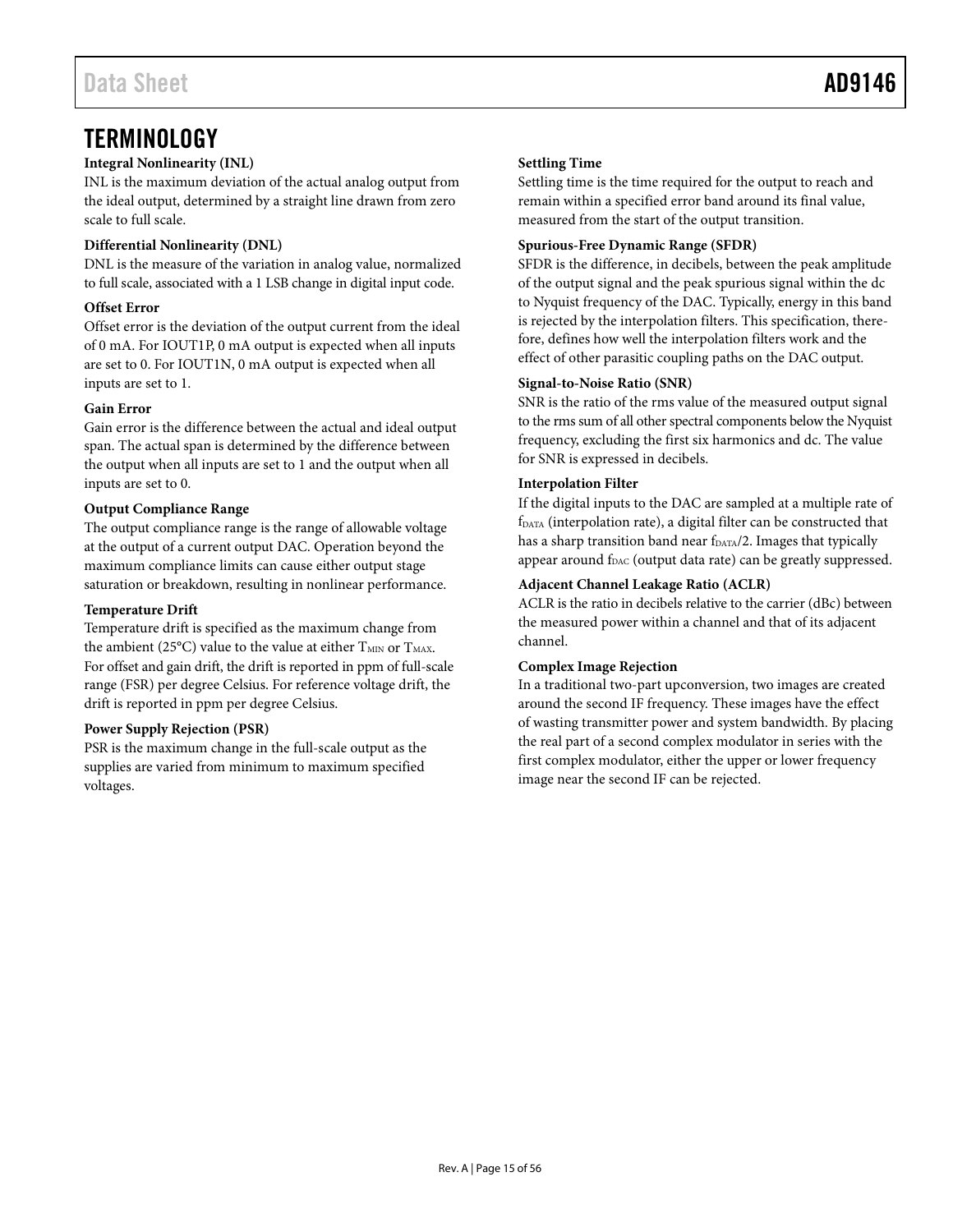## <span id="page-15-0"></span>THEORY OF OPERATION

High performance, small size, and low power consumption make the AD9146 a very attractive DAC for wired and wireless communications systems. The dual digital signal path and dual DAC structure allow an easy interface to common quadrature modulators when designing single sideband (SSB) transmitters.

The AD9146 offers features that allow simplified synchronization with incoming data and between multiple devices. Auxiliary DACs are also provided on chip. The auxiliary DACs can be used for output dc offset compensation (for LO compensation in SSB transmitters) and for gain matching (for image rejection optimization in SSB transmitters).

### <span id="page-15-1"></span>**SERIAL PORT OPERATION**

The serial port is a flexible, synchronous serial communications port that allows easy interfacing to many industry-standard microcontrollers and microprocessors. The serial I/O is compatible with most synchronous transfer formats, including both the Motorola SPI and Intel® SSR protocols. The interface allows read/write access to all registers that configure the AD9146. Single-byte or multiple-byte transfers are supported, as well as MSB first or LSB first transfer formats.



*Figure 25. Serial Port Interface Pins*

A communication cycle with the AD9146 has two phases. Phase 1 is the instruction cycle (the writing of an instruction byte into the device), coincident with the first eight SCLK rising edges. The instruction byte provides the serial port controller with information regarding the data transfer cycle—Phase 2 of the communication cycle. The Phase 1 instruction byte defines whether the upcoming data transfer is a read or write, along with the starting register address for the first byte of the data transfer. The first eight SCLK rising edges of each communication cycle are used to write the instruction byte into the device.

A logic high on the  $\overline{\text{CS}}$  pin followed by a logic low resets the serial port timing to the initial state of the instruction cycle. From this state, the next eight rising SCLK edges represent the instruction bits of the current I/O operation.

The remaining SCLK edges are for Phase 2 of the communication cycle. Phase 2 is the actual data transfer between the device and the system controller. Phase 2 of the communication cycle is a transfer of one or more data bytes. Registers change immediately upon writing to the last bit of each transfer byte.

### <span id="page-15-2"></span>**DATA FORMAT**

The instruction byte contains the information shown in [Table 9.](#page-15-4)

### <span id="page-15-4"></span>**Table 9. Serial Port Instruction Byte**

| I7(MSB) | 16 | 15             | 14 | 13 | 12 | $\mathbf{I}$ | IO (LSB) |
|---------|----|----------------|----|----|----|--------------|----------|
| R/W     | A6 | A <sub>5</sub> | A4 | A3 | A2 | A1           | A0       |

 $R/\overline{W}$ , Bit 7 of the instruction byte, determines whether a read or a write data transfer occurs after the instruction byte write. Logic 1 indicates a read operation, and Logic 0 indicates a write operation.

A6 to A0, Bit 6 to Bit 0 of the instruction byte, determine the register that is accessed during the data transfer portion of the communication cycle. For multibyte transfers, A6 is the starting byte address. The remaining register addresses are generated by the device based on the LSB\_FIRST bit (Register 0x00, Bit 6).

### <span id="page-15-3"></span>**SERIAL PORT PIN DESCRIPTIONS** *Serial Clock (SCLK)*

The serial clock pin synchronizes data to and from the device and runs the internal state machines. The maximum frequency of SCLK is 40 MHz. All data input is registered on the rising edge of SCLK. All data is driven out on the falling edge of SCLK.

### *Chip Select (CS)*

An active low input starts and gates a communication cycle. It allows more than one device to be used on the same serial communications lines. When the CS pin is high, the SDIO pin goes to a high impedance state. During the communication cycle, the  $\overline{CS}$  pin should stay low.

### *Serial Data I/O (SDIO)*

The SDIO pin is a bidirectional pin that functions as an input in write mode and as an output in read mode. Data is written into the device on this pin and read from the device on this pin. The configuration of the SDIO pin is controlled by Register 0x00, Bit 7. To enable readback of the register data, this bit must be set to 1.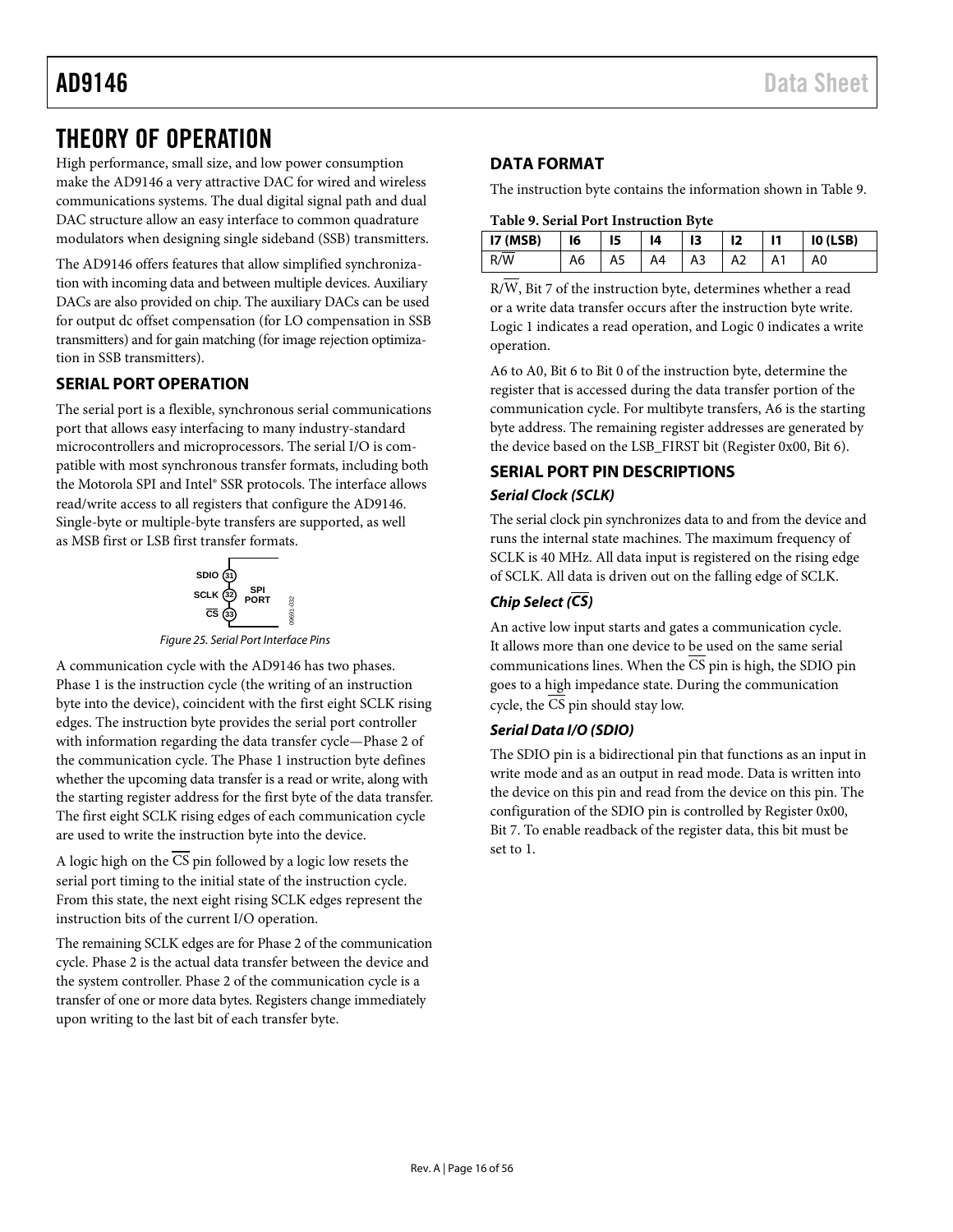### <span id="page-16-0"></span>**SERIAL PORT OPTIONS**

The serial port can support both MSB first and LSB first data formats. This functionality is controlled by the LSB\_FIRST bit (Register 0x00, Bit 6). The default is MSB first (LSB\_FIRST = 0).

When  $LSB_FIRST = 0$  (MSB first), the instruction and data bits must be written from MSB to LSB. Multibyte data transfers in MSB first format start with an instruction byte that includes the register address of the most significant data byte. Subsequent data bytes should follow from high address to low address. In MSB first mode, the serial port internal byte address generator decrements for each data byte of the multibyte communication cycle.

When  $LSB_FIRST = 1$  (LSB first), the instruction and data bits must be written from LSB to MSB. Multibyte data transfers in LSB first format start with an instruction byte that includes the register address of the least significant data byte. Subsequent data bytes should follow from low address to high address. In LSB first mode, the serial port internal byte address generator increments for each data byte of the multibyte communication cycle.

If the MSB first mode is active, the serial port controller data address decrements from the data address written toward 0x00 for multibyte I/O operations. If the LSB first mode is active, the serial port controller data address increments from the data address written toward 0x7F for multibyte I/O operations.





*Figure 29. Timing Diagram for Serial Port Register Read*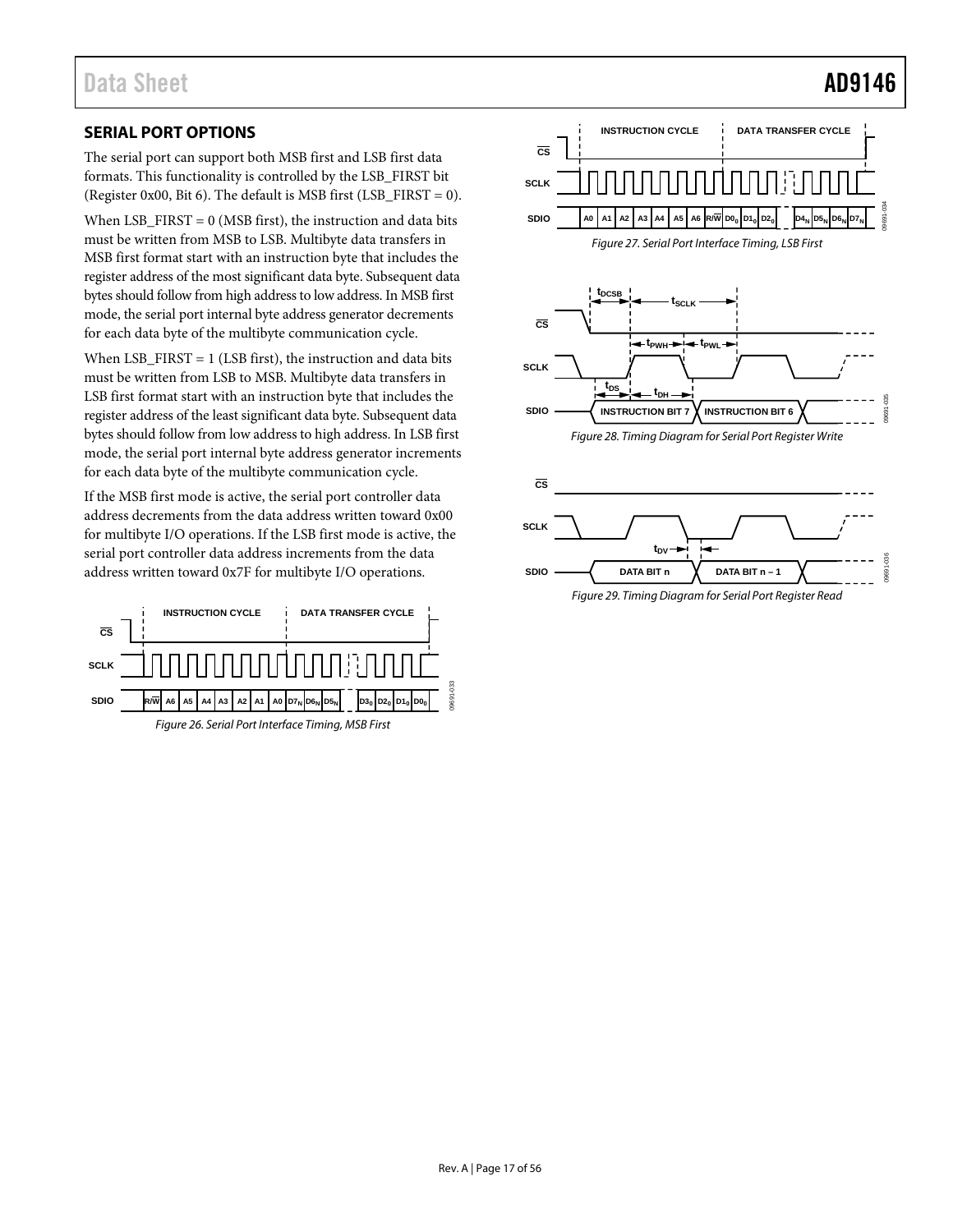### <span id="page-17-0"></span>**DEVICE CONFIGURATION REGISTER MAP AND DESCRIPTIONS**

### **Table 10. Device Configuration Register Map**

| <b>Addr</b><br>(Hex) | <b>Register Name</b>      | Bit 7                               | Bit 6                               | Bit 5                                     | Bit 4                                    | Bit 3                                      | Bit 2                            | Bit 1                              | Bit 0                              | <b>Default</b> |
|----------------------|---------------------------|-------------------------------------|-------------------------------------|-------------------------------------------|------------------------------------------|--------------------------------------------|----------------------------------|------------------------------------|------------------------------------|----------------|
| 0x00                 | Comm                      | SDIO                                | LSB_FIRST                           | Reset                                     |                                          |                                            |                                  |                                    |                                    | 0x00           |
| 0x01                 | Power control             | Power<br>down<br><b>IDAC</b>        | Power<br>down<br>Q DAC              | Power<br>down<br>data<br>receiver         | Power<br>down<br>aux ADC                 | Power<br>down aux<br>DACs and<br>reference | Power<br>down<br>clocks          |                                    |                                    | 0x10           |
| 0x02                 | Tx enable<br>control      |                                     | Extended<br>delay<br>length         | Enable<br>extended<br>delay               | Power<br>down<br>voltage<br>reference    | Power<br>down PLL                          | Power<br>down<br><b>DACs</b>     | Power<br>down<br><b>FIFO</b>       | Power<br>down<br>filters           | 0x00           |
| 0x03                 | Data format               | <b>Binary</b><br>data<br>format     | Q data<br>first                     | <b>MSB</b><br>swap                        |                                          |                                            |                                  |                                    | Data Bus Width[1:0]                | 0x00           |
| 0x04                 | Interrupt enable          | Enable<br>PLL lock<br>lost          | Enable<br>PLL<br>locked             | Enable<br>sync<br>signal lost             | Enable<br>sync<br>signal<br>locked       |                                            |                                  | Enable<br><b>FIFO</b><br>Warning 1 | Enable<br><b>FIFO</b><br>Warning 2 | 0x00           |
| 0x05                 | Interrupt enable          | $\mathbf 0$                         | 0                                   | $\mathbf 0$                               | Enable<br><b>AED</b><br>compare<br>pass  | Enable<br><b>AED</b><br>compare<br>fail    | Enable<br>SED<br>compare<br>fail | 0                                  | $\mathbf 0$                        | 0x00           |
| 0x06                 | Event flag                | PLL lock<br>lost                    | PLL<br>locked                       | Sync<br>signal lost                       | Sync signal<br>locked                    |                                            |                                  | <b>FIFO</b><br>Warning 1           | <b>FIFO</b><br>Warning 2           | N/A            |
| 0x07                 | Event flag                |                                     |                                     |                                           | <b>AED</b><br>compare<br>pass            | <b>AED</b><br>compare<br>fail              | <b>SED</b><br>compare<br>fail    |                                    |                                    | N/A            |
| 0x08                 | Clock receiver<br>control | <b>DACCLK</b><br>duty<br>correction | <b>REFCLK</b><br>duty<br>correction | <b>DACCLK</b><br>cross-<br>correction     | <b>REFCLK</b><br>cross-<br>correction    | $\mathbf{1}$                               | $\mathbf{1}$                     | 1                                  | $\mathbf{1}$                       | 0x3F           |
| 0x0A                 | PLL control               | PLL<br>enable                       | PLL manual<br>enable                |                                           |                                          |                                            | Manual VCO Band[5:0]             |                                    |                                    | 0x40           |
| 0x0C                 | PLL control               |                                     | PLL Loop<br>Bandwidth[1:0]          |                                           |                                          |                                            | PLL Charge Pump Current[4:0]     |                                    |                                    | 0xD1           |
| 0x0D                 | PLL control               |                                     | N2[1:0]                             |                                           | PLL cross-<br>control<br>enable          |                                            | N0[1:0]                          | N1[1:0]                            |                                    | 0xD9           |
| 0x0E                 | <b>PLL</b> status         | <b>PLL</b> locked                   |                                     |                                           |                                          |                                            | VCO Control Voltage[3:0]         |                                    |                                    | N/A            |
| 0x0F                 | <b>PLL status</b>         |                                     |                                     |                                           |                                          |                                            | VCO Band Readback[5:0]           |                                    |                                    | N/A            |
| 0x10                 | Sync control              | Sync<br>enable                      | Data/FIFO<br>rate toggle            |                                           |                                          | Rising<br>edge sync                        |                                  | Sync Averaging[2:0]                |                                    | 0x48           |
| 0x11                 | Sync control              |                                     |                                     |                                           |                                          |                                            | Sync Phase Request[5:0]          |                                    |                                    | 0x00           |
| 0x12                 | Sync status               | Sync lost                           | Sync<br>locked                      |                                           |                                          |                                            |                                  |                                    |                                    | N/A            |
| 0x13                 | Sync status               |                                     |                                     |                                           |                                          | Sync Phase Readback[7:0] (6.2 format)      |                                  |                                    |                                    | N/A            |
| 0x15                 | Data receiver<br>status   |                                     |                                     | <b>LVDS</b><br><b>FRAME</b><br>level high | <b>LVDS</b><br><b>FRAME</b><br>level low | LVDS DCI<br>level high                     | LVDS DCI<br>level low            | LVDS data<br>level high            | LVDS data<br>level low             | N/A            |
| 0x16                 | DCI delay                 |                                     |                                     |                                           |                                          |                                            | Delay<br>bypass                  |                                    | DCI Delay[1:0]                     | 0x00           |
| 0x17                 | FIFO control              |                                     |                                     |                                           |                                          |                                            |                                  | FIFO Phase Offset[2:0]             |                                    | 0x04           |
| 0x18                 | FIFO status               | <b>FIFO</b><br>Warning 1            | <b>FIFO</b><br><b>Warning 2</b>     |                                           |                                          |                                            | FIFO soft<br>align ack           | FIFO soft<br>align<br>request      |                                    | N/A            |
| 0x19                 | FIFO status               |                                     |                                     |                                           |                                          | FIFO Level[7:0]                            |                                  |                                    |                                    | N/A            |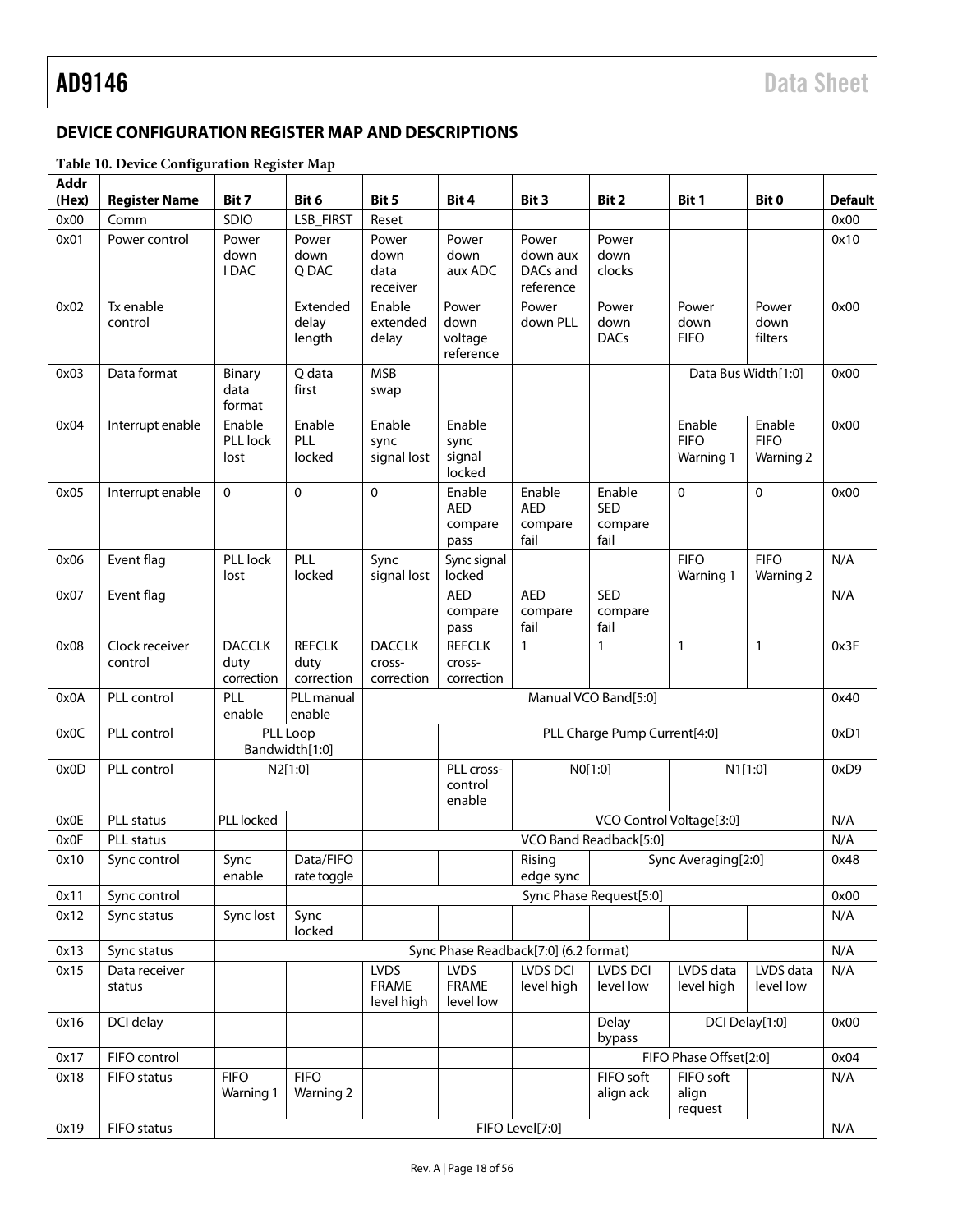| Addr<br>(Hex) | <b>Register Name</b>      | Bit 7                    | Bit 6                             | Bit 5                       | Bit 4 | Bit 3                           | Bit 2                                                                      | Bit 1              | Bit 0                             | <b>Default</b> |
|---------------|---------------------------|--------------------------|-----------------------------------|-----------------------------|-------|---------------------------------|----------------------------------------------------------------------------|--------------------|-----------------------------------|----------------|
| 0x1B          | Datapath<br>control       | <b>Bypass</b><br>premod  | <b>Bypass</b><br>$sinc^{-1}$      | $\mathbf{1}$                |       |                                 | <b>Bypass</b><br>phase                                                     | Select<br>sideband | Send<br>I data to                 | 0xE4           |
|               |                           |                          |                                   |                             |       |                                 | comp and<br>dc offset                                                      |                    | Q data                            |                |
| 0x1C          | HB1 control               |                          |                                   |                             |       |                                 |                                                                            | HB1[1:0]           | <b>Bypass</b><br>H <sub>B</sub> 1 | 0x00           |
| 0x1D          | HB <sub>2</sub> control   |                          |                                   |                             |       | HB2[5:0]                        |                                                                            |                    | <b>Bypass</b><br>HB <sub>2</sub>  | 0x00           |
| 0x1E          | Datapath config           |                          |                                   |                             |       |                                 | This register must be changed from the default value for proper operation. |                    | 1                                 | 0x00           |
| 0x1F          | Chip ID                   |                          |                                   |                             |       | Chip ID[7:0]                    |                                                                            |                    |                                   | 0x08           |
| 0x38          | I phase adj LSB           |                          |                                   |                             |       | I Phase Adj[7:0]                |                                                                            |                    |                                   | 0x00           |
| 0x39          | I phase adj MSB           |                          |                                   |                             |       |                                 |                                                                            |                    | I Phase Adj[9:8]                  | 0x00           |
| 0x3A          | Q phase adj LSB           |                          |                                   |                             |       | Q Phase Adj[7:0]                |                                                                            |                    |                                   | 0x00           |
| 0x3B          | Q phase adj MSB           |                          |                                   |                             |       |                                 |                                                                            |                    | Q Phase Adj[9:8]                  | 0x00           |
| 0x3C          | I DAC offset LSB          |                          |                                   |                             |       | I DAC Offset[7:0]               |                                                                            |                    |                                   | 0x00           |
| 0x3D          | <b>IDAC</b> offset MSB    |                          |                                   |                             |       | I DAC Offset[15:8]              |                                                                            |                    |                                   | 0x00           |
| 0x3E          | Q DAC offset LSB          |                          |                                   |                             |       | Q DAC Offset[7:0]               |                                                                            |                    |                                   | 0x00           |
| 0x3F          | Q DAC offset MSB          |                          |                                   |                             |       | Q DAC Offset[15:8]              |                                                                            |                    |                                   | 0x00           |
| 0x40          | I DAC FS adjust           |                          |                                   |                             |       | I DAC FS Adj[7:0]               |                                                                            |                    |                                   | 0xF9           |
| 0x41          | I DAC control             | <b>IDAC</b><br>sleep     |                                   |                             |       |                                 |                                                                            |                    | I DAC FS Adj[9:8]                 | 0x01           |
| 0x42          | I aux DAC data            |                          |                                   |                             |       | I Aux DAC[7:0]                  |                                                                            |                    |                                   | 0x00           |
| 0x43          | I aux DAC control         | l aux<br>DAC sign        | I aux DAC<br>current<br>direction | I aux DAC<br>sleep          |       |                                 |                                                                            |                    | I Aux DAC[9:8]                    | 0x00           |
| 0x44          | Q DAC FS adjust           |                          |                                   |                             |       | Q DAC FS Adj[7:0]               |                                                                            |                    |                                   | 0xF9           |
| 0x45          | Q DAC control             | Q DAC<br>sleep           |                                   |                             |       |                                 |                                                                            |                    | Q DAC FS Adj[9:8]                 | 0x01           |
| 0x46          | Q aux DAC data            |                          |                                   |                             |       | Q Aux DAC[7:0]                  |                                                                            |                    |                                   | 0x00           |
| 0x47          | Q aux DAC                 | Q aux                    | Q aux DAC                         | Q aux                       |       |                                 |                                                                            |                    | Q Aux DAC[9:8]                    | 0x00           |
|               | control                   | DAC sign                 | current<br>direction              | <b>DAC</b><br>sleep         |       |                                 |                                                                            |                    |                                   |                |
| 0x48          | Die temp range<br>control |                          |                                   | FS Current[2:0]             |       |                                 | Reference Current[2:0]                                                     |                    | Capacitor<br>value                | 0x02           |
| 0x49          | Die temp LSB              |                          |                                   |                             |       | Die Temp[7:0]                   |                                                                            |                    |                                   | N/A            |
| 0x4A          | Die temp MSB              |                          |                                   |                             |       | Die Temp[15:8]                  |                                                                            |                    |                                   | N/A            |
| 0x67          | SED control               | SED<br>compare<br>enable |                                   | Sample<br>error<br>detected |       | Autoclear<br>enable             |                                                                            | Compare<br>fail    | Compare<br>pass                   | 0x00           |
| 0x68          | Compare IO LSBs           |                          |                                   |                             |       | Compare Value loLSB             |                                                                            |                    |                                   | 0xB6           |
| 0x69          | Compare IO MSBs           |                          |                                   |                             |       | Compare Value I <sub>OMSB</sub> |                                                                            |                    |                                   | 0x7A           |
| 0x6A          | Compare Q0 LSBs           |                          |                                   |                             |       | Compare Value QOLSB             |                                                                            |                    |                                   | 0x45           |
| 0x6B          | Compare<br>Q0 MSBs        |                          |                                   |                             |       | Compare Value QOMSB             |                                                                            |                    |                                   | 0xEA           |
| 0x6C          | Compare I1 LSBs           |                          |                                   |                             |       | Compare Value I <sub>1LSB</sub> |                                                                            |                    |                                   | 0x16           |
| 0x6D          | Compare I1 MSBs           |                          |                                   |                             |       | Compare Value I <sub>1MSB</sub> |                                                                            |                    |                                   | 0x1A           |
| 0x6E          | Compare Q1 LSBs           |                          |                                   |                             |       | Compare Value Q <sub>1LSB</sub> |                                                                            |                    |                                   | 0xC6           |
| 0x6F          | Compare Q1 MSBs           |                          |                                   |                             |       | Compare Value Q <sub>1MSB</sub> |                                                                            |                    |                                   | 0xAA           |
| 0x70          | SED I LSBs                |                          |                                   |                             |       | Errors Detected INLSB           |                                                                            |                    |                                   | 0x00           |
| 0x71          | SED I MSBs                |                          |                                   |                             |       | <b>Errors Detected INMSB</b>    |                                                                            |                    |                                   | 0x00           |
| 0x72          | SED Q LSBs                |                          |                                   |                             |       | Errors Detected QNLSB           |                                                                            |                    |                                   | 0x00           |
| 0x73          | SED Q MSBs                |                          |                                   |                             |       | <b>Errors Detected QNMSB</b>    |                                                                            |                    |                                   | 0x00           |
| 0x7F          | Revision                  |                          |                                   |                             |       | Revision[3:0]                   |                                                                            |                    |                                   | N/A            |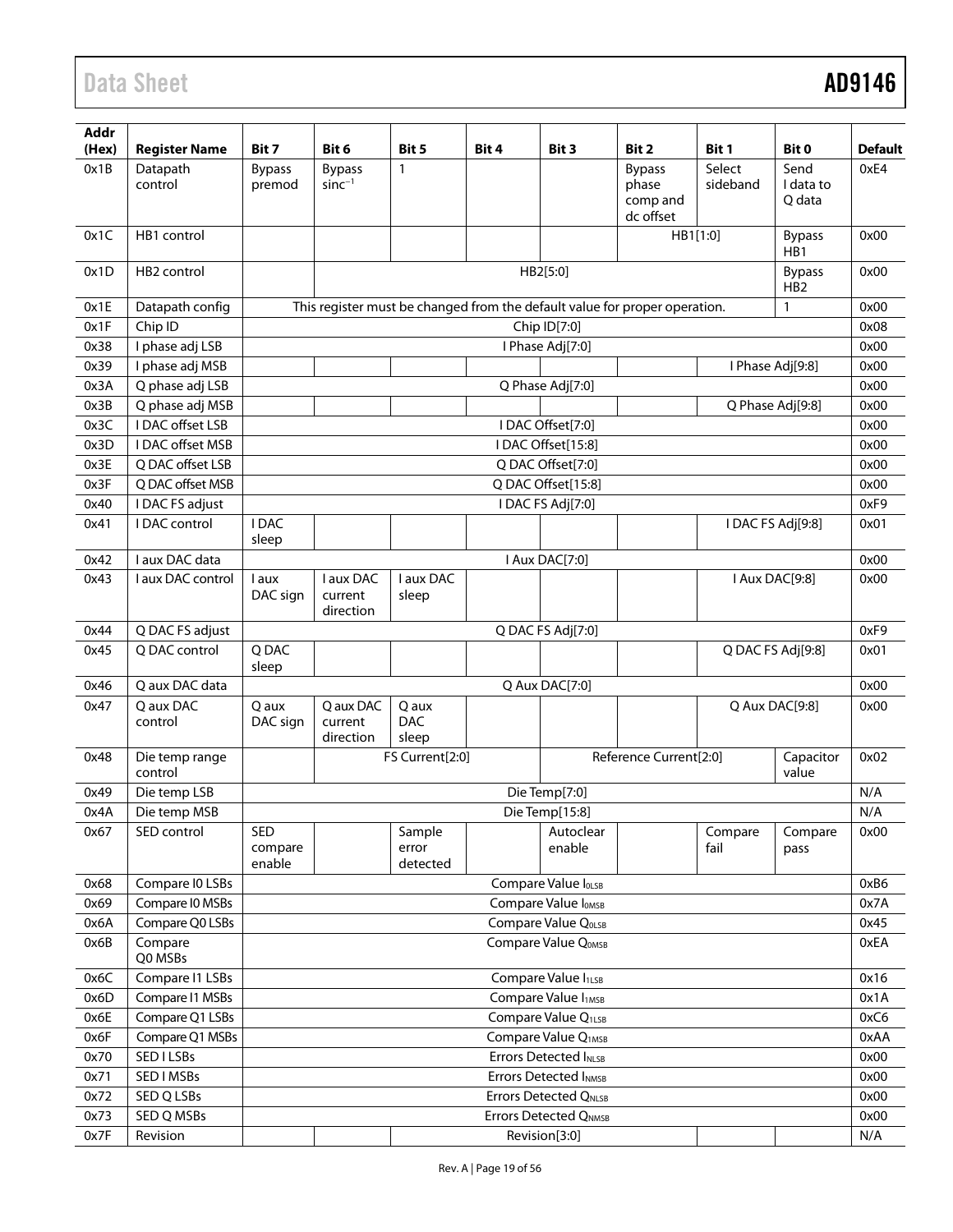| Register                    | <b>Address</b> |                |                                            |                                                                                                                                                                                                                                                                         |                |                       |                                                                                                                                                                                                                                                                                                                                                                                                                                                                                                               |
|-----------------------------|----------------|----------------|--------------------------------------------|-------------------------------------------------------------------------------------------------------------------------------------------------------------------------------------------------------------------------------------------------------------------------|----------------|-----------------------|---------------------------------------------------------------------------------------------------------------------------------------------------------------------------------------------------------------------------------------------------------------------------------------------------------------------------------------------------------------------------------------------------------------------------------------------------------------------------------------------------------------|
| <b>Name</b>                 | (Hex)          | <b>Bits</b>    | Name                                       | <b>Description</b>                                                                                                                                                                                                                                                      | <b>Default</b> |                       |                                                                                                                                                                                                                                                                                                                                                                                                                                                                                                               |
| Comm                        | 0x00           | $\overline{7}$ | SDIO                                       | SDIO pin operation. To enable data readback, set this bit to 1.                                                                                                                                                                                                         | $\mathbf{0}$   |                       |                                                                                                                                                                                                                                                                                                                                                                                                                                                                                                               |
|                             |                |                |                                            | $0 =$ SDIO operates as an input only.                                                                                                                                                                                                                                   |                |                       |                                                                                                                                                                                                                                                                                                                                                                                                                                                                                                               |
|                             |                |                |                                            | 1 = SDIO operates as a bidirectional input/output.                                                                                                                                                                                                                      |                |                       |                                                                                                                                                                                                                                                                                                                                                                                                                                                                                                               |
|                             |                | 6              | LSB_FIRST                                  | Serial port communication, LSB or MSB first.                                                                                                                                                                                                                            | $\Omega$       |                       |                                                                                                                                                                                                                                                                                                                                                                                                                                                                                                               |
|                             |                |                |                                            | $0 = MSB$ first.                                                                                                                                                                                                                                                        |                |                       |                                                                                                                                                                                                                                                                                                                                                                                                                                                                                                               |
|                             |                | 5              |                                            | $1 =$ LSB first.<br>The device is placed in reset when this bit is written high                                                                                                                                                                                         | $\Omega$       |                       |                                                                                                                                                                                                                                                                                                                                                                                                                                                                                                               |
|                             |                |                | Reset                                      | and remains in reset until the bit is written low.                                                                                                                                                                                                                      |                |                       |                                                                                                                                                                                                                                                                                                                                                                                                                                                                                                               |
| Power                       | 0x01           | 7              | Power down I DAC                           | $1 = power down I DAC.$                                                                                                                                                                                                                                                 | $\mathbf{0}$   |                       |                                                                                                                                                                                                                                                                                                                                                                                                                                                                                                               |
| Control                     |                | 6              | Power down Q DAC                           | $1 = power down Q DAC.$                                                                                                                                                                                                                                                 | 0              |                       |                                                                                                                                                                                                                                                                                                                                                                                                                                                                                                               |
|                             |                | 5              | Power down data<br>receiver                | $1 = power$ down the input data receiver.                                                                                                                                                                                                                               | $\Omega$       |                       |                                                                                                                                                                                                                                                                                                                                                                                                                                                                                                               |
|                             |                | 4              | Power down auxiliary<br><b>ADC</b>         | 1 = power down the auxiliary ADC for temperature sensor.                                                                                                                                                                                                                | $\mathbf{1}$   |                       |                                                                                                                                                                                                                                                                                                                                                                                                                                                                                                               |
|                             |                | 3              | Power down auxiliary<br>DACs and reference | 1 = power down the auxiliary DACs and the voltage reference.                                                                                                                                                                                                            | 0              |                       |                                                                                                                                                                                                                                                                                                                                                                                                                                                                                                               |
|                             |                | $\overline{2}$ | Power down clocks                          | $1 = power$ down the clocks.                                                                                                                                                                                                                                            | $\mathbf{0}$   |                       |                                                                                                                                                                                                                                                                                                                                                                                                                                                                                                               |
| <b>Tx Enable</b><br>Control | 0x02           | 6              | Extended delay length                      | Time delay from when the TXENABLE pin is brought high to<br>when the DAC begins transmitting data. See the Tx Enable<br>section for more information.<br>0 = delay the outputs by 12 to 13 DAC/64 clock edges.<br>1 = delay the outputs by 19 to 20 DAC/64 clock edges. | 0              |                       |                                                                                                                                                                                                                                                                                                                                                                                                                                                                                                               |
|                             |                |                |                                            |                                                                                                                                                                                                                                                                         | 5              | Enable extended delay | The transmit delay, regardless of whether the extended delay<br>option is selected, has an inherent fixed delay of 10 DAC clock<br>cycles. When the extended delay is disabled, there is a mini-<br>mum delay time in the outputs of 1 to 2 DAC/64 clock edges<br>from when the TXENABLE pin is brought high.<br>$0 =$ disable the extended delay option. Delays the outputs<br>by 1 to 2 DAC/64 clock edges.<br>$1$ = enable the extended delay option. Delays the outputs<br>based on the setting of Bit 6. |
|                             |                | 4              | Power down voltage<br>reference            | $0 = no power-down of the internal voltage reference.$<br>$1 =$ power down the internal voltage reference when the<br>TXENABLE pin is held low.                                                                                                                         | $\Omega$       |                       |                                                                                                                                                                                                                                                                                                                                                                                                                                                                                                               |
|                             |                | 3              | Power down PLL                             | $0 =$ no power-down of the on-chip PLL.<br>1 = power down the on-chip PLL when the TXENABLE pin is<br>held low.                                                                                                                                                         | $\mathbf{0}$   |                       |                                                                                                                                                                                                                                                                                                                                                                                                                                                                                                               |
|                             |                | $\overline{2}$ | Power down DACs                            | $0 = no power-down of the DAC cores.$<br>1 = power down the DAC cores when the TXENABLE pin is<br>held low.                                                                                                                                                             | $\pmb{0}$      |                       |                                                                                                                                                                                                                                                                                                                                                                                                                                                                                                               |
|                             |                | $\mathbf{1}$   | Power down FIFO                            | $0 = no power-down of the FIFO.$<br>1 = power down the FIFO when the TXENABLE pin is held<br>low.                                                                                                                                                                       | $\Omega$       |                       |                                                                                                                                                                                                                                                                                                                                                                                                                                                                                                               |
|                             |                | 0              | Power down filters                         | $0 =$ no power-down of the interpolation filters.<br>$1 =$ power down the interpolation filters when the<br>TXENABLE pin is held low.                                                                                                                                   | $\Omega$       |                       |                                                                                                                                                                                                                                                                                                                                                                                                                                                                                                               |

### <span id="page-19-0"></span>**Table 11. Device Configuration Register Descriptions**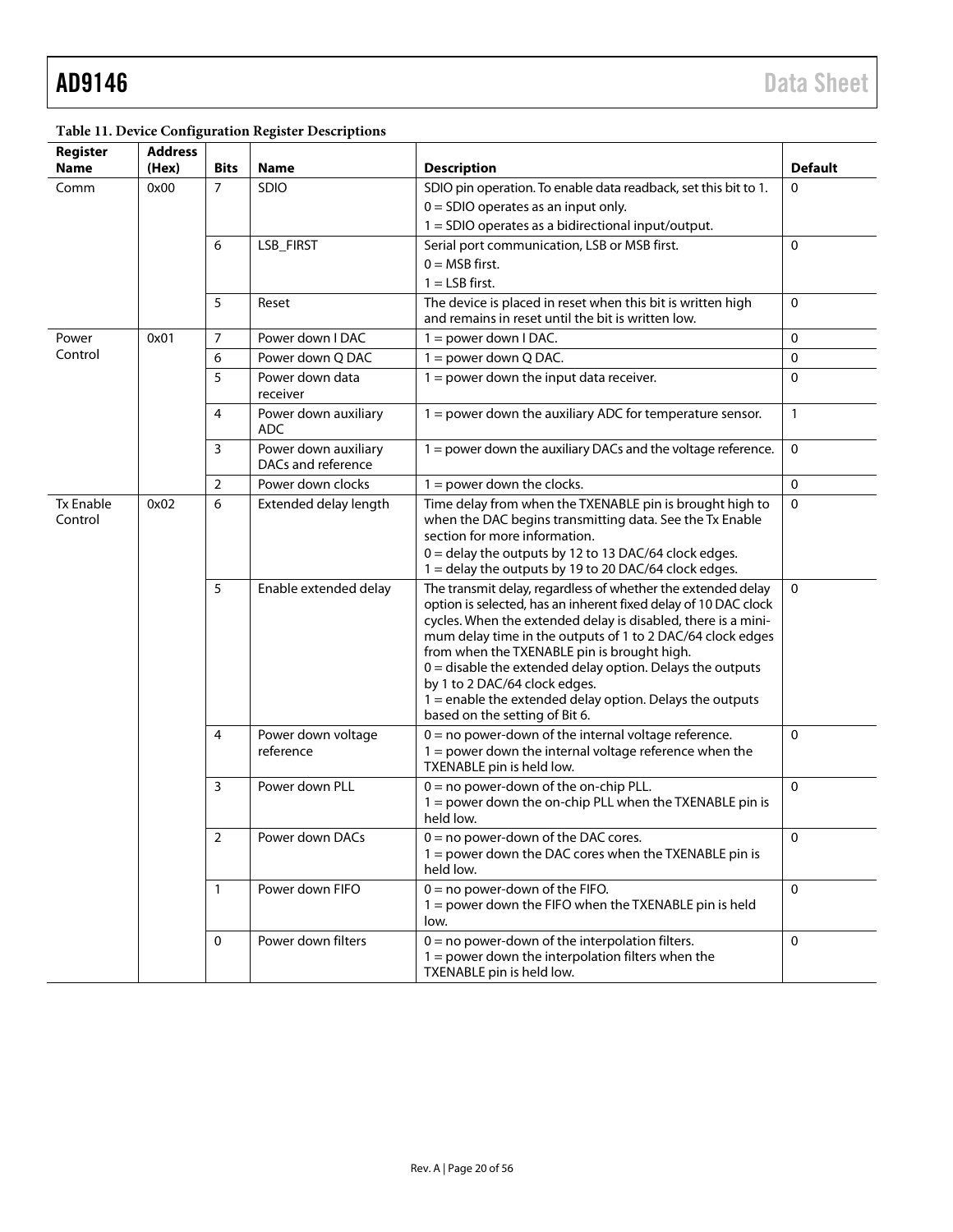| Register          | <b>Address</b> |                |                           |                                                                                                                                                                                                                                 |                |
|-------------------|----------------|----------------|---------------------------|---------------------------------------------------------------------------------------------------------------------------------------------------------------------------------------------------------------------------------|----------------|
| <b>Name</b>       | (Hex)          | <b>Bits</b>    | Name                      | <b>Description</b>                                                                                                                                                                                                              | <b>Default</b> |
| Data Format       | 0x03           | $\overline{7}$ | Binary data format        | $0 =$ input data is in twos complement format.                                                                                                                                                                                  | $\Omega$       |
|                   |                |                |                           | $1 =$ input data is in binary format.                                                                                                                                                                                           |                |
|                   |                | 6              | Q data first              | Indicates I/Q data pairing on data input.                                                                                                                                                                                       | $\Omega$       |
|                   |                |                |                           | $0 = I$ data sent to data receiver first.                                                                                                                                                                                       |                |
|                   |                |                |                           | $1 = Q$ data sent to data receiver first.                                                                                                                                                                                       |                |
|                   |                | 5              | MSB swap                  | Swaps the bit order of the data input port.                                                                                                                                                                                     | $\Omega$       |
|                   |                |                |                           | $0 =$ order of the data bits corresponds to the pin descriptions.                                                                                                                                                               |                |
|                   |                |                |                           | 1 = bit designations are swapped; most significant bits                                                                                                                                                                         |                |
|                   |                |                |                           | become the least significant bits.                                                                                                                                                                                              |                |
|                   |                | $[1:0]$        | Data Bus Width[1:0]       | Data receiver interface mode. See the LVDS Input Data Ports<br>section for information about the operation of the different                                                                                                     | 00             |
|                   |                |                |                           | interface modes.                                                                                                                                                                                                                |                |
|                   |                |                |                           | 00 = byte mode; 8-bit interface bus width.                                                                                                                                                                                      |                |
|                   |                |                |                           | 01 = byte mode; 8-bit interface bus width.                                                                                                                                                                                      |                |
|                   |                |                |                           | 10 = nibble mode; 4-bit interface bus width.                                                                                                                                                                                    |                |
|                   |                |                |                           | $11 =$ invalid.                                                                                                                                                                                                                 |                |
| Interrupt         | 0x04           | 7              | Enable PLL lock lost      | 1 = enable interrupt for PLL lock lost.                                                                                                                                                                                         | 0              |
|                   |                | 6              | Enable PLL locked         | 1 = enable interrupt for PLL locked.                                                                                                                                                                                            | 0              |
|                   |                | 5              | Enable sync signal lost   | $1 =$ enable interrupt for sync signal lost.                                                                                                                                                                                    | $\Omega$       |
| Enable            |                | 4              | Enable sync signal locked | $1$ = enable interrupt for sync signal locked.                                                                                                                                                                                  | $\mathbf{0}$   |
|                   |                | 1              | Enable FIFO Warning 1     | $1 =$ enable interrupt for FIFO Warning 1.                                                                                                                                                                                      | 0              |
|                   |                | 0              | Enable FIFO Warning 2     | 1 = enable interrupt for FIFO Warning 2.                                                                                                                                                                                        | $\Omega$       |
|                   | 0x05           | $[7:5]$        | Set to 0                  | Set these bits to 0.                                                                                                                                                                                                            | 000            |
|                   |                | 4              | Enable AED compare pass   | 1 = enable interrupt for AED comparison pass.                                                                                                                                                                                   | 0              |
|                   |                | 3              | Enable AED compare fail   | 1 = enable interrupt for AED comparison fail.                                                                                                                                                                                   | 0              |
|                   |                | $\overline{2}$ | Enable SED compare fail   | 1 = enable interrupt for SED comparison fail.                                                                                                                                                                                   | 0              |
|                   |                | $[1:0]$        | Set to 0                  | Set these bits to 0.                                                                                                                                                                                                            | 00             |
| <b>Event Flag</b> | 0x06           | 7              | PLL lock lost             | $1 =$ indicates that the PLL, which had been previously<br>locked, has unlocked from the reference signal. This is a<br>latched signal.                                                                                         | N/A            |
|                   |                | 6              | PLL locked                | $1 =$ indicates that the PLL has locked to the reference<br>clock input.                                                                                                                                                        | N/A            |
|                   |                | 5              | Sync signal lost          | $1 =$ indicates that the sync logic, which had been previously<br>locked, has lost alignment. This is a latched signal.                                                                                                         | N/A            |
|                   |                | 4              | Sync signal locked        | $1 =$ indicates that the sync logic has achieved sync<br>alignment. This is indicated when no phase changes<br>were requested for at least a few full averaging cycles.                                                         | N/A            |
|                   |                | 1              | FIFO Warning 1            | $1 =$ indicates that the difference between the FIFO read<br>and write pointers is 1.                                                                                                                                           | N/A            |
|                   |                | 0              | FIFO Warning 2            | $1 =$ indicates that the difference between the FIFO read<br>and write pointers is 2.                                                                                                                                           | N/A            |
|                   |                |                |                           | Note that all event flags are cleared by writing the respective bit high.                                                                                                                                                       |                |
|                   | 0x07           | 4              | AED compare pass          | $1 =$ indicates that the SED logic detected a valid input data<br>pattern compared against the preprogrammed expected<br>values. This is a latched signal.                                                                      | N/A            |
|                   |                | 3              | AED compare fail          | 1 = indicates that the SED logic detected an invalid input data<br>pattern compared against the preprogrammed expected<br>values. This latched signal is automatically cleared when<br>eight valid I/Q data pairs are received. | N/A            |
|                   |                | $\overline{2}$ | SED compare fail          | $1 =$ indicates that the SED logic detected an invalid input<br>data pattern compared against the preprogrammed<br>expected values. This is a latched signal.                                                                   | N/A            |
|                   |                |                |                           | Note that all event flags are cleared by writing the respective bit high.                                                                                                                                                       |                |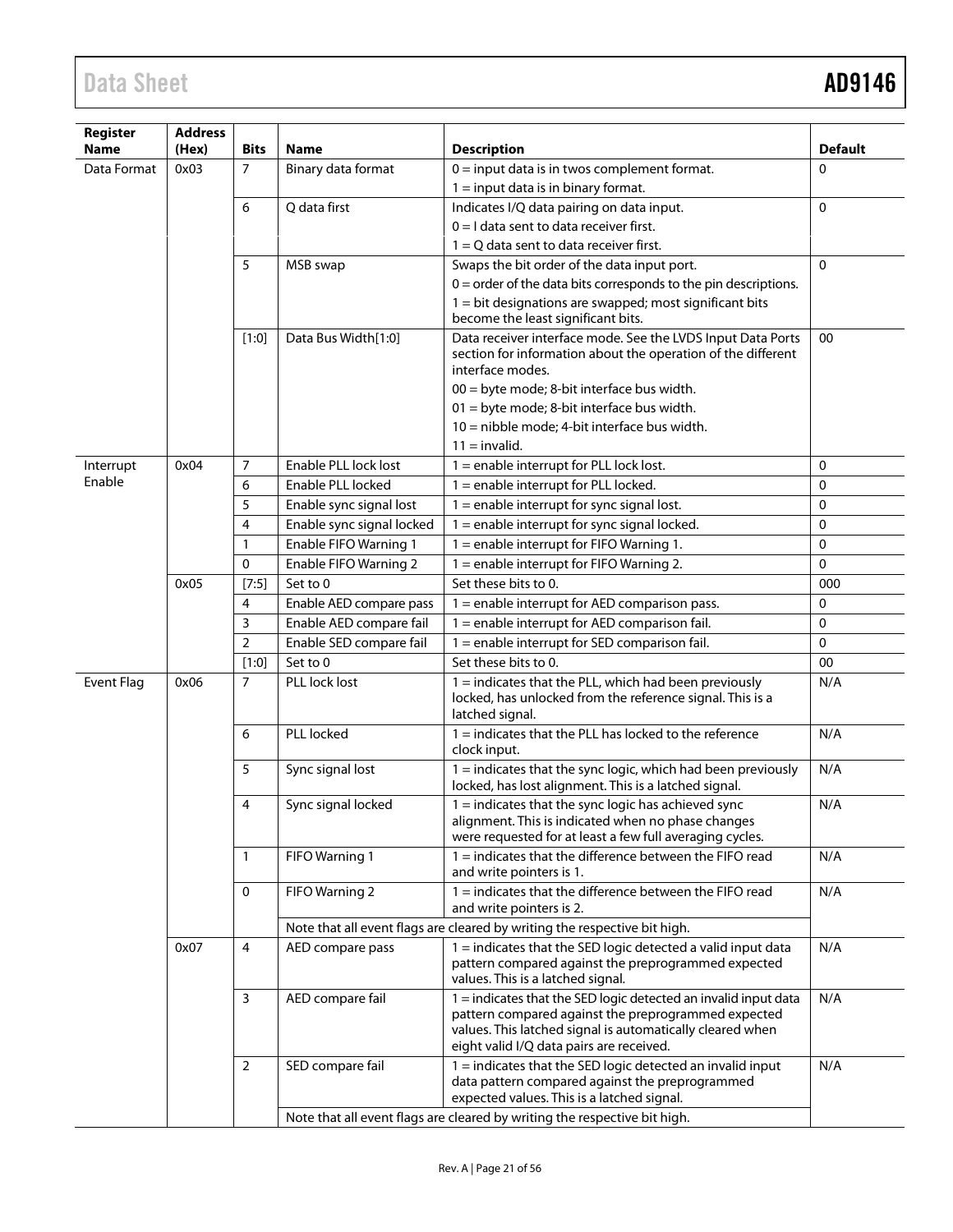| Register<br><b>Name</b>                        | <b>Address</b><br>(Hex) | <b>Bits</b>    | <b>Name</b>                    | <b>Description</b>                                                                                                                                                                     | <b>Default</b> |
|------------------------------------------------|-------------------------|----------------|--------------------------------|----------------------------------------------------------------------------------------------------------------------------------------------------------------------------------------|----------------|
| Clock                                          | 0x08                    | $\overline{7}$ | DACCLK duty correction         | 1 = enable duty cycle correction on the DACCLK input.                                                                                                                                  | 0              |
| Receiver                                       |                         | 6              | REFCLK duty correction         | $1$ = enable duty cycle correction on the REFCLK input.                                                                                                                                | $\mathbf 0$    |
| Control<br>PLL<br>Control<br><b>PLL Status</b> |                         | 5              | <b>DACCLK</b> cross-correction | 1 = enable differential crossing correction on the DACCLK<br>input.                                                                                                                    | $\mathbf{1}$   |
|                                                |                         | 4              | <b>REFCLK</b> cross-correction | $1$ = enable differential crossing correction on the<br>REFCLK input.                                                                                                                  | $\mathbf{1}$   |
|                                                | 0x0A                    | $\overline{7}$ | PLL enable                     | 1 = enable the PLL clock multiplier. The REFCLK input is<br>used as the PLL reference clock signal.                                                                                    | $\mathbf 0$    |
|                                                |                         | 6              | PLL manual enable              | 1 = enable manual selection of the VCO band. The correct<br>VCO band must be determined by the user and written to<br>Bits[5:0].                                                       | $\mathbf{1}$   |
|                                                |                         | $[5:0]$        | Manual VCO Band[5:0]           | Selects the VCO band to be used.                                                                                                                                                       | 000000         |
|                                                | 0x0C                    | [7:6]          | PLL Loop Bandwidth[1:0]        | Selects the PLL loop filter bandwidth.                                                                                                                                                 | 11             |
|                                                |                         |                |                                | $00 =$ widest bandwidth.                                                                                                                                                               |                |
|                                                |                         |                |                                | $\ddotsc$<br>$11 =$ narrowest bandwidth.                                                                                                                                               |                |
|                                                |                         | $[4:0]$        | PLL Charge Pump                | Sets the nominal PLL charge pump current.                                                                                                                                              | 10001          |
|                                                |                         |                | Current[4:0]                   | $00000 =$ lowest current setting.                                                                                                                                                      |                |
|                                                |                         |                |                                | $\ddots$                                                                                                                                                                               |                |
|                                                |                         |                |                                | $11111$ = highest current setting.                                                                                                                                                     |                |
|                                                | 0x0D                    | $[7:6]$        | N2[1:0]                        | PLL control clock divider. This divider determines the ratio<br>of the DACCLK frequency to the PLL controller clock<br>frequency. f <sub>PC_CLK</sub> must always be less than 75 MHz. | 11             |
|                                                |                         |                |                                | $00 = f_{DACCLK}/f_{PCCLK} = 2.$                                                                                                                                                       |                |
|                                                |                         |                |                                | $01 = f_{DACCLK}/f_{PCCLK} = 4.$                                                                                                                                                       |                |
|                                                |                         |                |                                | $10 = f_{DACCLK}/f_{PCCLK} = 8.$                                                                                                                                                       |                |
|                                                |                         |                |                                | $11 = f_{DACCLK}/f_{PC_CLK} = 16.$                                                                                                                                                     |                |
|                                                |                         | 4              | PLL cross-control enable       | 1 = enable PLL cross-point controller.                                                                                                                                                 | $\mathbf{1}$   |
|                                                |                         | $[3:2]$        | NO[1:0]                        | PLL VCO divider. This divider determines the ratio of the<br>VCO frequency to the DACCLK frequency.                                                                                    | 10             |
|                                                |                         |                |                                | $00 = fVCO/fDACCLK = 1.$                                                                                                                                                               |                |
|                                                |                         |                |                                | $01 = fVCO/fDACCLK = 2.$                                                                                                                                                               |                |
|                                                |                         |                |                                | $10 = fVCO/fDACCLK = 4.$                                                                                                                                                               |                |
|                                                |                         |                |                                | $11 = fVCO/fDACCLK = 4.$                                                                                                                                                               |                |
|                                                |                         | [1:0]          | N1[1:0]                        | PLL loop divider. This divider determines the ratio of the<br>DACCLK frequency to the REFCLK frequency.                                                                                | 01             |
|                                                |                         |                |                                | $00 = f_{DACCLK}/f_{REFCLK} = 2.$                                                                                                                                                      |                |
|                                                |                         |                |                                | $01 = f_{DACCLK}/f_{REFCLK} = 4.$                                                                                                                                                      |                |
|                                                |                         |                |                                | $10 = f_{DACCLK}/f_{REFCLK} = 8.$                                                                                                                                                      |                |
|                                                |                         |                |                                | $11 = f_{DACCLK}/f_{REFCLK} = 16.$                                                                                                                                                     |                |
|                                                | 0x0E                    | $\overline{7}$ | PLL locked                     | 1 = the PLL-generated clock is tracking the REFCLK input<br>signal.                                                                                                                    | N/A            |
|                                                |                         | $[3:0]$        | VCO Control Voltage[3:0]       | VCO control voltage readback. See Table 22.                                                                                                                                            | N/A            |
|                                                | 0x0F                    | $[5:0]$        | VCO Band Readback[5:0]         | Indicates the VCO band currently selected.                                                                                                                                             | N/A            |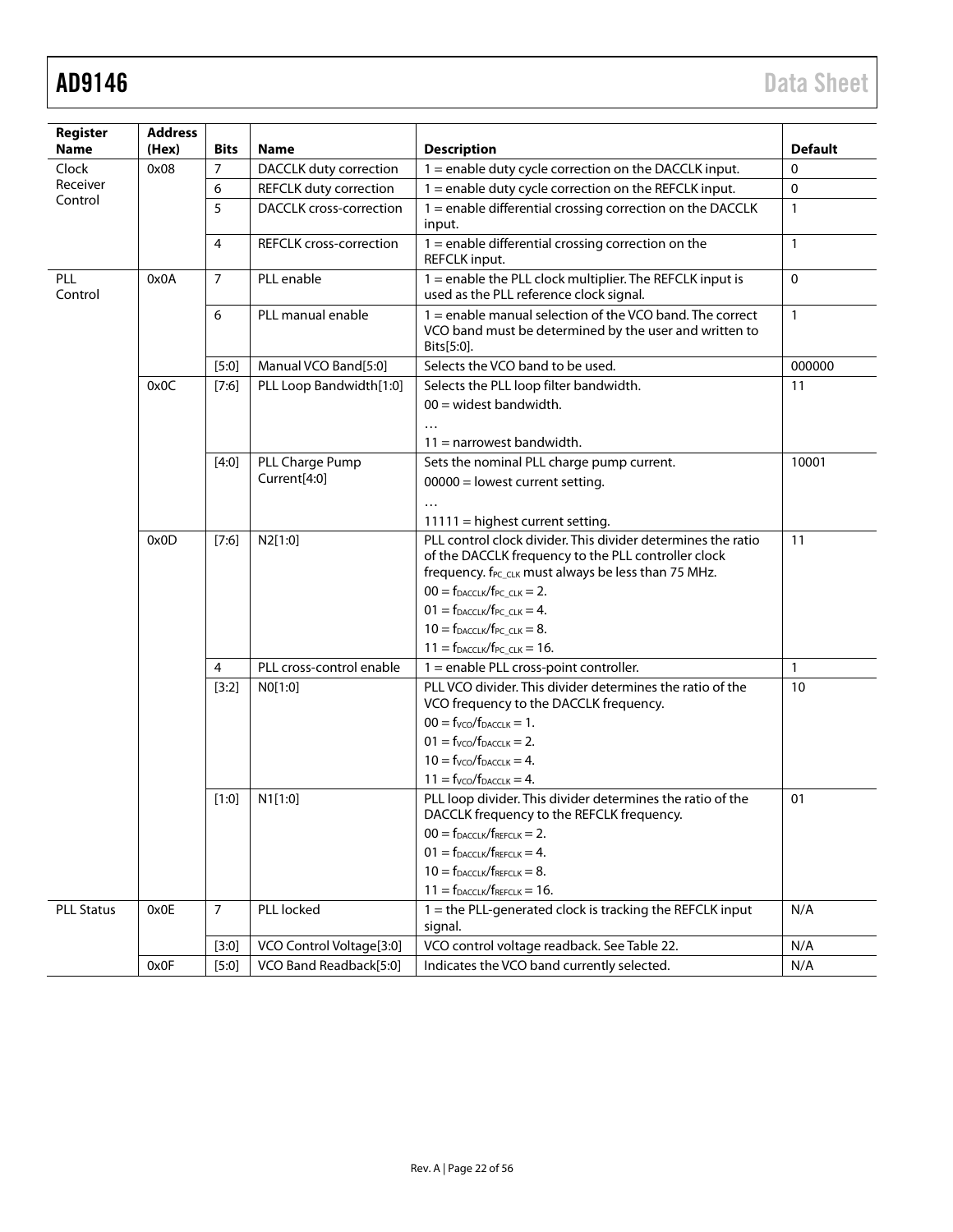| Register                  | <b>Address</b> |             |                          |                                                                                                                                                                                                                                                                                           |                |
|---------------------------|----------------|-------------|--------------------------|-------------------------------------------------------------------------------------------------------------------------------------------------------------------------------------------------------------------------------------------------------------------------------------------|----------------|
| <b>Name</b>               | (Hex)          | <b>Bits</b> | Name                     | <b>Description</b>                                                                                                                                                                                                                                                                        | <b>Default</b> |
| <b>Sync Control</b>       | 0x10           | 7           | Sync enable              | $1$ = enable the synchronization logic.                                                                                                                                                                                                                                                   | $\mathbf{0}$   |
|                           |                | 6           | Data/FIFO rate toggle    | $0 =$ operate the synchronization at the FIFO reset rate.                                                                                                                                                                                                                                 | $\mathbf{1}$   |
|                           |                |             |                          | $1 =$ operate the synchronization at the data rate.                                                                                                                                                                                                                                       |                |
|                           |                | 3           | Rising edge sync         | $0 =$ sync is initiated on the falling edge of the sync input.                                                                                                                                                                                                                            | $\mathbf{1}$   |
|                           |                |             |                          | $1 =$ sync is initiated on the rising edge of the sync input.                                                                                                                                                                                                                             |                |
|                           |                | $[2:0]$     | Sync Averaging[2:0]      | Sets the number of input samples that are averaged in<br>determining the sync phase.                                                                                                                                                                                                      | 000            |
|                           |                |             |                          | $000 = 1.$                                                                                                                                                                                                                                                                                |                |
|                           |                |             |                          | $001 = 2.$                                                                                                                                                                                                                                                                                |                |
|                           |                |             |                          | $010 = 4.$                                                                                                                                                                                                                                                                                |                |
|                           |                |             |                          | $011 = 8.$                                                                                                                                                                                                                                                                                |                |
|                           |                |             |                          | $100 = 16.$                                                                                                                                                                                                                                                                               |                |
|                           |                |             |                          | $101 = 32.$                                                                                                                                                                                                                                                                               |                |
|                           |                |             |                          | $110 = 64.$                                                                                                                                                                                                                                                                               |                |
|                           |                |             |                          | $111 = 128.$                                                                                                                                                                                                                                                                              |                |
|                           | 0x11           | $[5:0]$     | Sync Phase Request[5:0]  | This register sets the requested clock phase offset after sync.<br>The offset unit is in DACCLK cycles. This register enables<br>repositioning of the DAC output with respect to the sync<br>input. The offset can also be used to skew the DAC outputs<br>between the synchronized DACs. | 000000         |
|                           |                |             |                          | $000000 = 0$ DACCLK cycles.                                                                                                                                                                                                                                                               |                |
|                           |                |             |                          | $000001 = 1$ DACCLK cycle.                                                                                                                                                                                                                                                                |                |
|                           |                |             |                          |                                                                                                                                                                                                                                                                                           |                |
| <b>Sync Status</b>        | 0x12           | 7           | Sync lost                | $111111 = 63$ DACCLK cycles.<br>$1 =$ synchronization was attained but has been lost.                                                                                                                                                                                                     | N/A            |
|                           |                | 6           | Sync locked              | $1 =$ synchronization has been attained.                                                                                                                                                                                                                                                  | N/A            |
|                           | 0x13           | [7:0]       | Sync Phase Readback[7:0] | Indicates the averaged sync phase offset (6.2 format). If                                                                                                                                                                                                                                 | N/A            |
|                           |                |             |                          | this value differs from the Sync Phase Request[5:0] value<br>in Register 0x11, a sync timing error has occurred. For more<br>information, see the Sync Status Bits section.<br>$00000000 = 0.0$ .<br>$00000001 = 0.25.$                                                                   |                |
|                           |                |             |                          | $11111110 = 63.50.$                                                                                                                                                                                                                                                                       |                |
|                           |                |             |                          | $11111111 = 63.75.$                                                                                                                                                                                                                                                                       |                |
| Data                      | 0x15           | 5           | LVDS FRAME level high    | One or both LVDS FRAME input signals have exceeded 1.7 V.                                                                                                                                                                                                                                 | N/A            |
| Receiver<br><b>Status</b> |                | 4           | LVDS FRAME level low     | One or both LVDS FRAME input signals have crossed<br>below 0.7 V.                                                                                                                                                                                                                         | N/A            |
|                           |                | 3           | LVDS DCI level high      | One or both LVDS DCI input signals have exceeded 1.7 V.                                                                                                                                                                                                                                   | N/A            |
|                           |                | 2           | LVDS DCI level low       | One or both LVDS DCI input signals have crossed below 0.7 V.                                                                                                                                                                                                                              | N/A            |
|                           |                | 1           | LVDS data level high     | One or more LVDS Dx input signals have exceeded 1.7 V.                                                                                                                                                                                                                                    | N/A            |
|                           |                | 0           | LVDS data level low      | One or more LVDS Dx input signals have crossed below 0.7 V.                                                                                                                                                                                                                               | N/A            |
| <b>DCI Delay</b>          | 0x16           | 2           | Delay bypass             | 0 = enable the on-chip DCI delay feature. Set the delay<br>using Bits[1:0].                                                                                                                                                                                                               | $\pmb{0}$      |
|                           |                | [1:0]       | DCI Delay[1:0]           | $1 =$ bypass the on-chip DCI delay feature.<br>These bits control the delay applied to the DCI signal. The DCI                                                                                                                                                                            | 00             |
|                           |                |             |                          | delay affects the sampling interval of the DCI with respect<br>to the Dx inputs. See Table 14.<br>$00 = 165$ ps delay of DCI signal.<br>$01 = 375$ ps delay of DCI signal.<br>$10 = 615$ ps delay of DCI signal.<br>$11 = 720$ ps delay of DCI signal.                                    |                |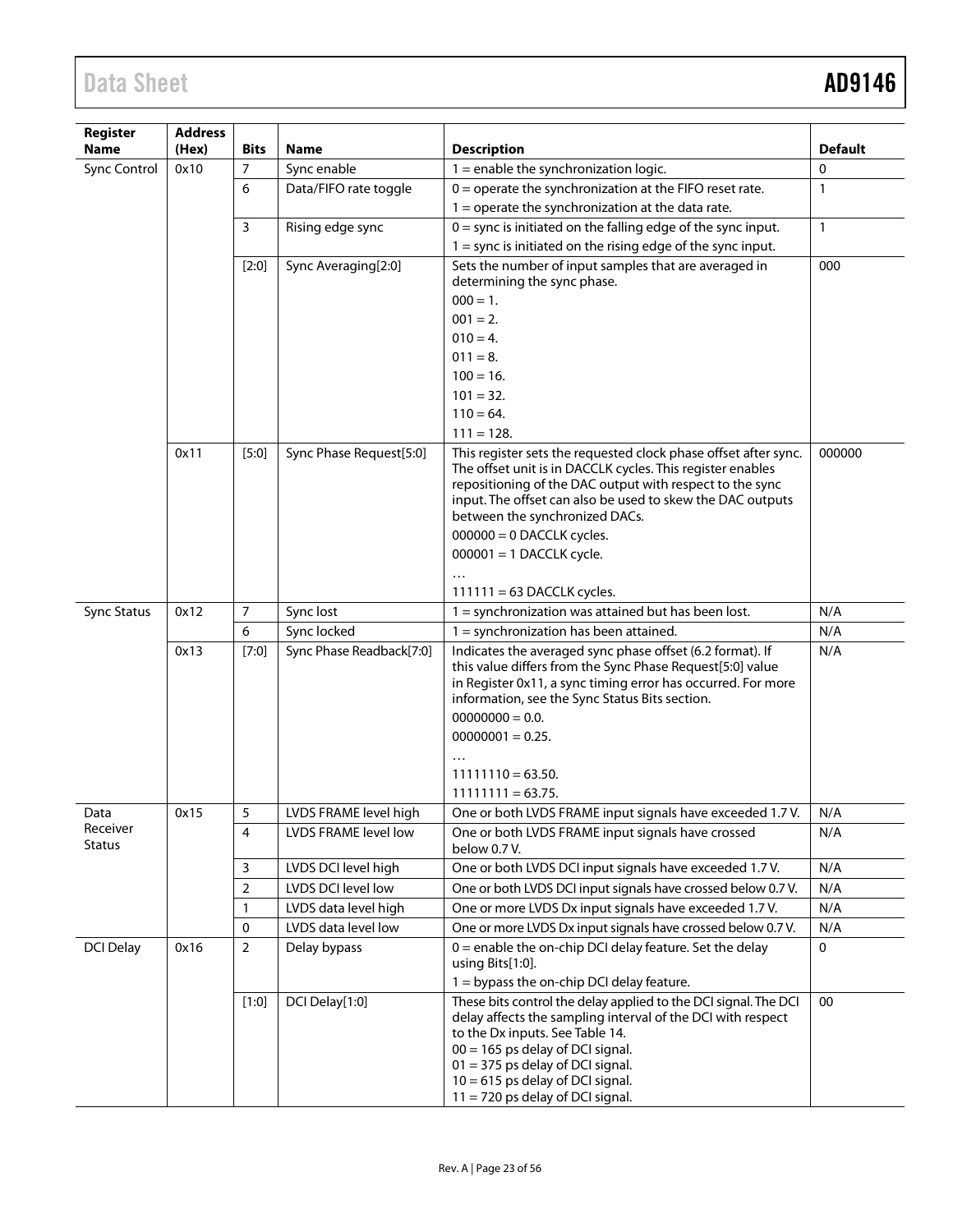| Register<br><b>Name</b> | <b>Address</b><br>(Hex) | <b>Bits</b>    | <b>Name</b>                                   | <b>Description</b>                                                                                                                                                                                                                                                                                                                                                                                                                                                                                                                                                                                                                                                                                                                                                                                                                                                                                                              | <b>Default</b>    |
|-------------------------|-------------------------|----------------|-----------------------------------------------|---------------------------------------------------------------------------------------------------------------------------------------------------------------------------------------------------------------------------------------------------------------------------------------------------------------------------------------------------------------------------------------------------------------------------------------------------------------------------------------------------------------------------------------------------------------------------------------------------------------------------------------------------------------------------------------------------------------------------------------------------------------------------------------------------------------------------------------------------------------------------------------------------------------------------------|-------------------|
| FIFO Control            | 0x17                    | $[2:0]$        | FIFO Phase Offset[2:0]                        | FIFO write pointer phase offset following FIFO reset. This<br>is the difference between the read pointer and the write<br>pointer values upon FIFO reset. The optimal value is<br>nominally 4 (100).<br>$000 = 0.$<br>$001 = 1.$                                                                                                                                                                                                                                                                                                                                                                                                                                                                                                                                                                                                                                                                                                | 100               |
|                         |                         |                |                                               | $\cdots$<br>$111 = 7.$                                                                                                                                                                                                                                                                                                                                                                                                                                                                                                                                                                                                                                                                                                                                                                                                                                                                                                          |                   |
| <b>FIFO Status</b>      | 0x18                    | 7              | FIFO Warning 1                                | 1 = FIFO read and write pointers are within $\pm 1$ .                                                                                                                                                                                                                                                                                                                                                                                                                                                                                                                                                                                                                                                                                                                                                                                                                                                                           | N/A               |
|                         |                         | 6              | FIFO Warning 2                                | 1 = FIFO read and write pointers are within $\pm 2$ .                                                                                                                                                                                                                                                                                                                                                                                                                                                                                                                                                                                                                                                                                                                                                                                                                                                                           | N/A               |
|                         |                         | 2              | FIFO soft align<br>acknowledge                | $1 =$ FIFO read and write pointers are aligned after a serial<br>port initiated FIFO reset.                                                                                                                                                                                                                                                                                                                                                                                                                                                                                                                                                                                                                                                                                                                                                                                                                                     | N/A               |
|                         |                         | $\mathbf{1}$   | FIFO soft align request                       | 1 = request FIFO read and write pointer alignment via the<br>serial port.                                                                                                                                                                                                                                                                                                                                                                                                                                                                                                                                                                                                                                                                                                                                                                                                                                                       | $\mathbf 0$       |
|                         | 0x19                    | [7:0]          | FIFO Level[7:0]                               | Thermometer encoded measure of the FIFO level.                                                                                                                                                                                                                                                                                                                                                                                                                                                                                                                                                                                                                                                                                                                                                                                                                                                                                  | N/A               |
| Datapath                | 0x1B                    | 7              | Bypass premod                                 | $1 =$ bypass the fs/2 premodulator.                                                                                                                                                                                                                                                                                                                                                                                                                                                                                                                                                                                                                                                                                                                                                                                                                                                                                             | 1                 |
| Control                 |                         | 6              | Bypass sinc <sup>-1</sup>                     | $1 =$ bypass the inverse sinc filter.                                                                                                                                                                                                                                                                                                                                                                                                                                                                                                                                                                                                                                                                                                                                                                                                                                                                                           | $\mathbf{1}$      |
|                         |                         | 5              | Set to 1                                      | Set this bit to 1 for proper operation.                                                                                                                                                                                                                                                                                                                                                                                                                                                                                                                                                                                                                                                                                                                                                                                                                                                                                         | $\mathbf{1}$      |
|                         |                         | $\overline{2}$ | Bypass phase<br>compensation<br>and dc offset | 1 = bypass phase compensation and dc offset.                                                                                                                                                                                                                                                                                                                                                                                                                                                                                                                                                                                                                                                                                                                                                                                                                                                                                    | $\mathbf{1}$      |
|                         |                         | 1              | Select sideband                               | $0 =$ the modulator outputs the high-side image.<br>$1 =$ the modulator outputs the low-side image. The image is<br>spectrally inverted compared to the input data.                                                                                                                                                                                                                                                                                                                                                                                                                                                                                                                                                                                                                                                                                                                                                             | $\mathbf 0$       |
|                         |                         | 0              | Send I data to Q data                         | 1 = ignore Q data from the interface and disable the clocks<br>to the Q datapath. Send I data to both the I and Q DACs.                                                                                                                                                                                                                                                                                                                                                                                                                                                                                                                                                                                                                                                                                                                                                                                                         | $\mathbf 0$       |
| <b>HB1 Control</b>      | 0x1C                    | $[2:1]$<br>0   | HB1[1:0]<br><b>Bypass HB1</b>                 | Modulation mode for I Side Half-Band Filter 1.<br>$00 =$ input signal not modulated; filter pass band is from<br>$-0.4$ to $+0.4$ of $f_{IN1}$ .<br>01 = input signal not modulated; filter pass band is from<br>0.1 to 0.9 of f <sub>IN1</sub> .<br>$10 =$ input signal modulated by f <sub>IN1</sub> ; filter pass band is from<br>0.6 to 1.4 of $f_{IN1}$ .<br>$11$ = input signal modulated by $f_{\text{INI}}$ ; filter pass band is from<br>1.1 to 1.9 of $f_{IN1}$ .<br>1 = bypass the first-stage interpolation filter.                                                                                                                                                                                                                                                                                                                                                                                                 | 00<br>$\mathbf 0$ |
| HB2 Control             | 0x1D                    | [6:1]          | HB2[5:0]                                      | Modulation mode for I Side Half-Band Filter 2.<br>000000 = input signal not modulated; filter pass band is<br>from $-0.25$ to $+0.25$ of $f_{IN2}$ .<br>001001 = input signal not modulated; filter pass band is<br>from 0.0 to 0.5 of f <sub>IN2</sub> .<br>010010 = input signal not modulated; filter pass band is<br>from 0.25 to 0.75 of $f_{IN2}$ .<br>011011 = input signal not modulated; filter pass band is<br>from 0.5 to 1.0 of f <sub>IN2</sub> .<br>$100100 =$ input signal modulated by $f_{IN2}$ ; filter pass band is<br>from 0.75 to 1.25 of f <sub>IN2</sub> .<br>$101101$ = input signal modulated by $f_{IN2}$ ; filter pass band is<br>from 1.0 to 1.5 of $f_{IN2}$ .<br>$110110$ = input signal modulated by $f_{IN2}$ ; filter pass band is<br>from 1.25 to 1.75 of f <sub>IN2</sub> .<br>$111111$ = input signal modulated by $f_{IN2}$ ; filter pass band is<br>from 1.5 to 2.0 of f <sub>IN2</sub> . | 000000            |
|                         |                         | 0              | <b>Bypass HB2</b>                             | 1 = bypass the second-stage interpolation filter.                                                                                                                                                                                                                                                                                                                                                                                                                                                                                                                                                                                                                                                                                                                                                                                                                                                                               | 0                 |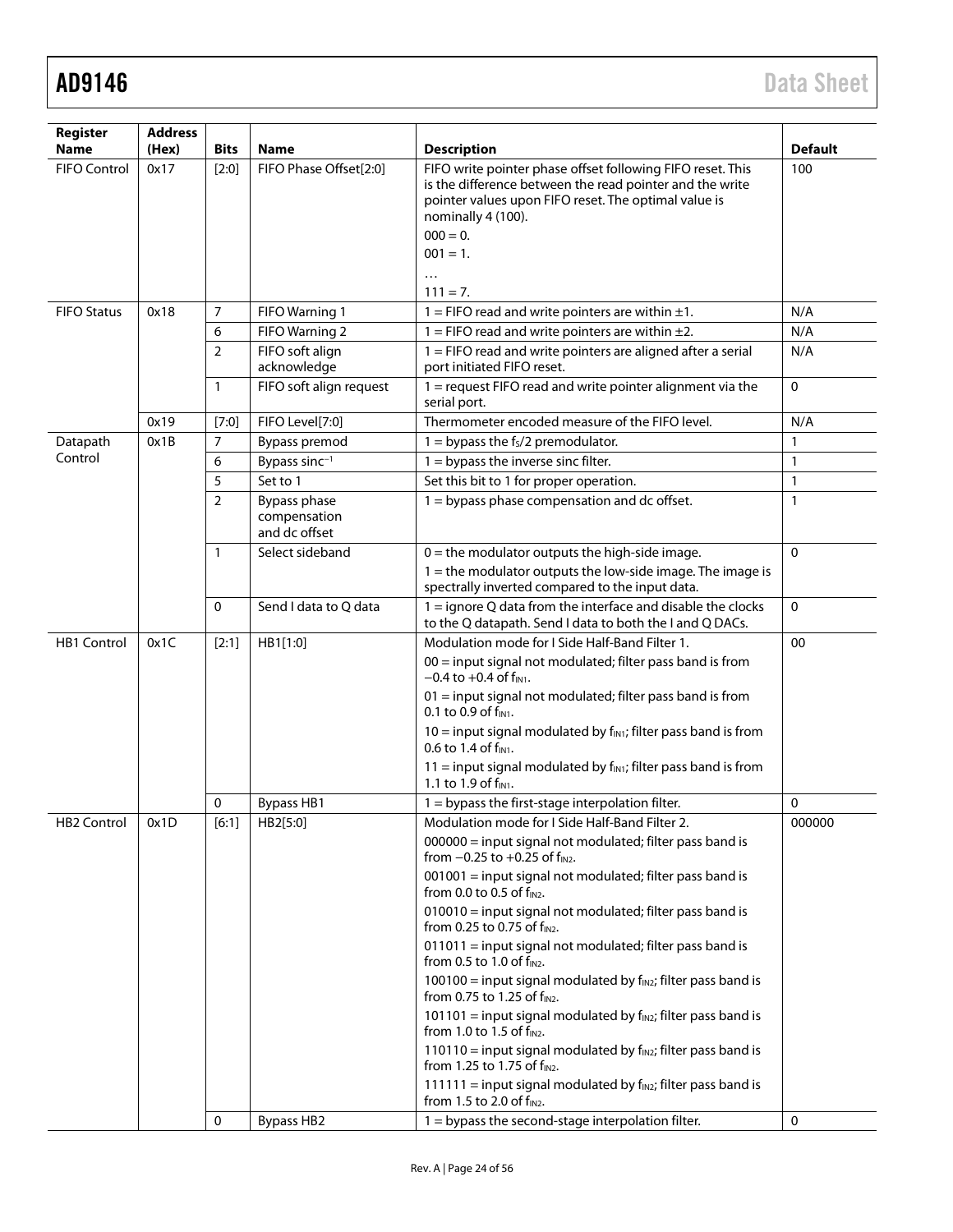| Register<br><b>Name</b>    | <b>Address</b><br>(Hex) | <b>Bits</b>    | Name                           | <b>Description</b>                                                                                                                                                                                                                            | <b>Default</b> |
|----------------------------|-------------------------|----------------|--------------------------------|-----------------------------------------------------------------------------------------------------------------------------------------------------------------------------------------------------------------------------------------------|----------------|
| Datapath<br>Config         | 0x1E                    | 0              | Set to 1                       | Set this bit to 1 for proper operation. (The default value<br>must be changed from 0 to 1.)                                                                                                                                                   | $\Omega$       |
| Chip ID                    | 0x1F                    | $[7:0]$        | Chip ID[7:0]                   | This register identifies the device as an AD9146.                                                                                                                                                                                             | 00001000       |
| I Phase Adj<br><b>LSB</b>  | 0x38                    | [7:0]          | I Phase Adj[7:0]               | See Register 0x39.                                                                                                                                                                                                                            | 00000000       |
| I Phase Adj<br><b>MSB</b>  | 0x39                    | $[1:0]$        | I Phase Adj[9:8]               | I Phase Adj[9:0] is used to insert a phase offset between<br>the I and Q datapaths. This offset can be used to correct<br>for phase imbalance in a quadrature modulator. See the<br>Quadrature Phase Correction section for more information. | 00             |
| Q Phase Adj<br><b>LSB</b>  | 0x3A                    | $[7:0]$        | Q Phase Adj[7:0]               | See Register 0x3B.                                                                                                                                                                                                                            | 00000000       |
| Q Phase Adj<br><b>MSB</b>  | 0x3B                    | $[1:0]$        | Q Phase Adj[9:8]               | Q Phase Adj[9:0] is used to insert a phase offset between<br>the I and Q datapaths. This offset can be used to correct<br>for phase imbalance in a quadrature modulator. See the<br>Quadrature Phase Correction section for more information. | 00             |
| I DAC Offset<br><b>LSB</b> | 0x3C                    | [7:0]          | I DAC Offset[7:0]              | See Register 0x3D.                                                                                                                                                                                                                            | 00000000       |
| I DAC Offset<br><b>MSB</b> | 0x3D                    | $[7:0]$        | I DAC Offset[15:8]             | I DAC Offset[15:0] is a value that is added directly to the<br>samples written to the I DAC.                                                                                                                                                  | 00000000       |
| Q DAC<br>Offset LSB        | 0x3E                    | $[7:0]$        | Q DAC Offset[7:0]              | See Register 0x3F.                                                                                                                                                                                                                            | 00000000       |
| Q DAC<br>Offset MSB        | 0x3F                    | $[7:0]$        | Q DAC Offset[15:8]             | Q DAC Offset[15:0] is a value that is added directly to the<br>samples written to the Q DAC.                                                                                                                                                  | 00000000       |
| <b>IDAC</b><br>FS Adjust   | 0x40                    | [7:0]          | I DAC FS Adj[7:0]              | See Register 0x41, Bits[1:0].                                                                                                                                                                                                                 | 11111001       |
| I DAC                      | 0x41                    | $\overline{7}$ | I DAC sleep                    | 1 = puts the I DAC into sleep mode (fast wake-up mode).                                                                                                                                                                                       | $\mathbf{0}$   |
| Control                    |                         | $[1:0]$        | I DAC FS Adj[9:8]              | I DAC FS Adj[9:0] sets the full-scale current of the I DAC.<br>The full-scale current can be adjusted from 8.64 mA to<br>31.68 mA in step sizes of approximately 22.5 µA.<br>$0x000 = 8.64$ mA.<br>$0x200 = 20.16$ mA.<br>$0x3FF = 31.68$ mA. | 01             |
| I Aux DAC<br>Data          | 0x42                    | [7:0]          | I Aux DAC[7:0]                 | See Register 0x43, Bits[1:0].                                                                                                                                                                                                                 | 00000000       |
| I Aux DAC<br>Control       | 0x43                    | 7              | I aux DAC sign                 | $0 =$ the I auxiliary DAC sign is positive, and the current is<br>directed to the IOUT1P pin (Pin 47).<br>$1 =$ the I auxiliary DAC sign is negative, and the current is<br>directed to the IOUT1N pin (Pin 46).                              | $\mathbf 0$    |
|                            |                         | 6              | I aux DAC current<br>direction | $0 =$ the I auxiliary DAC sources current.<br>$1 =$ the I auxiliary DAC sinks current.                                                                                                                                                        | $\Omega$       |
|                            |                         | 5              | I aux DAC sleep                | $1 = puts$ the I auxiliary DAC into sleep mode.                                                                                                                                                                                               | $\mathbf{0}$   |
|                            |                         | $[1:0]$        | I Aux DAC[9:8]                 | I Aux DAC[9:0] sets the magnitude of the auxiliary DAC<br>current. The range is 0 mA to 2 mA, and the step size is 2 µA.<br>$0x000 = 0.000$ mA.<br>$0x001 = 0.002$ mA.<br>$\cdots$<br>$0x3FF = 2.046$ mA.                                     | 00             |
| Q DAC<br>FS Adjust         | 0x44                    | [7:0]          | Q DAC FS Adj[7:0]              | See Register 0x45, Bits[1:0].                                                                                                                                                                                                                 | 11111001       |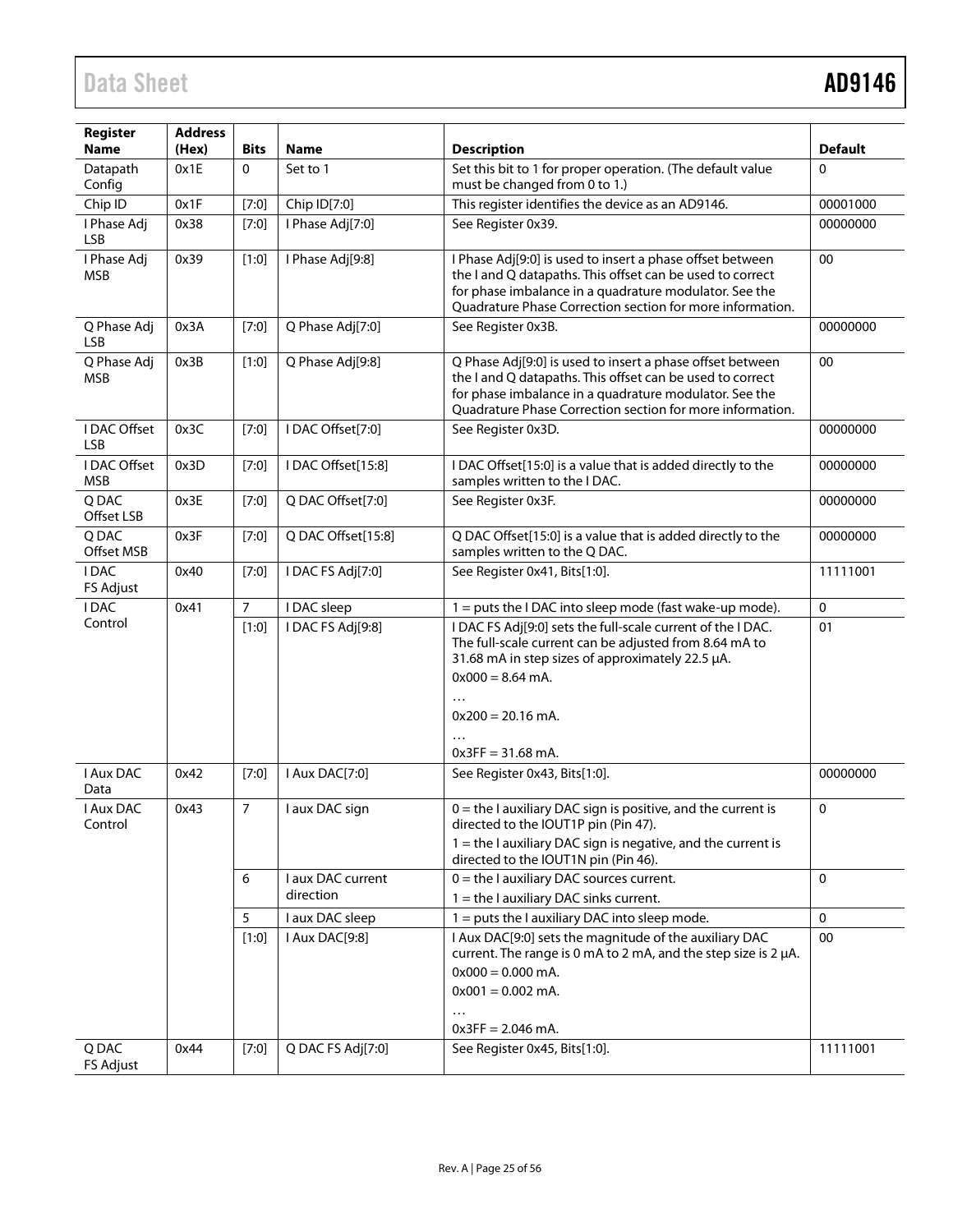| Register<br><b>Name</b>      | <b>Address</b><br>(Hex) | <b>Bits</b>    | <b>Name</b>            | <b>Description</b>                                                                                                                                                                                                    | <b>Default</b> |
|------------------------------|-------------------------|----------------|------------------------|-----------------------------------------------------------------------------------------------------------------------------------------------------------------------------------------------------------------------|----------------|
| Q DAC                        | 0x45                    | $\overline{7}$ | Q DAC sleep            | $1 = puts the Q DAC into sleep mode (fast wake-up mode).$                                                                                                                                                             | $\mathbf{0}$   |
| Control                      |                         | [1:0]          | Q DAC FS Adj[9:8]      | Q DAC FS Adj[9:0] sets the full-scale current of the Q DAC.<br>The full-scale current can be adjusted from 8.64 mA to<br>31.68 mA in step sizes of approximately 22.5 µA.<br>$0x000 = 8.64$ mA.<br>$\cdots$           | 01             |
|                              |                         |                |                        | $0x200 = 20.16$ mA.<br>$\cdots$<br>$0x3FF = 31.68$ mA.                                                                                                                                                                |                |
| Q Aux DAC<br>Data            | 0x46                    | [7:0]          | Q Aux DAC[7:0]         | See Register 0x47, Bits[1:0].                                                                                                                                                                                         | 00000000       |
| Q Aux DAC<br>Control         | 0x47                    | $\overline{7}$ | Q aux DAC sign         | $0 =$ the Q auxiliary DAC sign is positive, and the current is<br>directed to the IOUT2P pin (Pin 38).<br>$1 =$ the Q auxiliary DAC sign is negative, and the current is<br>directed to the IOUT2N pin (Pin 39).      | $\Omega$       |
|                              |                         | 6              | Q aux DAC current      | $0 =$ the Q auxiliary DAC sources current.                                                                                                                                                                            | 0              |
|                              |                         |                | direction              | $1 =$ the Q auxiliary DAC sinks current.                                                                                                                                                                              |                |
|                              |                         | 5              | Q aux DAC sleep        | $1 =$ puts the Q auxiliary DAC into sleep mode.                                                                                                                                                                       | $\mathbf{0}$   |
|                              |                         | [1:0]          | Q Aux DAC[9:8]         | Q Aux DAC[9:0] sets the magnitude of the auxiliary DAC<br>current. The range is 0 mA to 2 mA, and the step size is 2 µA.<br>$0x000 = 0.000$ mA.<br>$0x001 = 0.002$ mA.<br>$\cdots$                                    | 00             |
|                              |                         |                |                        | $0x3FF = 2.046$ mA.                                                                                                                                                                                                   |                |
| Die Temp<br>Range<br>Control | 0x48                    | [6:4]          | FS Current[2:0]        | Auxiliary ADC full-scale current.<br>$000 =$ lowest current.<br>$\cdots$<br>$111 =$ highest current.                                                                                                                  | 000            |
|                              |                         | [3:1]          | Reference Current[2:0] | Auxiliary ADC reference current.<br>$000 =$ lowest current.<br>$111$ = highest current.                                                                                                                               | 001            |
|                              |                         | $\mathbf 0$    | Capacitor value        | Auxiliary ADC internal capacitor value.<br>$0 = 5$ pF.<br>$1 = 10$ pF.                                                                                                                                                | $\Omega$       |
| Die lemp<br><b>LSB</b>       | 0x49                    | [7:0]          | Die Temp[7:0]          | See Register 0x4A.                                                                                                                                                                                                    | N/A            |
| Die Temp<br><b>MSB</b>       | 0x4A                    | [7:0]          | Die Temp[15:8]         | Die Temp[15:0] indicates the approximate die temperature.<br>For more information, see the Temperature Sensor section.                                                                                                | N/A            |
| <b>SED Control</b>           | 0x67                    | $\overline{7}$ | SED compare enable     | 1 = enable the SED circuitry. None of the flags in this<br>register or the values in Register 0x70 through<br>Register 0x73 are significant if the SED is not enabled.                                                | $\mathbf 0$    |
|                              |                         | 5              | Sample error detected  | 1 = indicates an error was detected. The bit remains set until<br>cleared. Any write to this register clears this bit to 0.                                                                                           | $\mathbf 0$    |
|                              |                         | $\mathsf{3}$   | Autoclear enable       | 1 = enable autoclear mode. This activates Bit 1 and Bit 0 of<br>this register and causes Register 0x70 through Register 0x73<br>to be autocleared when eight consecutive sample data sets<br>are received error free. | $\mathbf{0}$   |
|                              |                         | 1              | Compare fail           | 1 = indicates an error was detected. This bit remains set until<br>it is autocleared by the reception of eight consecutive error-<br>free comparisons or is cleared by a write to this register.                      | $\mathbf 0$    |
|                              |                         | $\mathbf 0$    | Compare pass           | $1 =$ indicates that the last sample comparison was error free.                                                                                                                                                       | $\mathbf 0$    |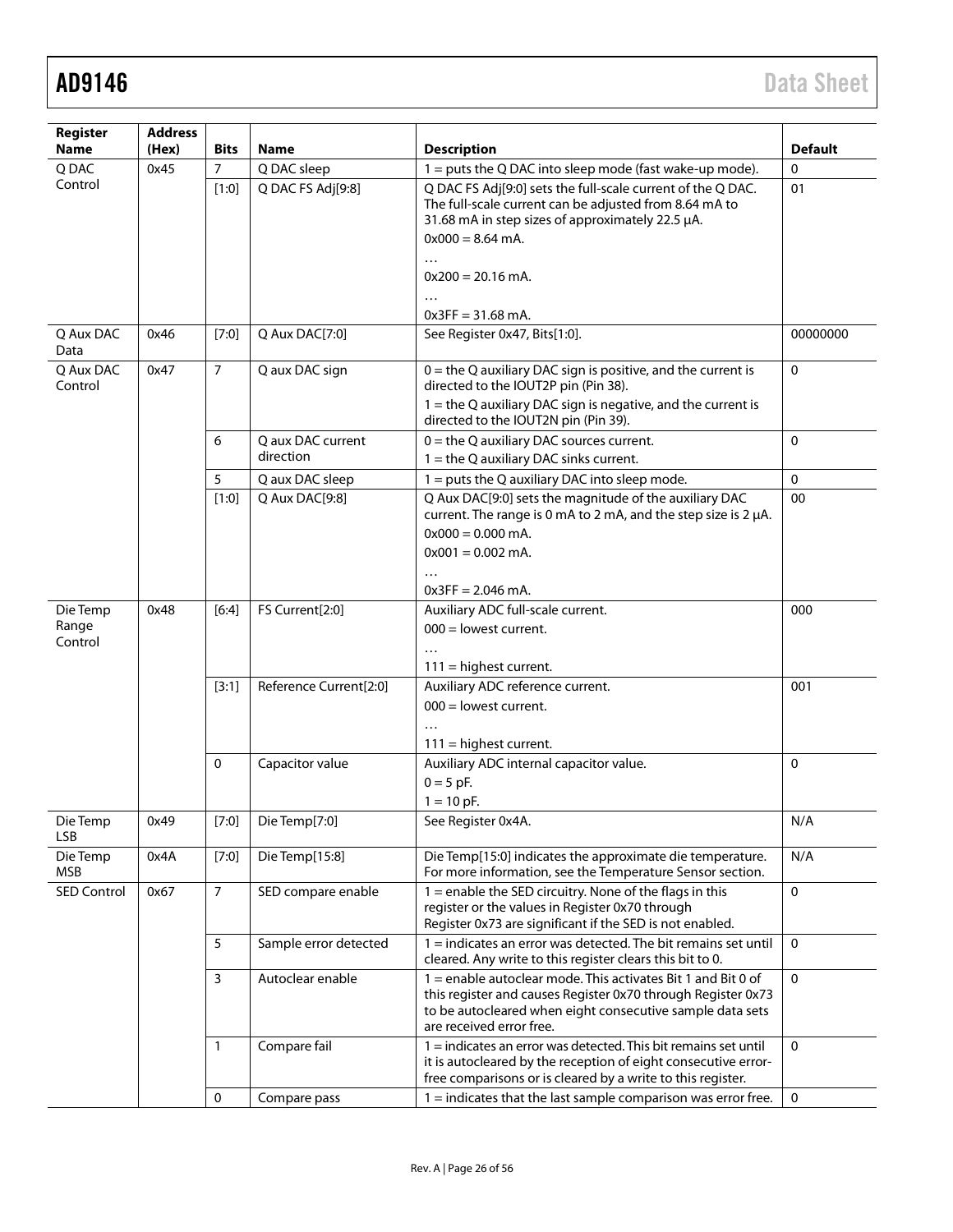| Register                  | <b>Address</b> |             |                                 |                                                                                                                                          |                |
|---------------------------|----------------|-------------|---------------------------------|------------------------------------------------------------------------------------------------------------------------------------------|----------------|
| <b>Name</b>               | (Hex)          | <b>Bits</b> | <b>Name</b>                     | <b>Description</b>                                                                                                                       | <b>Default</b> |
| Compare<br>IO LSBs        | 0x68           | [7:0]       | Compare Value I <sub>OLSB</sub> | Compare Value l <sub>0LSB</sub> is the byte that is compared with the<br>l <sub>0LSB</sub> input sample captured at the input interface. | 10110110       |
| Compare<br>IO MSBs        | 0x69           | [7:0]       | Compare Value I <sub>OMSB</sub> | Compare Value l <sub>omsB</sub> is the byte that is compared with the<br>l <sub>omsB</sub> input sample captured at the input interface. | 01111010       |
| Compare<br>Q0 LSBs        | 0x6A           | [7:0]       | Compare Value Q <sub>OLSB</sub> | Compare Value Q <sub>0LSB</sub> is the byte that is compared with the<br>Q <sub>0LSB</sub> input sample captured at the input interface. | 01000101       |
| Compare<br>Q0 MSBs        | 0x6B           | $[7:0]$     | Compare Value QOMSB             | Compare Value Q <sub>0MSB</sub> is the byte that is compared with the<br>Q <sub>0MSB</sub> input sample captured at the input interface. | 11101010       |
| Compare<br><b>I1 LSBs</b> | 0x6C           | [7:0]       | Compare Value I <sub>1LSB</sub> | Compare Value I <sub>1LSB</sub> is the byte that is compared with the<br>$I_{1LSB}$ input sample captured at the input interface.        | 00010110       |
| Compare<br><b>I1 MSBs</b> | 0x6D           | [7:0]       | Compare Value I <sub>1MSB</sub> | Compare Value I <sub>1MSB</sub> is the byte that is compared with the<br>$I1MSB$ input sample captured at the input interface.           | 00011010       |
| Compare<br>Q1 LSBs        | 0x6E           | [7:0]       | Compare Value Q <sub>1LSB</sub> | Compare Value $Q_{1LSB}$ is the byte that is compared with the<br>Q <sub>1LSB</sub> input sample captured at the input interface.        | 11000110       |
| Compare<br>O1 MSBs        | 0x6F           | $[7:0]$     | Compare Value Q <sub>1MSB</sub> | Compare Value Q <sub>1MSB</sub> is the byte that is compared with the<br>Q <sub>1MSB</sub> input sample captured at the input interface. | 10101010       |
| SED I LSBs                | 0x70           | [7:0]       | <b>Errors Detected INI SR</b>   | Errors Detected I <sub>NI SB</sub> indicates which bits were received in<br>error.                                                       | 00000000       |
| SED I MSBs                | 0x71           | [7:0]       | <b>Errors Detected INMSB</b>    | Errors Detected INMSR indicates which bits were received in<br>error.                                                                    | 00000000       |
| SED Q LSBs                | 0x72           | [7:0]       | <b>Errors Detected ONLSB</b>    | Errors Detected O <sub>NLSB</sub> indicates which bits were received in<br>error.                                                        | 00000000       |
| SED Q MSBs                | 0x73           | [7:0]       | <b>Errors Detected ONMSB</b>    | Errors Detected O <sub>NMSB</sub> indicates which bits were received in<br>error.                                                        | 00000000       |
| Revision                  | 0x7F           | [5:2]       | Revision[3:0]                   | This value corresponds to the die revision number.<br>$0011$ = Die Revision 1.                                                           | N/A            |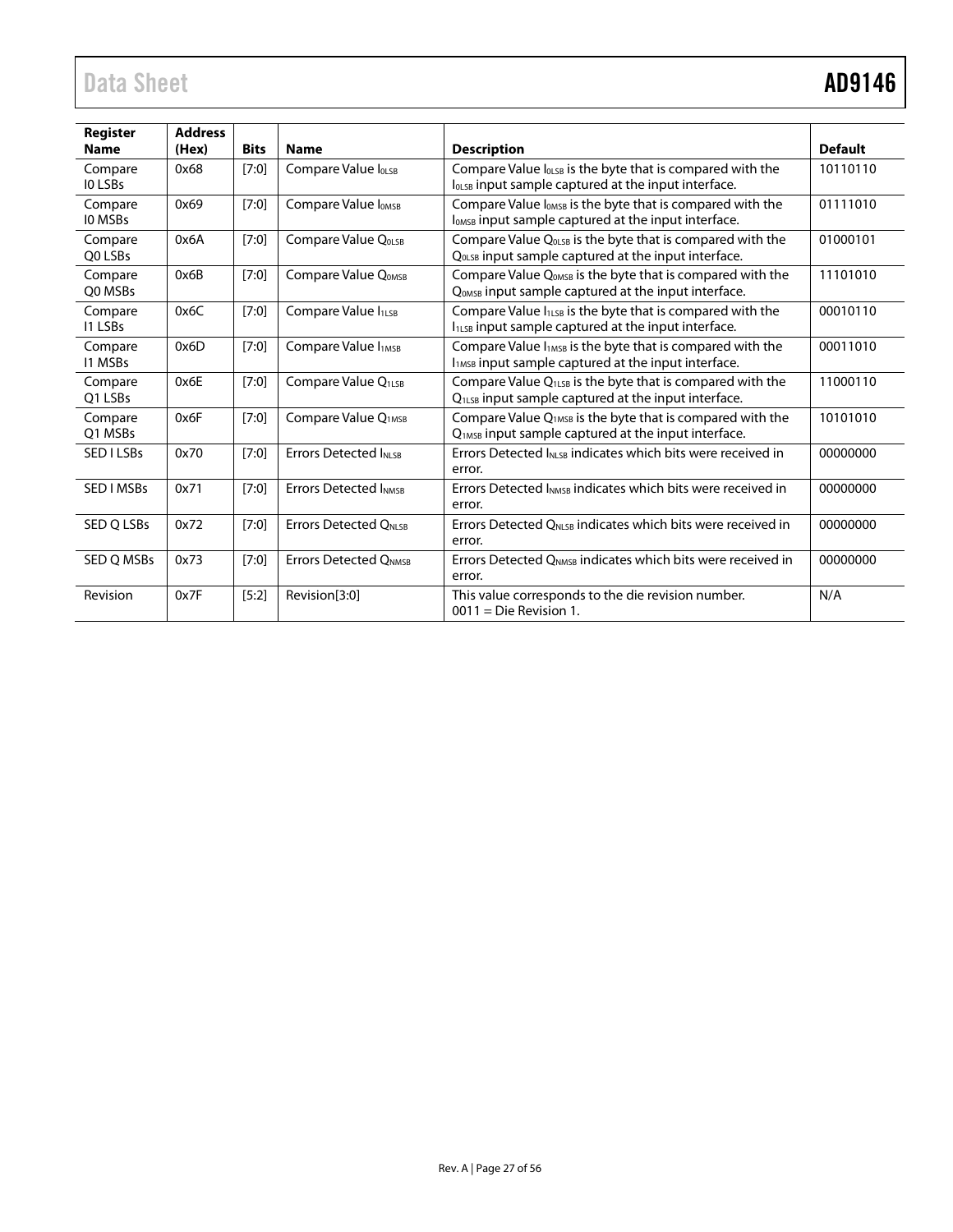### AD9146 Data Sheet

## <span id="page-27-0"></span>LVDS INPUT DATA PORTS

The AD9146 has one LVDS data port that receives data for both the I and Q transmit paths. The device can accept data in byte and nibble formats. In byte and nibble modes, the data is sent over 8-bit and 4-bit LVDS data buses, respectively. The pin assignments of the bus in each mode are shown i[n Table 12.](#page-27-4)

<span id="page-27-4"></span>**Table 12. Data Bit Pair Assignments for Data Input Modes**

| Mode                | <b>MSB to LSB</b>              |
|---------------------|--------------------------------|
| <b>Byte</b>         | D7, D6, D5, D4, D3, D2, D1, D0 |
| Nibble <sup>1</sup> | D5, D4, D3, D2                 |

<sup>1</sup> In nibble mode, the unused pins can be left floating.

The data is accompanied by DCI and FRAME signals. The DCI signal is a reference bit that is used to generate a double data rate (DDR) clock. The FRAME signal is required for controlling to which DAC the data is sent. All of the interface signals can be time aligned, so there is a maximum skew requirement on the bus. In some cases, it is best to delay the DCI signal for optimum timing.

### <span id="page-27-1"></span>**BYTE INTERFACE MODE**

In byte mode, the DCI signal is a reference bit used to generate the data sampling clock and should be time aligned with the data. The most significant byte of the data should correspond to DCI high, and the least significant byte of the data should correspond to DCI low. The FRAME signal indicates to which DAC the data is sent. When FRAME is high, data is sent to the I DAC; when FRAME is low, data is sent to the Q DAC. The complete timing diagram is shown in [Figure 30.](#page-27-5)

### <span id="page-27-2"></span>**NIBBLE INTERFACE MODE**

<span id="page-27-5"></span>In nibble mode, the DCI signal is a reference bit used to generate the data sampling clock and should be time aligned with the data. The FRAME signal indicates to which DAC the data is sent.

When FRAME is high, data is sent to the I DAC; when FRAME is low, data is sent to the Q DAC. All four nibbles must be written to the device for proper operation. For 12-bit resolution devices, the data in the fourth nibble acts as a placeholder for the data framing structure. The complete timing diagram is shown in [Figure 31.](#page-27-6)

### <span id="page-27-3"></span>**FIFO OPERATION**

The AD9146 contains a 2-channel, 16-bit wide, eight-word deep FIFO designed to relax the timing relationship between the data arriving at the DAC input ports and the internal DAC data rate clock. The FIFO acts as a buffer that absorbs timing variations between the data source and the DAC, such as the clock-to-data variation of an FPGA or ASIC, which significantly increases the timing budget of the interface.

[Figure 32](#page-28-0) shows the block diagram of the datapath through the FIFO. The data is latched into the device, is formatted, and is then written into the FIFO register determined by the FIFO write pointer. The value of the write pointer is incremented every time a new word is loaded into the FIFO. Meanwhile, data is read from the FIFO register determined by the read pointer and fed into the digital datapath. The value of the read pointer is incremented every time data is read into the datapath from the FIFO. The FIFO pointers are incremented at the data rate (DACCLK rate divided by the interpolation ratio).

Valid data is transmitted through the FIFO as long as the FIFO does not overflow or become empty. An overflow or empty condition of the FIFO occurs when the write pointer and read pointer point to the same FIFO location. This simultaneous access of data leads to unreliable data transfer through the FIFO and must be avoided.



<span id="page-27-6"></span>*Figure 31. Timing Diagram for Nibble Mode*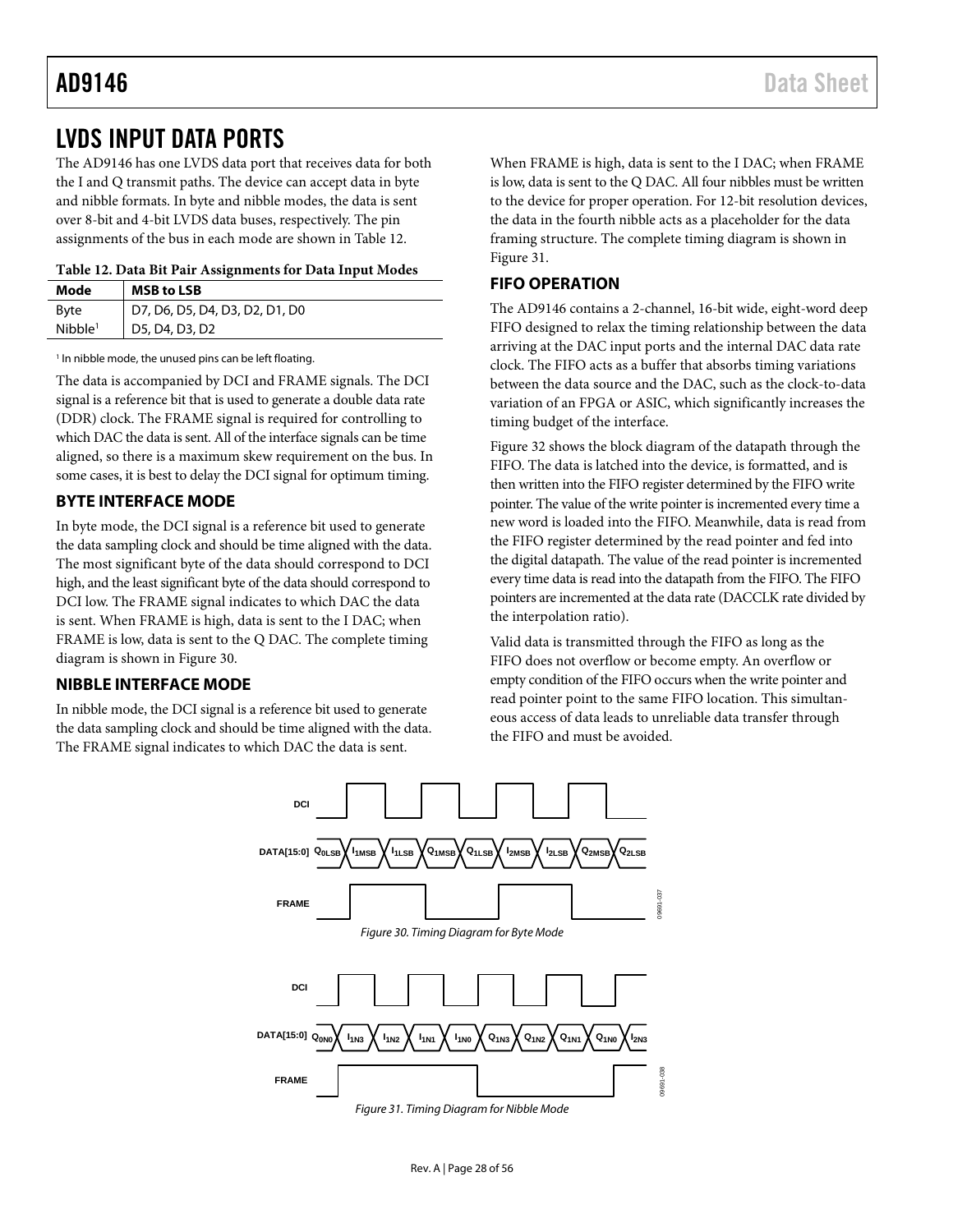

<span id="page-28-0"></span>Nominally, data is written to and read from the FIFO at the same rate. This keeps the FIFO depth constant. If data is written to the FIFO faster than data is read out, the FIFO depth increases. If data is read out of the FIFO faster than data is written to it, the FIFO depth decreases. For optimum timing margin, the FIFO depth should be maintained near half full (a difference of 4 between the write pointer and read pointer values). The FIFO depth represents the FIFO pipeline delay and is part of the overall latency of the AD9146.

### **Resetting the FIFO**

When the AD9146 is powered on, the FIFO depth is unknown. To avoid a concurrent read and write to the same FIFO address and to ensure a fixed pipeline delay, it is important to reset the FIFO pointers to known states. The FIFO pointers can be initialized in two ways: via a write sequence to the serial port or by strobing the FRAME input.

There are two types of FIFO reset: a relative reset and an absolute reset. A relative reset enforces a defined FIFO depth. An absolute reset enforces a particular write pointer value when the reset is initiated. A serial port initiated FIFO reset is always a relative reset. A FRAME strobe initiated reset can be either a relative or an absolute reset.

The operation of the FRAME initiated FIFO reset depends on the synchronization mode chosen.

- When synchronization is disabled or when it is configured for data rate mode synchronization, the FRAME strobe initiates a relative FIFO reset. The reference point of the relative reset is the position of the read pointer.
- When FIFO mode synchronization is chosen, the FRAME strobe initiates an absolute FIFO reset.

For more information about the synchronization function, see the [Multichip Synchronization](#page-44-0) section.

A summary of the synchronization modes and the types of FIFO reset used is provided i[n Table 13.](#page-28-1)

### <span id="page-28-1"></span>**Table 13. Summary of FIFO Resets**

|                          | <b>Synchronization Mode</b> |                  |                   |  |
|--------------------------|-----------------------------|------------------|-------------------|--|
| <b>FIFO Reset Signal</b> | <b>Disabled</b>             | <b>Data Rate</b> | <b>FIFO Reset</b> |  |
| Serial Port              | Relative                    | Relative         | Relative          |  |
| <b>FRAMF</b>             | Relative                    | Relative         | Absolute          |  |

For a FRAME dependent FIFO reset to occur, an extended FRAME pulse must be sent to the part for proper operation. The extended FRAME pulse must be asserted high for an entire I and Q DAC data sample load. This corresponds to four data clock samples in byte mode and eight data clock samples in nibble mode (see [Figure 33 a](#page-28-2)nd [Figure 34,](#page-28-3) respectively).



<span id="page-28-2"></span>Figure 33. Timing Diagram for Extended Frame Pulse (Byte Mode)



<span id="page-28-3"></span>Figure 34. Timing Diagram for Extended Frame Pulse (Nibble Mode)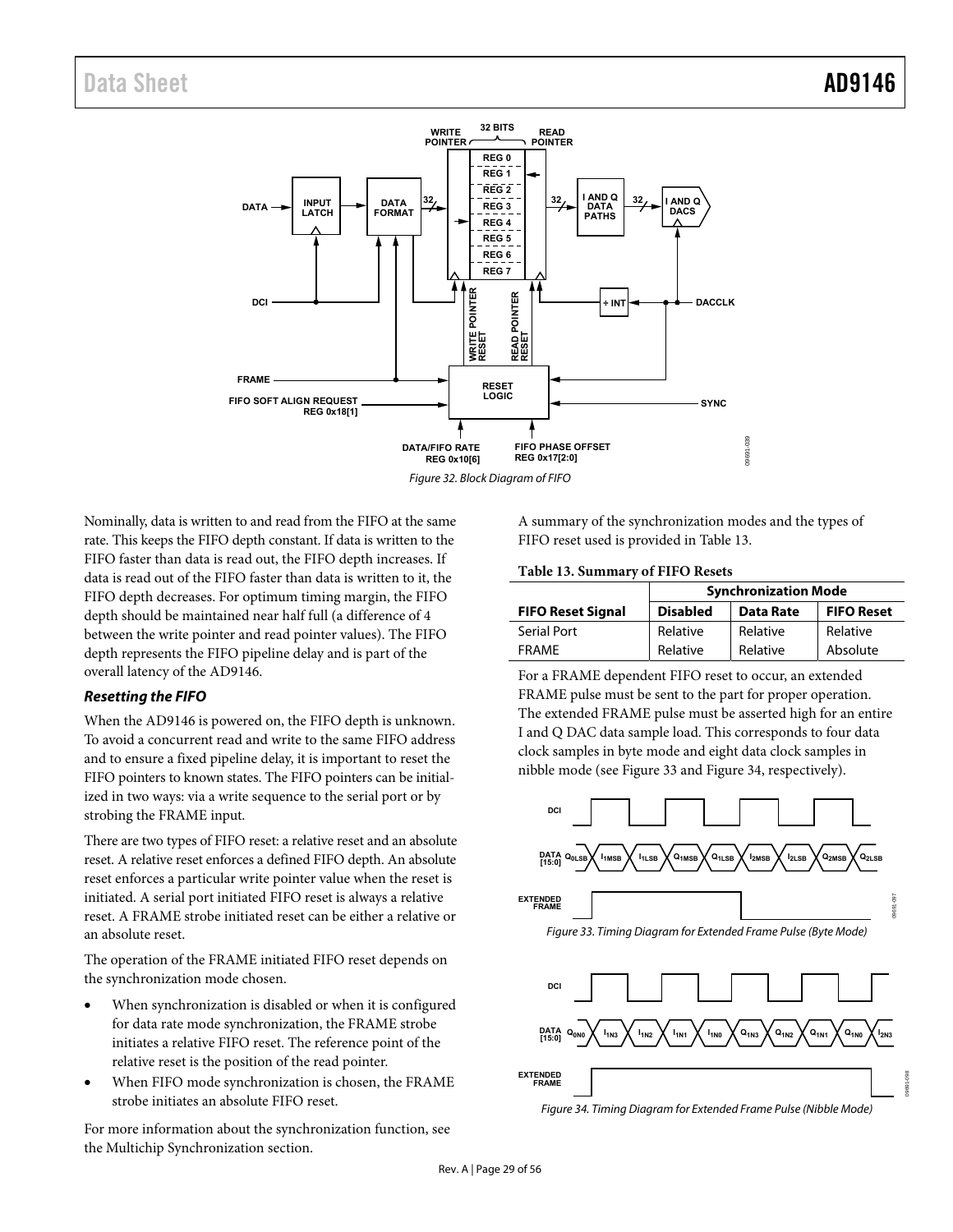### <span id="page-29-1"></span>**Serial Port Initiated FIFO Reset**

A serial port initiated FIFO reset can be issued in any mode and always results in a relative FIFO reset. To initialize the FIFO data level through the serial port, Bit 1 of Register 0x18 should be toggled from 0 to 1 and back. When the write to this register is complete, the FIFO data level is initialized. When the initialization is triggered, the next time that the read pointer becomes 0, the write pointer is set to the value of the FIFO start level variable (Register 0x17, Bits[2:0]) upon initialization. By default, this value is 4, but it can be programmed to a value from 0 to 7.

The recommended procedure for a serial port FIFO data level initialization is as follows:

- 1. Program Register 0x17 to 0x05.
- 2. Request FIFO level reset by setting Register 0x18, Bit 1, to 1.
- 3. Verify that the part acknowledges the request by ensuring that Register 0x18, Bit 2, is set to 1.
- 4. Remove the request by setting Register 0x18, Bit 1, to 0.
- 5. Verify that the part drops the acknowledge signal by ensuring that Register 0x18, Bit 2, is set to 0.
- 6. Read back Register 0x19 to verify that the pointer spacing is set to  $3 (0x07)$  or  $4 (0x0F)$ .
- 7. If the readback of Register 0x19 shows a pointer spacing of 2 (0x03), increment Register 0x17 to a spacing of 0x06 and repeat Step 2 through Step 5. Read back Register 0x19 again to verify that the pointer spacing is now set to 3 (0x07).
- 8. If the readback of Register 0x19 shows a pointer spacing of 5 (0x1F) after Step 6, decrement Register 0x17 to a spacing of 0x04 and repeat Step 2 through Step 5. Read back Register 0x19 again to verify that the pointer spacing is now set to 4 (0x0F).

### **FRAME Initiated Relative FIFO Reset**

The primary function of the FRAME input is to indicate to which DAC the input data is written. Another function of the FRAME input is to initialize the FIFO data level value. This is done by asserting the FRAME signal high for at least the time interval required to load complete data to the I and Q DACs. This corresponds to four DCI periods in byte mode and eight DCI periods in nibble mode.

To initiate a relative FIFO reset with the FRAME signal, the device must be configured in data rate mode (Register 0x10, Bit  $6 = 1$ ). When FRAME is asserted in data rate mode, the write pointer is set to 4 by default (or to the FIFO start level) the next time that the read pointer becomes 0 (see [Figure 35\)](#page-29-0).

<span id="page-29-0"></span>

### **FRAME Initiated Absolute FIFO Reset**

In FIFO rate synchronization mode, the write pointer of the FIFO is reset in an absolute manner. The synchronization signal aligns the internal clocks on the part to a common reference clock so that the pipeline delay in the digital circuit stays the same during power cycles. The synchronization signal is sampled by the DAC clock in the AD9146. The edge of the DAC clock used to sample the synchronization signal is selected by Bit 3 of Register 0x10.

The FRAME signal is used to reset the FIFO write pointer. In the FIFO rate synchronization mode, the FIFO write pointer is reset immediately after the FRAME signal is asserted high for at least the time interval required to load complete data to the I and Q DACs. The FIFO write pointer is reset to the value of the FIFO Phase Offset[2:0] bits in Register 0x17. FIFO rate synchronization is selected by setting Bit 6 of Register 0x10 to 0.



### **Monitoring the FIFO Status**

The FIFO initialization and status can be read from Register 0x18. This register provides information about the FIFO status and whether the initialization was successful. The MSB of Register 0x18 is a FIFO warning flag that can optionally trigger a device IRQ. This flag indicates that the FIFO is close to emptying (FIFO level is 1) or overflowing (FIFO level is 7). In this case, data may soon be corrupted, and action should be taken.

The FIFO data level can be read from Register 0x19 at any time. The serial port reported FIFO data level is denoted as a 7-bit thermometer code (Base 1 code) of the write counter state relative to the absolute read counter being at 0. The optimum FIFO data level of 4 is therefore reported as a value of 00001111 in the status register.

Note that, depending on the timing relationship between the DCI and the main DACCLK, the FIFO level value can be off by a  $\pm 1$ count; that is, the readback of Register 0x19 can be 00011111 in the case of a +1 count and 00000111 in the case of a −1 count. Therefore, it is important to keep the difference between the read and write pointers to a value of at least 2.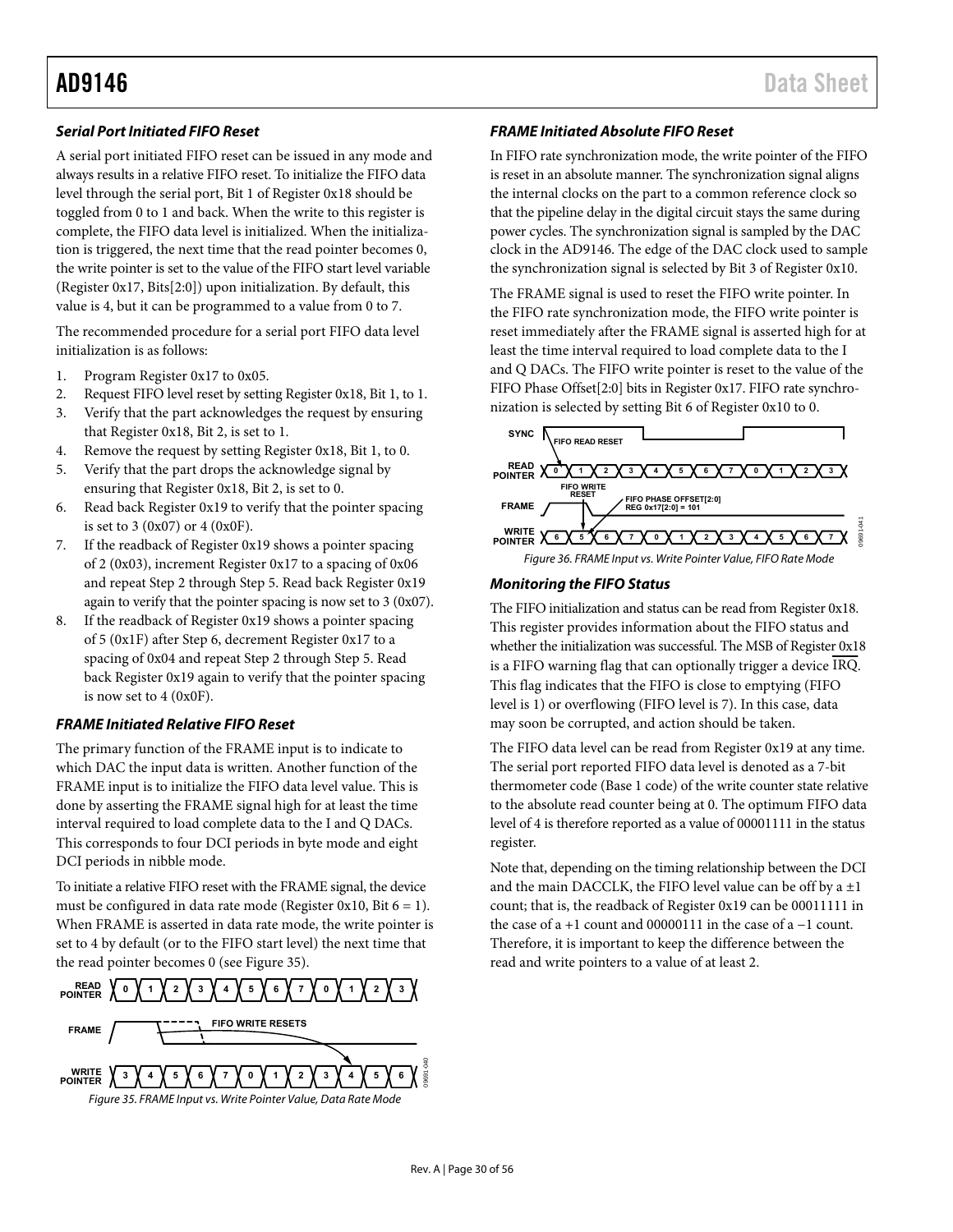### <span id="page-30-0"></span>**INTERFACE TIMING**

The timing diagram for the digital interface port is shown in [Figure 37.](#page-30-2) When Register 0x16, Bits[2:0] are set to 000, the sampling point of the data bus nominally occurs 165 ps after each edge of the DCI signal and has an uncertainty of  $\pm 285$  ps, as illustrated by the data valid window shown i[n Figure 37.](#page-30-2) The data and FRAME signals must be valid throughout this window. The data and FRAME signals may change at any time between data valid windows.

The setup  $(t<sub>S</sub>)$  and hold  $(t<sub>H</sub>)$  times, with respect to the edges, are shown i[n Figure 37.](#page-30-2) The minimum setup and hold times are shown i[n Table 14.](#page-30-1)



<span id="page-30-2"></span><span id="page-30-1"></span>

| <b>DCI Delay</b><br>Register 0x16,<br>Bits[1:0] | <b>Minimum Setup</b><br>Time, ts (ns) | <b>Minimum Hold</b><br>Time, t <sub>H</sub> (ns) | Sampling<br>Interval (ns) |
|-------------------------------------------------|---------------------------------------|--------------------------------------------------|---------------------------|
| 00                                              | 0.12                                  | 0.45                                             | 0.57                      |
| 01                                              | $-0.01$                               | 0.74                                             | 0.73                      |
| 10                                              | $-0.2$                                | 1.03                                             | 0.83                      |
| 11                                              | $-0.28$                               | 1.16                                             | 0.88                      |

### **Bypass DCI Delay Mode**

An additional option for the timing of the data, DCI, and FRAME signals requires the DCI to be delayed by 90° ahead of the data and FRAME signals. In bypass DCI delay mode, the DCI signal is placed in the optimal data valid window outside the part, and the delay circuitry inside the part is bypassed. This mode provides a smaller sampling window that allows for a wider range of placement area for correct sampling edges. The bypass DCI delay mode is enabled by setting Bit 2 in Register 0x16 to 1. The sampling point of the data bus nominally occurs 90 ps before each edge of the DCI signal and has an uncertainty of  $\pm 180$  ps, as illustrated by the sampling interval shown i[n Figure 38.](#page-30-3) The resulting setup and hold times for this mode are as follows:

- Minimum setup time  $(t_s)$ : 0.27 ns
- Minimum hold time  $(t_H)$ : 0.09 ns
- Sampling interval: 0.36 ns

[Figure 38 s](#page-30-3)hows the timing for the bypass DCI delay mode.



<span id="page-30-3"></span>The data interface timing can be verified using the sample error detection (SED) circuitry. See th[e Interface Timing Validation](#page-49-0)  section for more information.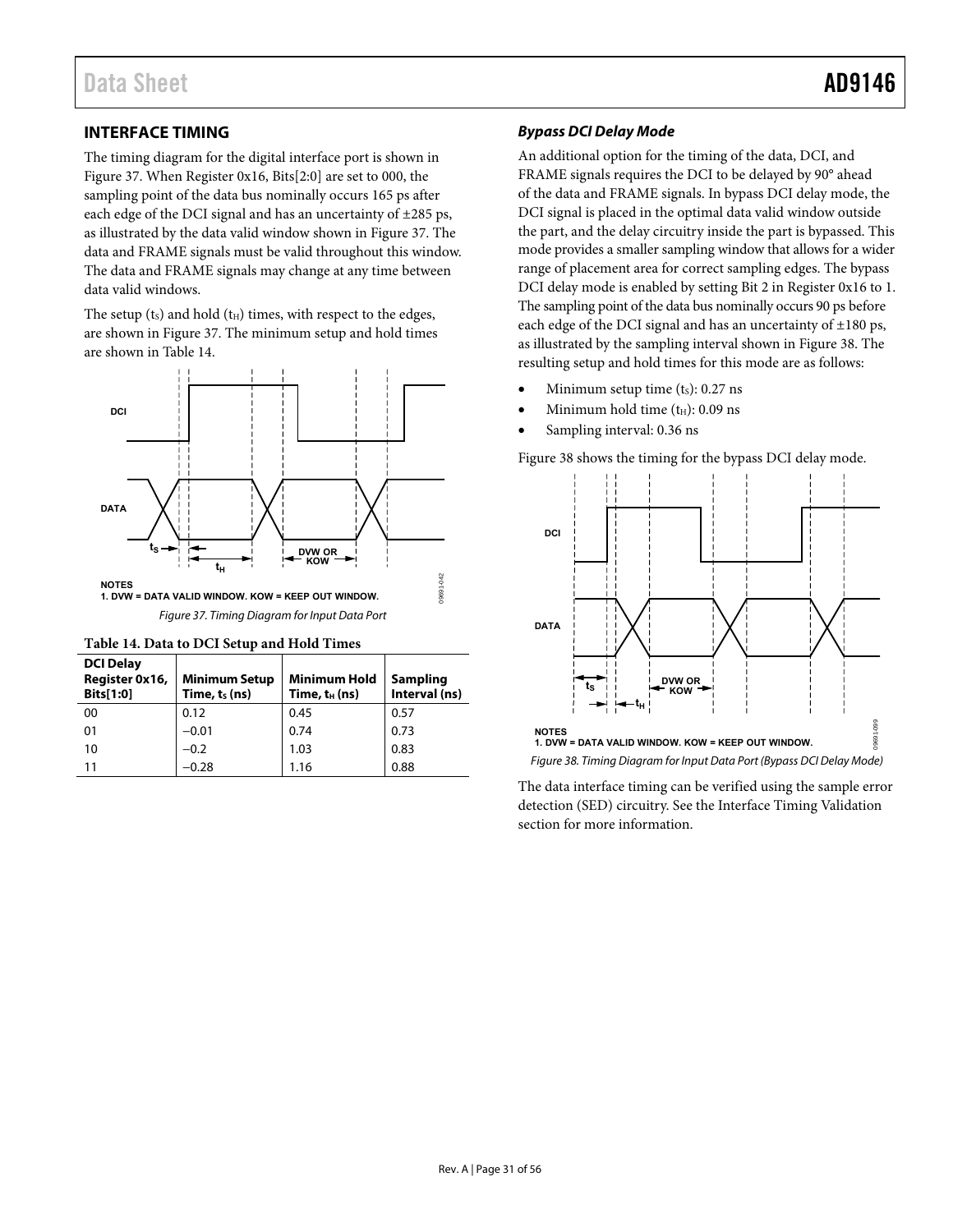## <span id="page-31-0"></span>DIGITAL DATAPATH

The block diagram i[n Figure 39](#page-31-3) shows the functionality of the digital datapath. The digital processing includes a premodulation block, two half-band (HB) interpolation filters, phase and offset adjustment blocks, and an inverse sinc filter.



*Figure 39. Block Diagram of Digital Datapath*

<span id="page-31-3"></span>The digital datapath accepts I and Q data streams and processes them as a quadrature data stream. The signal processing blocks can be used when the input data stream is represented as complex data.

The digital datapath can also be used to process an input data stream representing two independent real data streams, but the functionality is somewhat restricted. The premodulation block and any of the nonshifted interpolation filter modes can be used for an input data stream representing two independent real data streams. See th[e Coarse Modulation Mixing Sequences](#page-34-0) section for more information.

### <span id="page-31-1"></span>**PREMODULATION**

The half-band interpolation filters have selectable pass bands that allow the center frequencies to be moved in increments of one-half their input data rate. The premodulation block provides a digital upconversion of the incoming waveform by one-half the incoming data rate, fDATA. This can be used to frequency-shift baseband input data to the center of the interpolation filter pass band.

### <span id="page-31-2"></span>**INTERPOLATION FILTERS**

The transmit path contains two interpolation filters. Both interpolation filters provide a  $2\times$  increase in output data rate. The half-band (HB) filters can be individually bypassed or cascaded to provide 1×, 2×, or 4× interpolation ratios. Each half-band filter stage offers a different combination of bandwidths and operating modes.

The bandwidth of the two half-band filters with respect to the data rate at the filter input is as follows:

- Bandwidth of HB1 =  $0.8 \times f_{\text{IN}}$
- Bandwidth of HB2 =  $0.5 \times f_{IN2}$

The usable bandwidth is defined as the frequency over which the filters have a pass-band ripple of less than ±0.001 dB and an image rejection of greater than +85 dB. As described in the [Half-Band Filter 1 \(HB1\)](#page-31-4) section, the image rejection usually sets the usable bandwidth of the filter, not the pass-band flatness.

The half-band filters operate in several modes, providing programmable pass-band center frequencies as well as signal modulation. The HB1 filter has four modes of operation, and the HB2 filter has eight modes of operation.

### <span id="page-31-4"></span>*Half-Band Filter 1 (HB1)*

HB1 has four modes of operation, as shown i[n Figure 40.](#page-31-5) The shape of the filter response is identical in each of the four modes. The four modes are distinguished by two factors: the filter center frequency and whether the input signal is modulated by the filter.



<span id="page-31-5"></span>As shown in [Figure 40,](#page-31-5) the center frequency in each mode is offset by one-half the input data rate  $(f_{IN1})$  of the filter. Mode 0 and Mode 1 do not modulate the input signal. Mode 2 and Mode 3 modulate the input signal by  $f_{IN1}$ . When operating in Mode 0 and Mode 2, the I and Q paths operate independently and no mixing of the data between channels occurs. When operating in Mode 1 and Mode 3, mixing of the data between the I and Q paths occurs; therefore, the data input into the filter is assumed to be complex[. Table 15](#page-31-6) summarizes the HB1 modes.

<span id="page-31-6"></span>**Table 15. HB1 Filter Modes**

| Mode<br><b>T</b> CENTER |                     | <b>f<sub>MOD</sub></b> | <b>Input Data</b> |  |  |
|-------------------------|---------------------|------------------------|-------------------|--|--|
|                         | DC                  | None                   | Real or complex   |  |  |
|                         | $f_{IN}/2$          | None                   | Complex           |  |  |
|                         | $f_{IN}$            | $f_{IN}$               | Real or complex   |  |  |
|                         | 3f <sub>IN</sub> /2 | fіn                    | Complex           |  |  |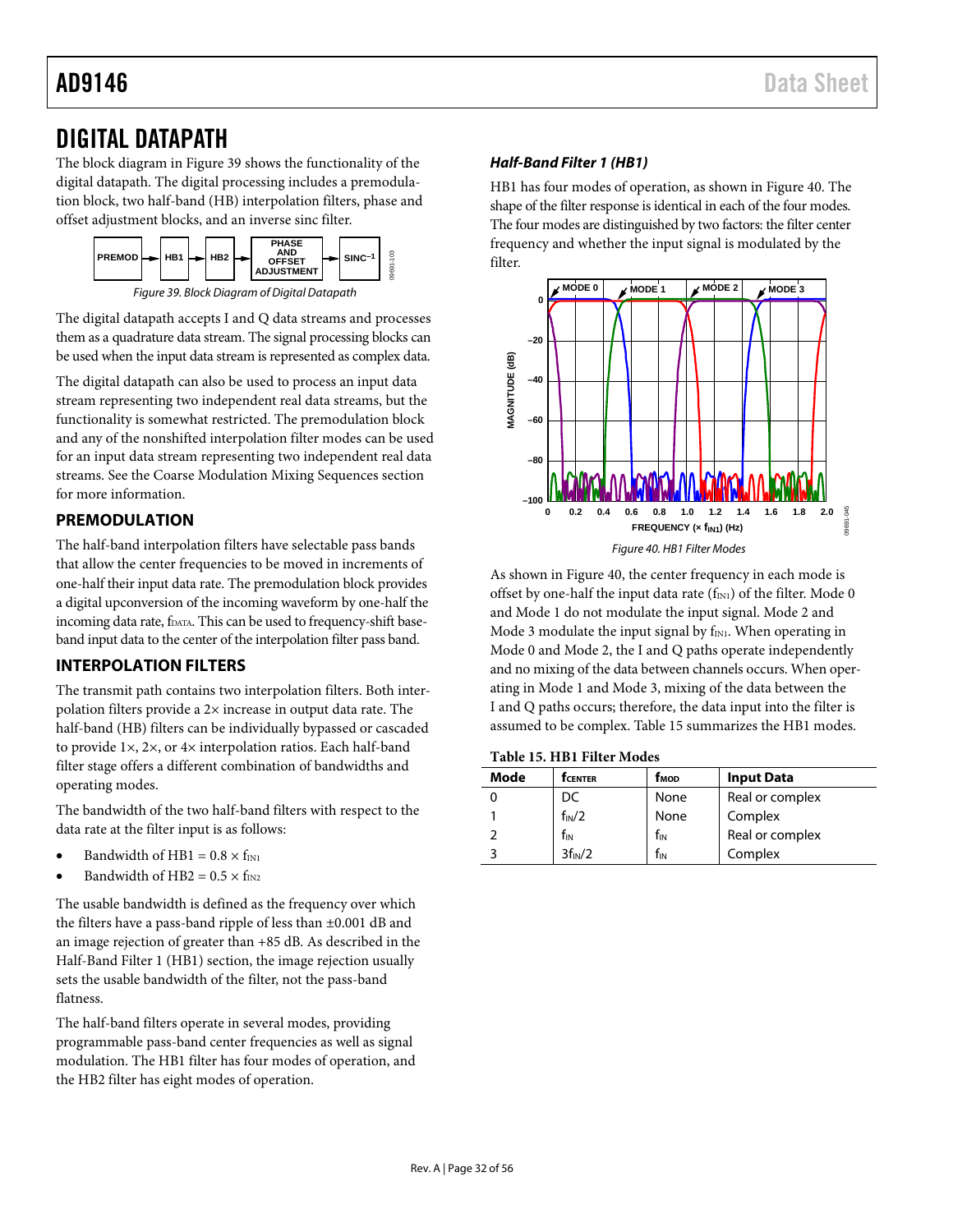[Figure 41](#page-32-0) shows the pass-band filter response for HB1. In most applications, the usable bandwidth of the filter is limited by the image suppression provided by the stop-band rejection and not by the pass-band flatness. [Table 16](#page-32-1) shows the pass-band flatness and the stop-band rejection supported by the HB1 filter at different bandwidths.



*Figure 41. Pass-Band Detail of HB1*

<span id="page-32-1"></span><span id="page-32-0"></span>**Table 16. HB1 Pass-Band and Stop-Band Performance by Bandwidth**

| Bandwidth $(\%$ of $f_{\text{IN1}})$ | Pass-Band<br>Flatness (dB) | <b>Stop-Band</b><br><b>Rejection (dB)</b> |
|--------------------------------------|----------------------------|-------------------------------------------|
| 80                                   | 0.001                      | 85                                        |
| 80.4                                 | 0.0012                     | 80                                        |
| 81.2                                 | 0.0033                     | 70                                        |
| 82                                   | 0.0076                     | 60                                        |
| 83.6                                 | 0.0271                     | 50                                        |
| 85.6                                 | 0.1096                     | 40                                        |

### *Half-Band Filter 2 (HB2)*

HB2 has eight modes of operation, as shown in [Figure 42](#page-32-2) and [Figure 43.](#page-32-3) The shape of the filter response is identical in each of the eight modes. The eight modes are distinguished by two factors: the filter center frequency and whether the input signal is modulated by the filter.

<span id="page-32-2"></span>



<span id="page-32-3"></span>As shown in [Figure 42](#page-32-2) and [Figure 43,](#page-32-3) the center frequency in each mode is offset by one-fourth the input data rate  $(f_{IN2})$  of the filter. Mode 0 through Mode 3 do not modulate the input signal. Mode 4 through Mode 7 modulate the input signal by  $f<sub>IN2</sub>$ . When operating in Mode 0 and Mode 4, the I and Q paths operate independently and no mixing of the data between channels occurs. When operating in the other six modes, mixing of the data between the I and Q paths occurs; therefore, the data input to the filter is assumed to be complex. [Table 17](#page-32-4) summarizes the HB2 modes.

<span id="page-32-4"></span>

| Mode           | <b>f</b> CENTER     | f <sub>мор</sub> | <b>Input Data</b> |  |  |
|----------------|---------------------|------------------|-------------------|--|--|
| 0              | DC                  | None             | Real or complex   |  |  |
|                | $f_{IN}/4$          | None             | Complex           |  |  |
| $\overline{2}$ | $f_{IN}/2$          | None             | Complex           |  |  |
| 3              | 3f <sub>IN</sub> /4 | None             | Complex           |  |  |
| 4              | fin                 | $f_{IN}$         | Real or complex   |  |  |
| 5              | $5f_{IN}/4$         | $f_{IN}$         | Complex           |  |  |
| 6              | 3f <sub>IN</sub> /2 | $f_{IN}$         | Complex           |  |  |
| 7              | $7f_{IN}/4$         | $f_{IN}$         | Complex           |  |  |

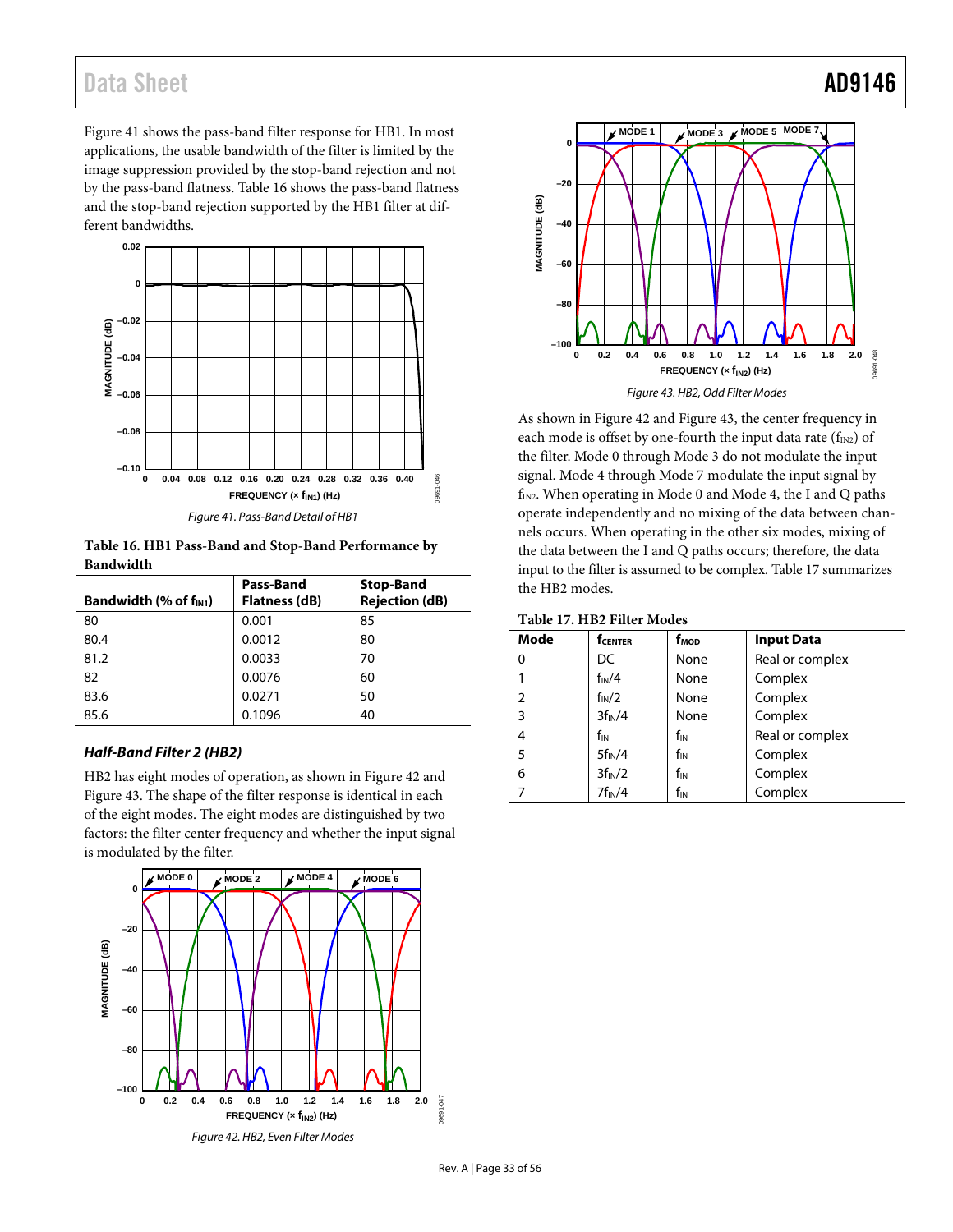[Figure 44](#page-33-2) shows the pass-band filter response for HB2. In most applications, the usable bandwidth of the filter is limited by the image suppression provided by the stop-band rejection and not by the pass-band flatness. [Table 18](#page-33-3) shows the pass-band flatness and stop-band rejection supported by the HB2 filter at different bandwidths.



<span id="page-33-3"></span>

| Table 18. HB2 Pass-Band and Stop-Band Performance by |
|------------------------------------------------------|
| Bandwidth                                            |

| Bandwidth (% of $f_{IN2}$ ) | Pass-Band<br><b>Flatness (dB)</b> | <b>Stop-Band</b><br><b>Rejection (dB)</b> |
|-----------------------------|-----------------------------------|-------------------------------------------|
| 50                          | 0.001                             | 85                                        |
| 50.8                        | 0.0012                            | 80                                        |
| 52.8                        | 0.0028                            | 70                                        |
| 56                          | 0.0089                            | 60                                        |
| 60                          | 0.0287                            | 50                                        |
| 64.8                        | 0.1877                            | 40                                        |

### <span id="page-33-0"></span>**DATAPATH CONFIGURATION**

Configuring the AD9146 datapath starts with the application requirements of the input data rate, the interpolation ratio, the output signal bandwidth, and the output signal center frequency. Given these four parameters, the first step in configuring the datapath is to verify that the device supports the bandwidth requirements. The modes of the interpolation filters are then chosen.

### <span id="page-33-1"></span>**DETERMINING INTERPOLATION FILTER MODES**

[Table 19](#page-33-4) shows the recommended interpolation filter settings for a variety of filter interpolation factors, filter center frequencies, and signal modulation. The interpolation modes were chosen based on the final center frequency of the signal and by determining the frequency shift of the signal required. When these parameters are known and put in terms of the input data rate (fDATA), the filter configuration that comes closest to matching is selected fro[m Table 19.](#page-33-4)

|                             | <b>Filter Modes</b> |               |                           |                       |
|-----------------------------|---------------------|---------------|---------------------------|-----------------------|
| <b>Interpolation Factor</b> | HB1[1:0]            | HB2[5:0]      | <b>fSIGNAL Modulation</b> | <b>fCENTER Shift</b>  |
| 4                           | 00 (Mode 0)         | 000000        | DC                        | 0                     |
| 4                           | 01 (Mode 1)         | 001001        | DC <sup>1</sup>           | f <sub>DATA</sub> /2  |
| 4                           | 10 (Mode 2)         | 010010        | <b>f</b> DATA             | <b>f</b> DATA         |
| 4                           | 11 (Mode 3)         | 011011        | $fDATA$ <sup>1</sup>      | 3f <sub>DATA</sub> /2 |
| 4                           | 00 (Mode 0)         | 100100        | 2f <sub>DATA</sub>        | 2f <sub>DATA</sub>    |
| 4                           | 01 (Mode 1)         | 101101        | $2fDATA$ <sup>1</sup>     | 5f <sub>DATA</sub> /2 |
| 4                           | 10 (Mode 2)         | 110110        | 3f <sub>DATA</sub>        | 3f <sub>DATA</sub>    |
| 4                           | 11 (Mode 3)         | 111111        | 3f <sub>DATA</sub>        | 7f <sub>DATA</sub> /2 |
| 2                           | 00 (Mode 0)         | <b>Bypass</b> | DC                        | 0                     |
| 2                           | 01 (Mode 1)         | <b>Bypass</b> | DC <sup>1</sup>           | f <sub>DATA</sub> /2  |
| 2                           | 10 (Mode 2)         | <b>Bypass</b> | <b>f</b> DATA             | <b>f</b> DATA         |
|                             | 11 (Mode 3)         | <b>Bypass</b> | $fDATA$ <sup>1</sup>      | 3f <sub>DATA</sub> /2 |

<span id="page-33-4"></span><span id="page-33-2"></span>

<sup>1</sup> When HB1 Mode 1 or Mode 3 is used, enabling premodulation provides an additional frequency translation of the input signal by f<sub>DATA</sub>/2, which centers a baseband input signal in the filter pass band.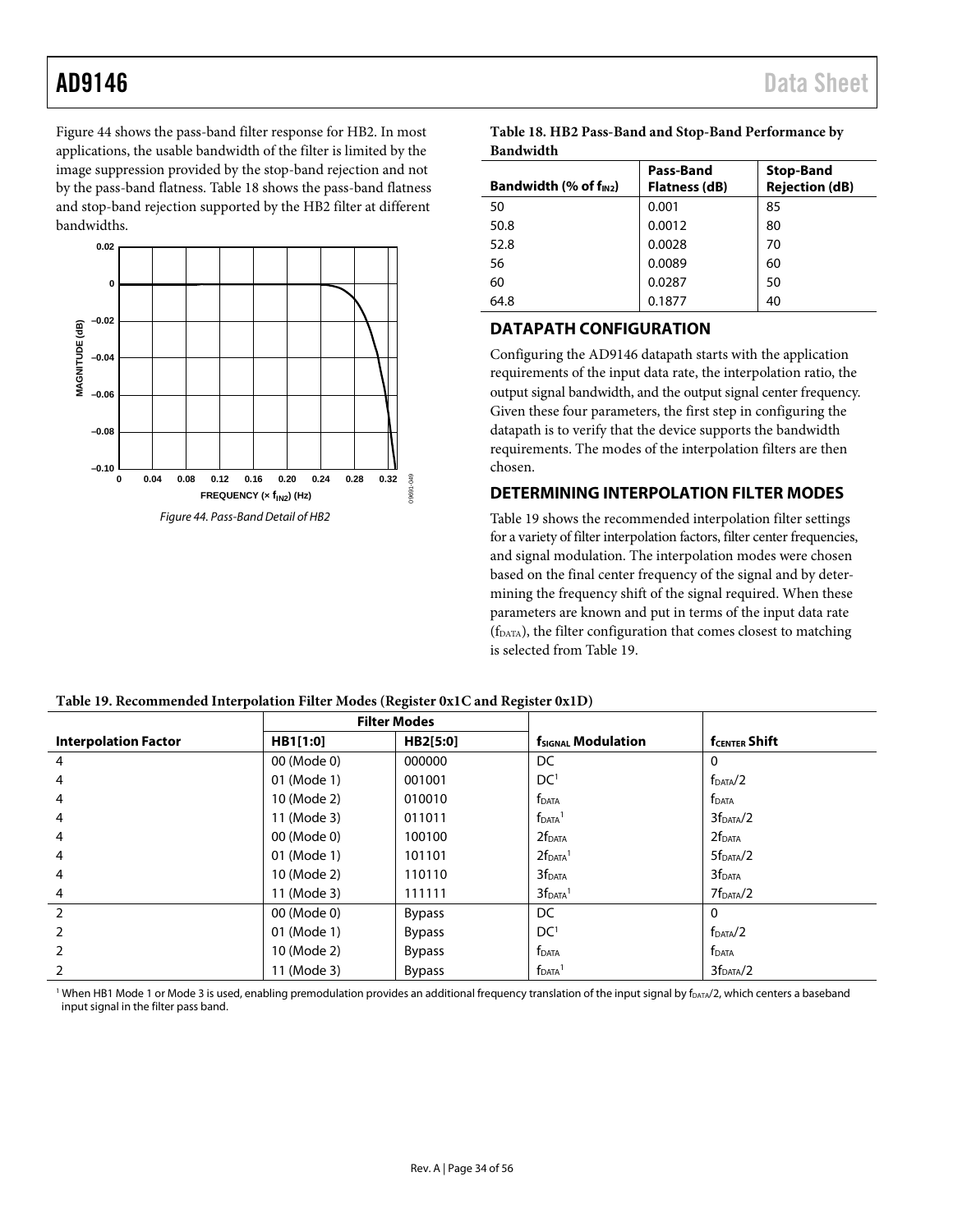### <span id="page-34-3"></span><span id="page-34-0"></span>**COARSE MODULATION MIXING SEQUENCES**

The coarse digital quadrature modulation occurs within the interpolation filters. The modulation shifts the frequency spectrum of the incoming data by the frequency offset selected. The frequency offsets available are multiples of the input data rate. The modulation is equivalent to multiplying the quadrature input signal by a complex carrier signal, C(t), of the form

 $C(t) = \cos(\omega_c t) + i \sin(\omega_c t)$ 

In practice, this modulation results in the mixing functions shown in [Table 20.](#page-34-4)

<span id="page-34-4"></span>

| <b>Modulation</b>  | <b>Mixing Sequence</b>                                                              |
|--------------------|-------------------------------------------------------------------------------------|
| f <sub>5</sub> /2  | $I = I, -I, I, -I, $                                                                |
|                    | $Q = Q, -Q, Q, -Q, $                                                                |
| f <sub>s</sub> /4  | $I = I, Q, -I, -Q, $                                                                |
|                    | $Q = Q, -I, -Q, I, $                                                                |
| 3f <sub>5</sub> /4 | $I = I, -Q, -I, Q, $                                                                |
|                    | $Q = Q, I, -Q, -I, $                                                                |
| f <sub>5</sub> /8  | $I = I$ , r( $I + Q$ ), Q, r( $-I + Q$ ), $-I$ , $-r(I + Q)$ , $-Q$ , r( $I - Q$ ), |
|                    | $Q = Q$ , $r(Q - I)$ , $-I$ , $-r(Q + I)$ , $-Q$ , $r(-Q + I)$ , $I$ , $r(Q + I)$ , |
|                    |                                                                                     |

Note that 
$$
r = \frac{\sqrt{2}}{2}
$$

As shown i[n Table 20,](#page-34-4) the mixing functions of most of the modes cross-couple samples between the I and Q channels. The I and  $Q$  channels operate independently only in  $f_S/2$  mode. This means that real modulation using both the I and Q DAC outputs can only be done in fs/2 mode. All other modulation modes require complex input data and produce complex output signals.

### <span id="page-34-1"></span>**QUADRATURE PHASE CORRECTION**

The purpose of the quadrature phase correction block is to enable compensation of the phase imbalance of the analog quadrature modulator following the DAC. If the quadrature modulator has a phase imbalance, the unwanted sideband appears with significant energy. Tuning the quadrature phase adjust value can optimize image rejection in single sideband radios.

Ordinarily, the I and Q channels have an angle of precisely 90° between them. The quadrature phase adjustment is used to change the angle between the I and Q channels. When I Phase Adj[9:0] (Register 0x38 and Register 0x39) is set to 1000000000, the I DAC output moves approximately 1.75° away from the Q DAC output, creating an angle of 91.75° between the channels. When I Phase Adj[9:0] is set to 01111111111, the I DAC output moves approximately 1.75° toward the Q DAC output, creating an angle of 88.25° between the channels.

Q Phase Adj[9:0] (Register 0x3A and Register 0x3B) works in a similar fashion. When Q Phase Adj[9:0] is set to 1000000000, the Q DAC output moves approximately 1.75° away from the I DAC output, creating an angle of 91.75° between the channels. When Q Phase Adj[9:0] is set to 0111111111, the Q DAC output moves approximately 1.75° toward the I DAC output, creating an angle of 88.25° between the channels.

Based on these two endpoints, the combined resolution of the phase compensation register is approximately 3.5°/1024 or 0.00342° per code.

### <span id="page-34-2"></span>**DC OFFSET CORRECTION**

The dc value of the I datapath and the Q datapath can be independently controlled by adjusting the I DAC Offset[15:0] and Q DAC Offset[15:0] values in Register 0x3C through Register 0x3F. These values are added directly to the datapath values. Care should be taken not to overrange the transmitted values.

[Figure 45](#page-34-5) shows how the DAC offset current varies as a function of the I DAC Offset[15:0] and Q DAC Offset[15:0] values. With the digital inputs fixed at midscale (0x0000, twos complement data format), [Figure 45](#page-34-5) shows the nominal  $I_{\text{OUTXP}}$  and  $I_{\text{OUTXN}}$  currents as the DAC offset value is swept from 0 to 65,535. Because IOUTXP and  $I_{\text{OUTXN}}$  are complementary current outputs, the sum of  $I_{\text{OUTXP}}$ and I<sub>OUTxN</sub> is always 20 mA.



<span id="page-34-5"></span>*Figure 45. DAC Output Currents vs. DAC Offset Value*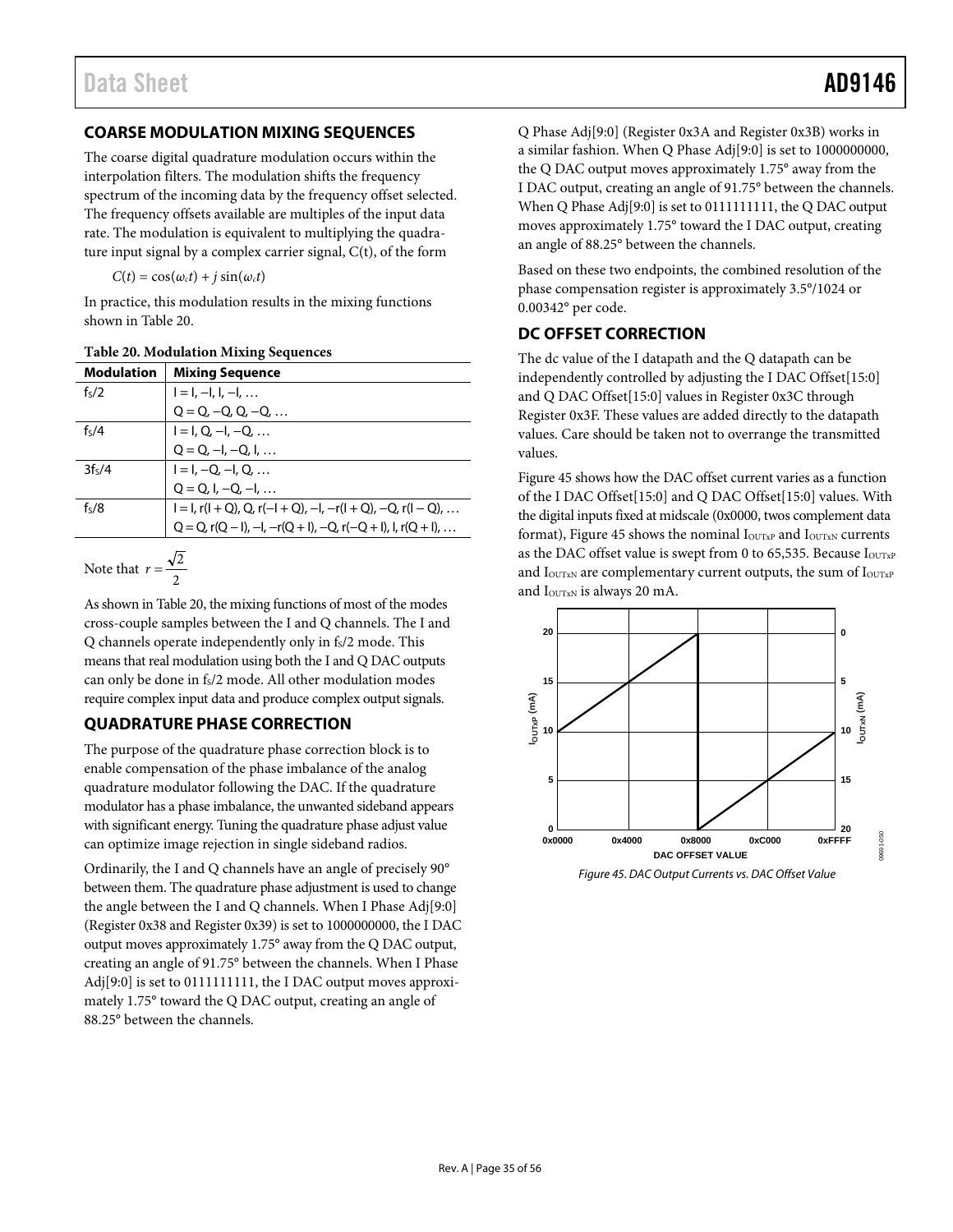### <span id="page-35-0"></span>**INVERSE SINC FILTER**

The inverse sinc (sinc−1) filter is a nine-tap FIR filter. The composite response of the sinc−1 filter and the sin(x)/x response of the DAC is shown in [Figure 46.](#page-35-1) The composite response has a pass-band ripple of less than  $\pm 0.05$  dB up to a frequency of  $0.4 \times f_{\text{DACCLK}}$ . To provide the necessary peaking at the upper end of the pass band, the inverse sinc filters shown have an intrinsic insertion loss of about 3.2 dB[. Figure 46](#page-35-1) shows the composite frequency response.

The sinc<sup>-1</sup> filter is disabled by default. It can be enabled by setting the bypass sinc−1 bit to 0 (Register 0x1B, Bit 6).

<span id="page-35-1"></span>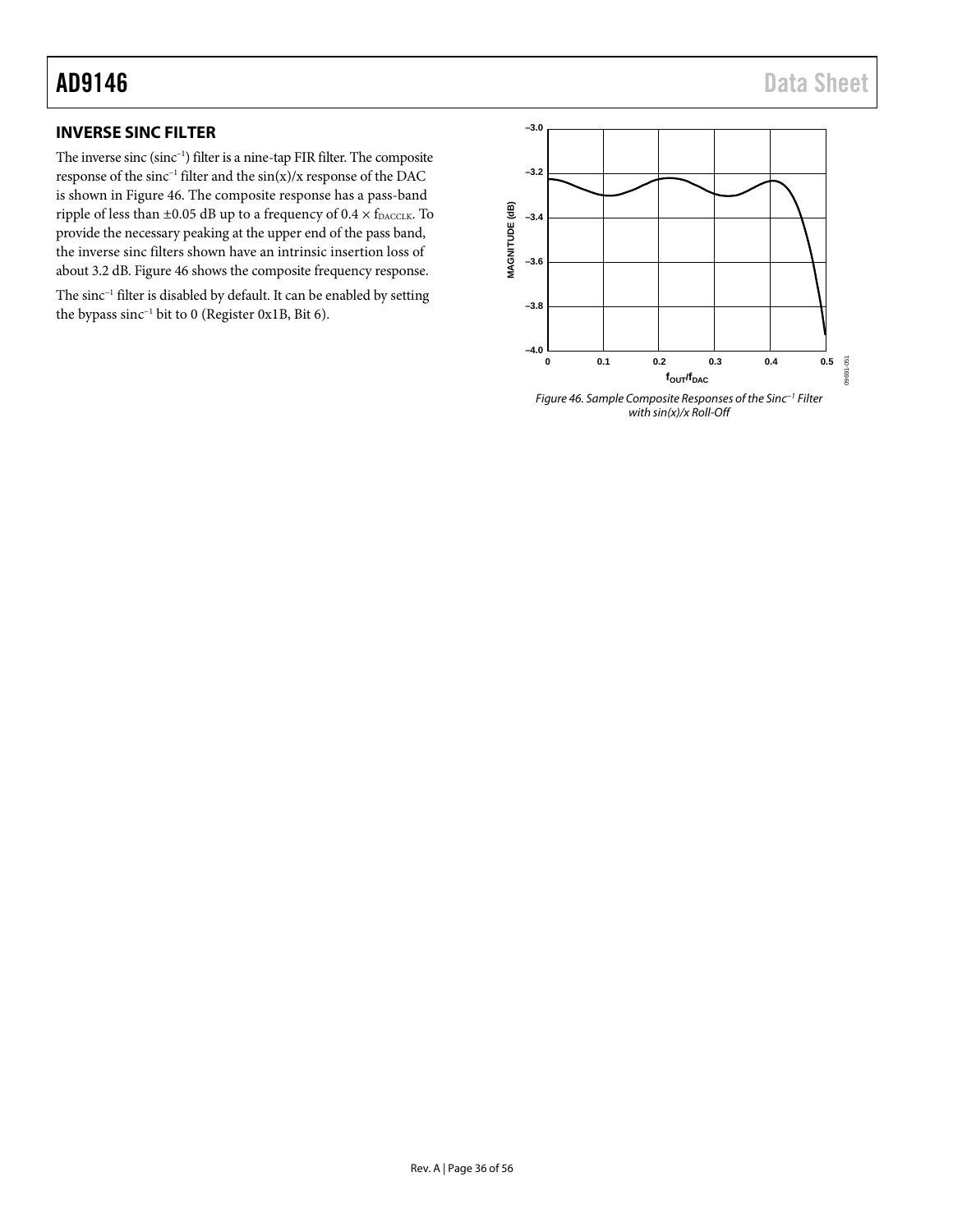# <span id="page-36-0"></span>DAC INPUT CLOCK CONFIGURATIONS

The AD9146 DAC sampling clock (DACCLK) can be sourced directly or by clock multiplying. Clock multiplying uses the on-chip phase-locked loop (PLL), which accepts a reference clock operating at a submultiple of the desired DACCLK rate, most commonly the data input frequency. The PLL then multiplies the reference clock up to the desired DACCLK frequency, which can then be used to generate all the internal clocks required by the DAC. The clock multiplier provides a high quality clock that meets the performance requirements of most applications. Using the on-chip clock multiplier eliminates the need to generate and distribute the high speed DACCLK.

The second mode bypasses the clock multiplier circuitry and allows the DACCLK to be sourced directly to the DAC core. This mode enables the user to source a very high quality clock directly to the DAC core. Sourcing the DACCLK directly through the REFCLKP, REFCLKN, DACCLKP, and DACCLKN pins may be necessary in demanding applications that require the lowest possible DAC output noise, particularly when directly synthesizing signals above 150 MHz.

### <span id="page-36-1"></span>**DRIVING THE DACCLK AND REFCLK INPUTS**

The differential DACCLK and REFCLK inputs share similar clock receiver input circuitry[. Figure 47](#page-36-4) shows a simplified circuit diagram of the inputs. The on-chip clock receiver has a differential input impedance of about 10 kΩ. It is self-biased to a commonmode voltage of about 1.25 V. The inputs can be driven by direct coupling differential PECL or LVDS drivers. The inputs can also be ac-coupled if the driving source cannot meet the input compliance voltage of the receiver.



*Figure 47. Clock Receiver Input Simplified Equivalent Circuit*

<span id="page-36-5"></span><span id="page-36-4"></span>The minimum input drive level to either of the clock inputs is 100 mV p-p differential. The optimal performance is achieved when the clock input signal is between 800 mV p-p differential and 1.6 V p-p differential. Whether using the on-chip clock multiplier or sourcing the DACCLK directly, it is necessary that the input clock signal to the device have low jitter and fast edge rates to optimize the DAC noise performance.

### <span id="page-36-2"></span>**DIRECT CLOCKING**

Direct clocking with a low noise clock produces the lowest noise spectral density at the DAC outputs. To select the differential CLK inputs as the source for the DAC sampling clock, set the PLL enable bit (Register 0x0A, Bit 7) to 0. This powers down the internal PLL clock multiplier and selects the input from the DACCLKP and DACCLKN pins as the source for the internal DAC sampling clock.

The device also has duty cycle correction circuitry and differential input level correction circuitry. Enabling these circuits can provide improved performance in some cases. The control bits for these functions are in Register 0x08 (see [Table 11\)](#page-19-0).

### <span id="page-36-3"></span>**CLOCK MULTIPLICATION**

The on-chip PLL clock multiplication circuit can be used to generate the DAC sampling clock from a lower frequency reference clock. When the PLL enable bit (Register 0x0A, Bit 7) is set to 1, the clock multiplication circuit generates the DAC sampling clock from the lower rate REFCLK input. The functional diagram of the clock multiplier is shown i[n Figure 48.](#page-36-5)

The clock multiplication circuit operates such that the VCO outputs a frequency, f<sub>VCO</sub>, equal to the REFCLK input signal frequency multiplied by  $N1 \times N0$ .

 $f_{VCO} = f_{REFCLK} \times (N1 \times N0)$ 

The DAC sampling clock frequency, fDACCLK, is equal to

 $f_{DACCLK} = f_{REFCLK} \times N1$ 

The output frequency of the VCO must be chosen to keep fvco in the optimal operating range of 1.0 GHz to 2.1 GHz. The frequency of the reference clock and the values of N1 and N0 must be chosen so that the desired DACCLK frequency can be synthesized and the VCO output frequency is in the correct range.



*Figure 48. PLL Clock Multiplication Circuit*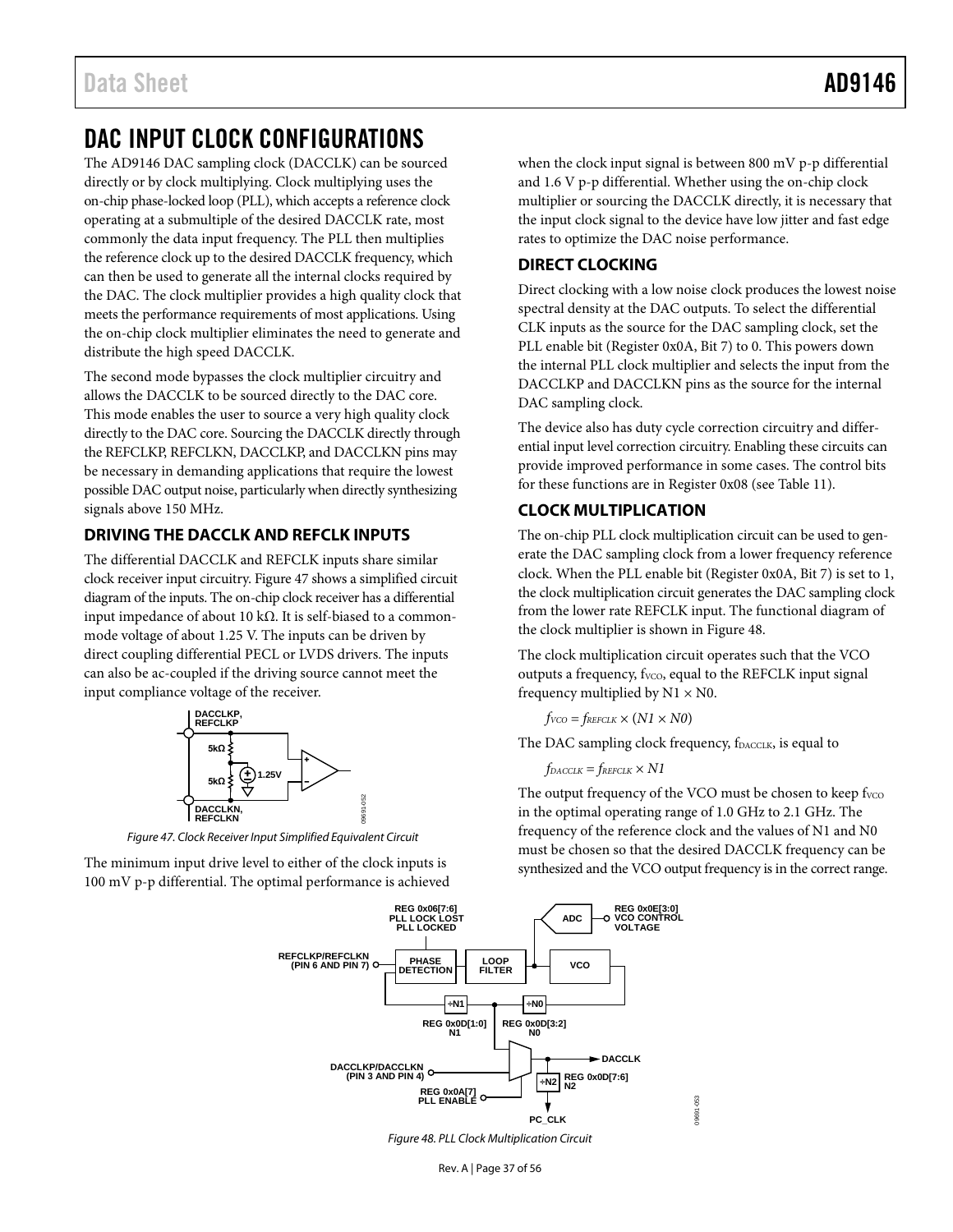### <span id="page-37-0"></span>**PLL SETTINGS**

Three settings for the PLL circuitry should be programmed to their nominal values. The PLL values shown i[n Table 21](#page-37-3) are the recommended settings for these parameters.

### <span id="page-37-3"></span>**Table 21. PLL Settings**

| <b>PLL Control Register</b>     | Register<br>Address | <b>Bits</b> | Optimal<br>Setting |
|---------------------------------|---------------------|-------------|--------------------|
| PLL Loop Bandwidth[1:0]         | 0x0C                | [7:6]       | 11                 |
| PLL Charge Pump Current[4:0]    | 0x0C                | [4:0]       | 10001              |
| <b>PLL Cross-Control Enable</b> | 0x0D                | ⊿           |                    |

### <span id="page-37-1"></span>**CONFIGURING THE VCO TUNING BAND**

The PLL VCO has a valid operating range from approximately 1.0 GHz to 2.1 GHz covered in 63 overlapping frequency bands. For any desired VCO output frequency, there may be several valid PLL band select values. The frequency bands of a typical device are shown in [Figure 49.](#page-37-4) Device-to-device variations and operating temperature affect the actual band frequency range. Therefore, it is required that the optimal PLL band select value be determined for each individual device.



*Figure 49. PLL Lock Range over Temperature for a Typical Device*

### <span id="page-37-4"></span>*Automatic VCO Band Select*

The device has an automatic VCO band select feature on chip. Using the automatic VCO band select feature is a simple and reliable method of configuring the VCO frequency band. This feature is enabled by starting the PLL in manual mode, then placing the PLL in auto band select mode. This is done by setting Register 0x0A to a value of 0xCF, then to a value of 0xA0. When these values are written, the device executes an automated routine that determines the optimal VCO band setting for the device. The setting selected by the device ensures that the PLL remains locked over the full −40°C to +85°C operating temperature range of the device without further adjustment. (The PLL remains locked over the full temperature range even if the temperature during initialization is at one of the temperature extremes.)

### *Manual VCO Band Select*

The device also has a manual band select mode (PLL manual enable, Register 0x0A, Bit  $6 = 1$ ) that allows the user to select the VCO tuning band. In manual mode, the VCO band is set directly with the value written to the manual VCO band bits (Register 0x0A, Bits[5:0]). To properly select the VCO band, follow these steps:

- 1. Put the device in manual band select mode by setting Register 0x0A, Bit  $6 = 1$ .
- 2. Sweep the VCO band over a range of bands that results in the PLL being locked.
- 3. For each band, verify that the PLL is locked and read the PLL using the VCO control voltage bits (Register 0x0E, Bits[3:0]).
- 4. Select the band that results in the control voltage being closest to the center of the range, that is, 1001 or 1000 (see [Table 22\)](#page-37-2). The resulting VCO band should be the optimal setting for the device. Write this value to the manual VCO band bits (Register 0x0A, Bits[5:0]).
- 5. If desired, an indication of where the VCO is within the operating frequency band can be determined by querying the VCO control voltage[. Table 22](#page-37-2) shows how to interpret the PLL VCO control voltage value (Register 0x0E, Bits[3:0]).

### <span id="page-37-2"></span>**Table 22. VCO Control Voltage Range Indications**

| VCO Control Voltage<br>(Register 0x0E, Bits[3:0]) | <b>Indication</b>                  |
|---------------------------------------------------|------------------------------------|
| 1111                                              | Move to higher VCO band            |
| 1110                                              |                                    |
| 1101                                              | VCO is operating in the higher end |
| 1100                                              | of the frequency band              |
| 1011                                              |                                    |
| 1010                                              |                                    |
| 1001                                              | VCO is operating within an optimal |
| 1000                                              | region of the freguency band       |
| 0111                                              |                                    |
| 0110                                              |                                    |
| 0101                                              | VCO is operating in the lower end  |
| 0100                                              | of the frequency band              |
| 0011                                              |                                    |
| 0010                                              |                                    |
| 0001                                              | Move to lower VCO band             |
| 0000                                              |                                    |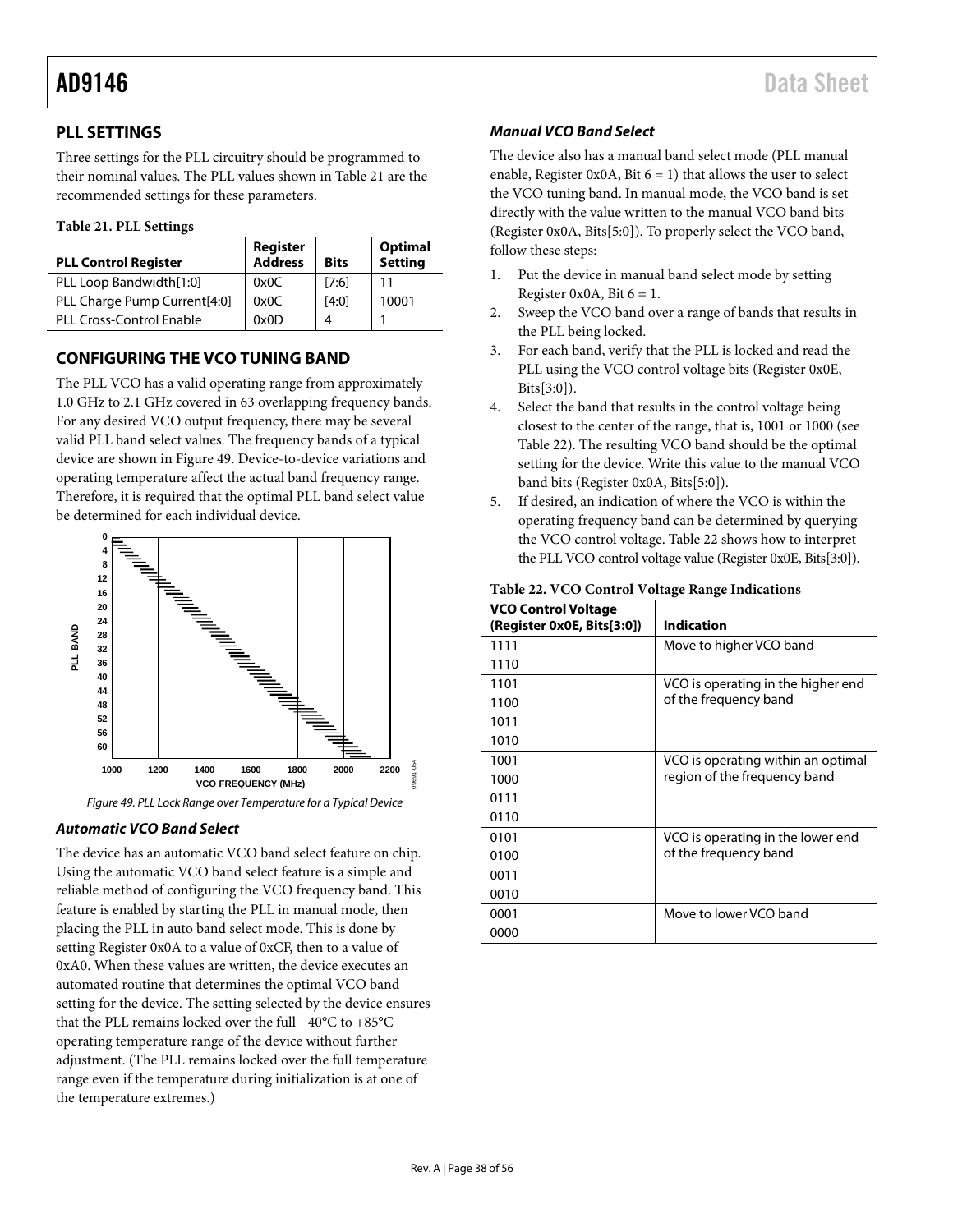### <span id="page-38-1"></span><span id="page-38-0"></span>ANALOG OUTPUTS **TRANSMIT DAC OPERATION**

[Figure 50](#page-38-2) shows a simplified block diagram of the transmit path DACs. The DAC core consists of a current source array, a switch core, digital control logic, and full-scale output current control. The DAC full-scale output current  $(I_{FS})$  is nominally 20 mA. The output currents from the IOUT1P/IOUT2P and IOUT1N/ IOUT2N pins are complementary, meaning that the sum of the two currents always equals the full-scale current of the DAC. The digital input code to the DAC determines the effective differential current delivered to the load.



*Figure 50. Simplified Block Diagram of DAC Core* 

<span id="page-38-2"></span>The DAC has a 1.2 V band gap reference with an output impedance of 5 kΩ. The reference output voltage appears on the REFIO pin. When using the internal reference, decouple the REFIO pin to AVSS with a 0.1 µF capacitor. Use the internal reference only for external circuits that draw dc currents of 2 µA or less. For dynamic loads or static loads greater than 2 µA, buffer the REFIO pin. If desired, the internal reference can be overdriven by applying an external reference (from 1.10 V to 1.30 V) to the REFIO pin.

A 10 kΩ external resistor, R<sub>SET</sub>, must be connected from the FSADJ pin to AVSS. This resistor, along with the reference control amplifier, sets up the correct internal bias currents for the DAC. Because the full-scale current is inversely proportional to this resistor, the tolerance of  $R_{\text{SET}}$  is reflected in the full-scale output amplitude.

The full-scale current equation, where the DAC gain is set individually for the I and Q DACs in Register 0x40 and Register 0x44, respectively, is as follows:

$$
I_{FS} = \frac{V_{REF}}{R_{SET}} \times \left(72 + \left(\frac{3}{16} \times DAC \ gain\right)\right)
$$

For the nominal values of  $V_{REF}$  (1.2 V),  $R_{SET}$  (10 k $\Omega$ ), and DAC gain (512), the full-scale current of the DAC is typically 20.16 mA. The DAC full-scale current can be adjusted from 8.64 mA to 31.68 mA by setting the DAC gain parameter, as shown in [Figure 51.](#page-38-3)



### <span id="page-38-3"></span>*Transmit DAC Transfer Function*

The output currents from the IOUT1P/IOUT2P and IOUT1N/ IOUT2N pins are complementary, meaning that the sum of the two currents always equals the full-scale current of the DAC. The digital input code to the DAC determines the effective differential current delivered to the load. IOUT1P/IOUT2P provide maximum output current when all bits are high. The output currents vs. DACCODE for the DAC outputs are expressed as

$$
I_{OUTXP} = \left[\frac{DACCODE}{2^N}\right] \times I_{FS}
$$
 (1)

$$
I_{OUTxN} = I_{FS} - I_{OUTxP}
$$
\n
$$
P_{A} = 2.600 \, \text{N} \cdot 3.000 \, \text{N} \cdot \text{m} \tag{2}
$$

where  $DACCODE = 0$  to  $2^N - 1$ .

### *Transmit DAC Output Configurations*

The optimum noise and distortion performance of the AD9146 is realized when it is configured for differential operation. The common-mode error sources of the DAC outputs are significantly reduced by the common-mode rejection of a transformer or differential amplifier. These common-mode error sources include even-order distortion products and noise. The enhancement in distortion performance becomes more significant as the frequency content of the reconstructed waveform increases and/or its amplitude increases. This is due to the first-order cancellation of various dynamic common-mode distortion mechanisms, digital feedthrough, and noise.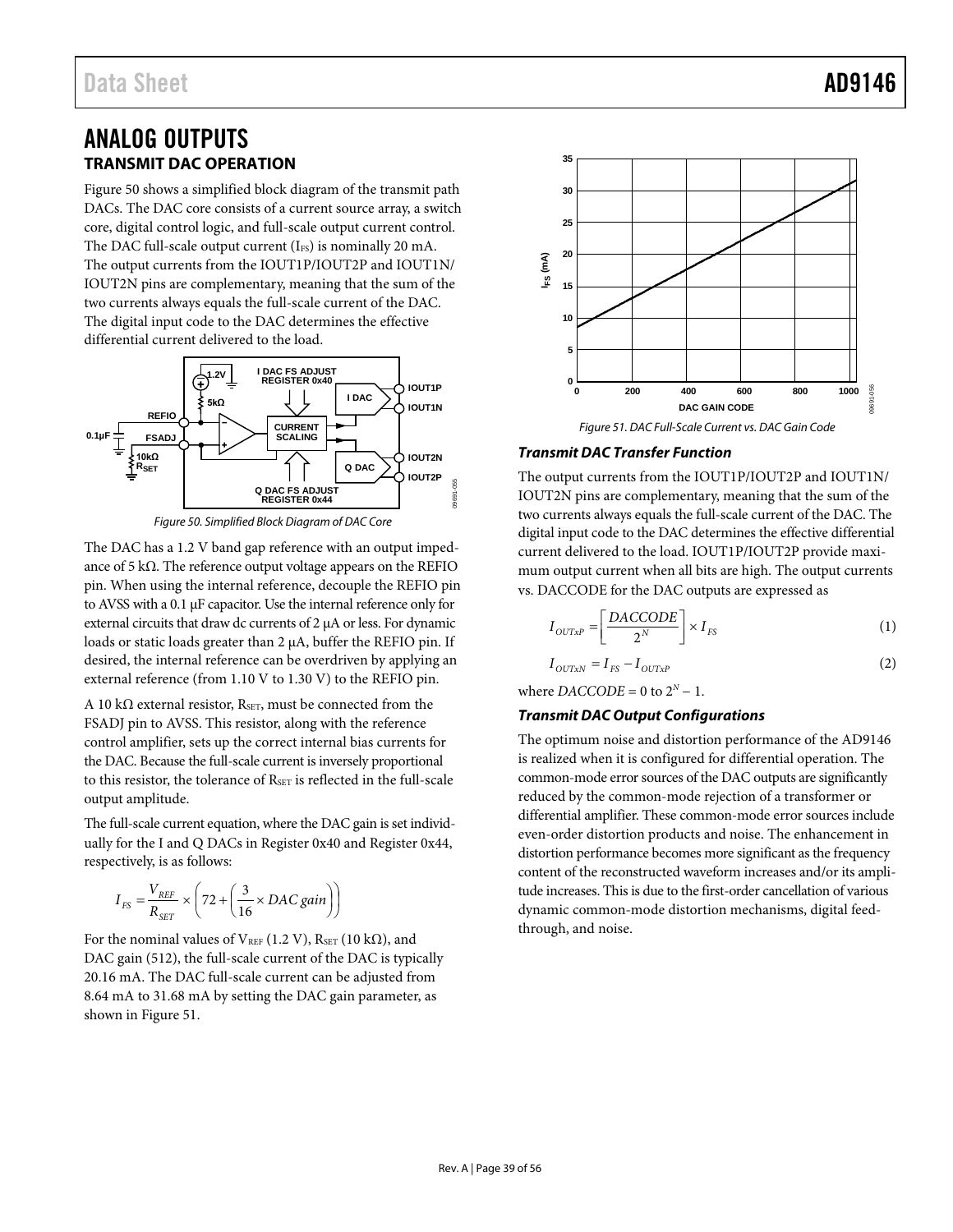## AD9146 Data Sheet

[Figure 52](#page-39-1) shows the most basic transmit DAC output circuitry. A pair of resistors, R<sub>o</sub>, is used to convert each of the complementary output currents to a differential voltage output, Vour. Because the current outputs of the DAC are high impedance, the differential driving point impedance of the DAC outputs,  $R_{\text{OUT}}$ , is equal to  $2 \times R_0$ . [Figure 53](#page-39-2) illustrates the output voltage waveforms.



*Figure 52. Basic Transmit DAC Output Circuit*

<span id="page-39-1"></span>

*Figure 53. Output Voltage Waveforms*

09691-058

05R 19691

<span id="page-39-2"></span>The common-mode signal voltage,  $V<sub>CM</sub>$ , is calculated as

$$
V_{CM} = \frac{I_{FS}}{2} \times R_O
$$

The peak output voltage, VPEAK, is calculated as

 $V_{PEAK} = I_{FS} \times R_O$ 

With this circuit configuration, the single-ended peak voltage is the same as the peak differential output voltage.

### *Transmit DAC Linear Output Signal Swing*

To achieve optimum performance, the DAC outputs have a linear output compliance voltage range that must be adhered to. The linear output signal swing is dependent on the full-scale output current, I<sub>FS</sub>, and the common-mode level of the output. [Figure 54](#page-39-3) shows the IMD performance vs. the output commonmode voltage at different full-scale currents.



<span id="page-39-3"></span>*RLOAD = 50 Ω Differential, IFS = 10 mA, 20 mA, and 30 mA)*

### <span id="page-39-0"></span>**AUXILIARY DAC OPERATION**

The AD9146 has two auxiliary DACs: one associated with the I path and one associated with the Q path. These auxiliary DACs can be used to compensate for dc offsets in the transmitted signal. Each auxiliary DAC has a single-ended current that can sink or source current into either the positive (P) or negative (N) output of the associated transmit DAC. The auxiliary DAC structure is shown i[n Figure 55.](#page-39-4)



*Figure 55. Auxiliary DAC Structure*

<span id="page-39-4"></span>The control registers for the I and Q auxiliary DACs are Register 0x42, Register 0x43, Register 0x46, and Register 0x47.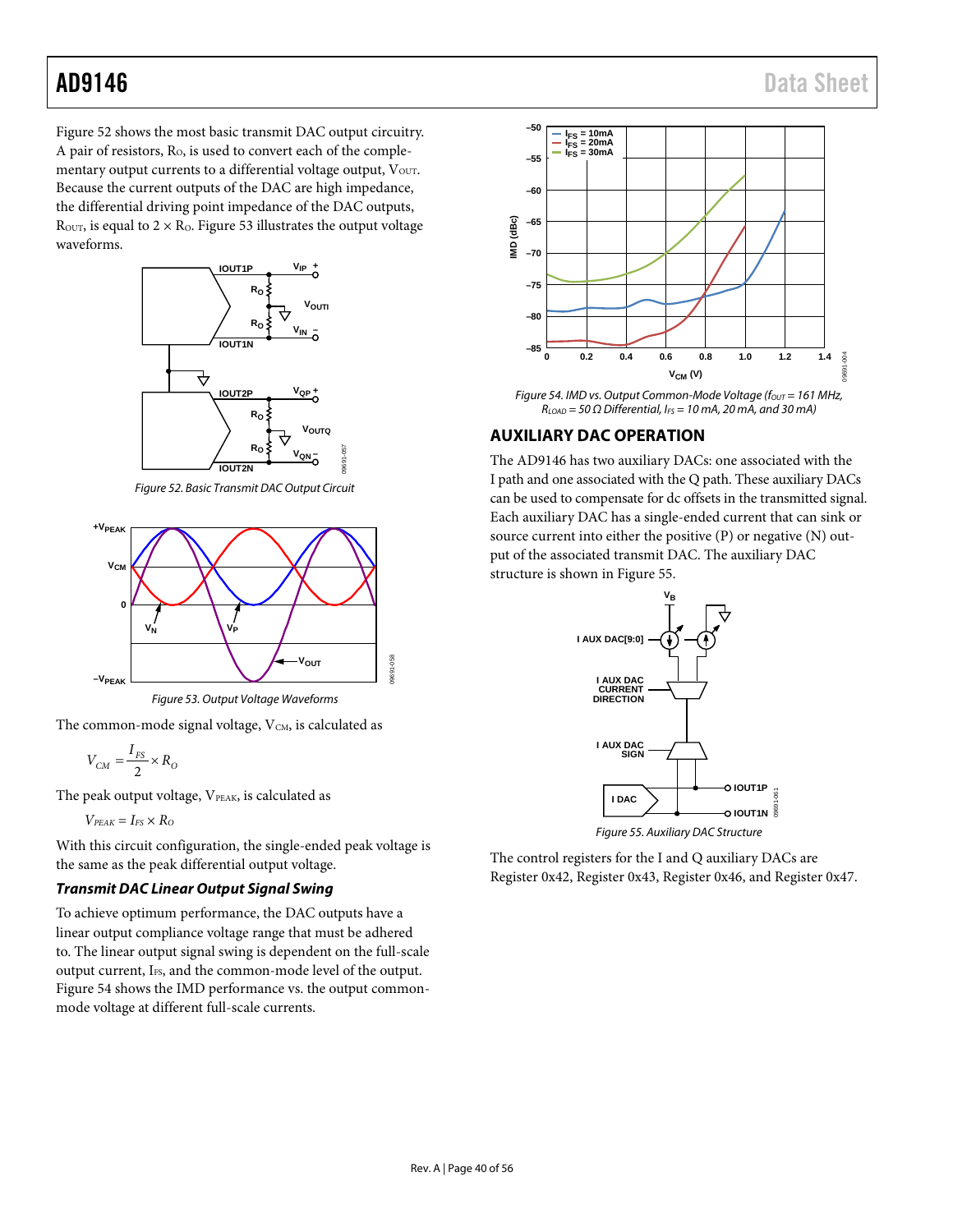09691-063

### <span id="page-40-0"></span>**INTERFACING TO MODULATORS**

The AD9146 interfaces to the ADL537x family of modulators with a minimal number of components. An example of the recommended interface circuitry is shown i[n Figure 56.](#page-40-3)



<span id="page-40-3"></span>*Figure 56. Typical Interface Circuitry Between the AD9146 and the ADL537x Family of Modulators*

The baseband inputs of the ADL537x family require a dc bias of 500 mV. The nominal midscale output current on each output of the DAC is 10 mA (one-half the full-scale current). Therefore, a single 50  $\Omega$  resistor to ground from each of the DAC outputs results in the desired 500 mV dc common-mode bias for the inputs to the ADL537x. The signal level can be reduced through the addition of the load resistor in parallel with the modulator inputs. The peak-to-peak voltage swing of the transmitted signal is

$$
V_{SGNAL} = I_{FS} \times \frac{(2 \times R_B \times R_L)}{(2 \times R_B + R_L)}
$$

### <span id="page-40-1"></span>**BASEBAND FILTER IMPLEMENTATION**

Most applications require a baseband anti-imaging filter between the DAC and the modulator to filter out Nyquist images and broadband DAC noise. The filter can be inserted between the I-V resistors at the DAC output and the signal level setting resistor across the modulator input. This establishes the input and output impedances for the filter.

[Figure 58](#page-40-4) shows a fifth-order, low-pass filter. A common-mode choke is used between the I-V resistors and the remainder of the filter. This removes the common-mode signal produced by the DAC and prevents the common-mode signal from being converted to a differential signal, which can appear as unwanted spurious signals in the output spectrum. Splitting the first filter capacitor into two and grounding the center point creates a common-mode low-pass filter, providing additional commonmode rejection of high frequency signals. A purely differential filter can pass common-mode signals.

### <span id="page-40-2"></span>**DRIVING THE ADL5375-15**

The [ADL5375-15](http://www.analog.com/ADL5375-15) requires a 1500 mV dc bias and, therefore, requires a slightly more complex interface than most other Analog Devices modulators. It is necessary to level-shift the DAC output from a 500 mV dc bias to the 1500 mV dc bias required by the [ADL5375-15.](http://www.analog.com/ADL5375-15) Level-shifting can be achieved with a purely passive network, as shown i[n Figure 57.](#page-40-5) In this network, the dc bias of the DAC remains at 500 mV, whereas the input to th[e ADL5375-15](http://www.analog.com/ADL5375-15) is 1500 mV. This passive, levelshifting network introduces approximately 2 dB of loss in the ac signal.



<span id="page-40-5"></span>*Figure 57. Passive, Level-Shifting Network for Biasing th[e ADL5375-15](http://www.analog.com/ADL5375-15)*

<span id="page-40-4"></span>

*Figure 58. DAC Modulator Interface with Fifth-Order, Low-Pass Filter*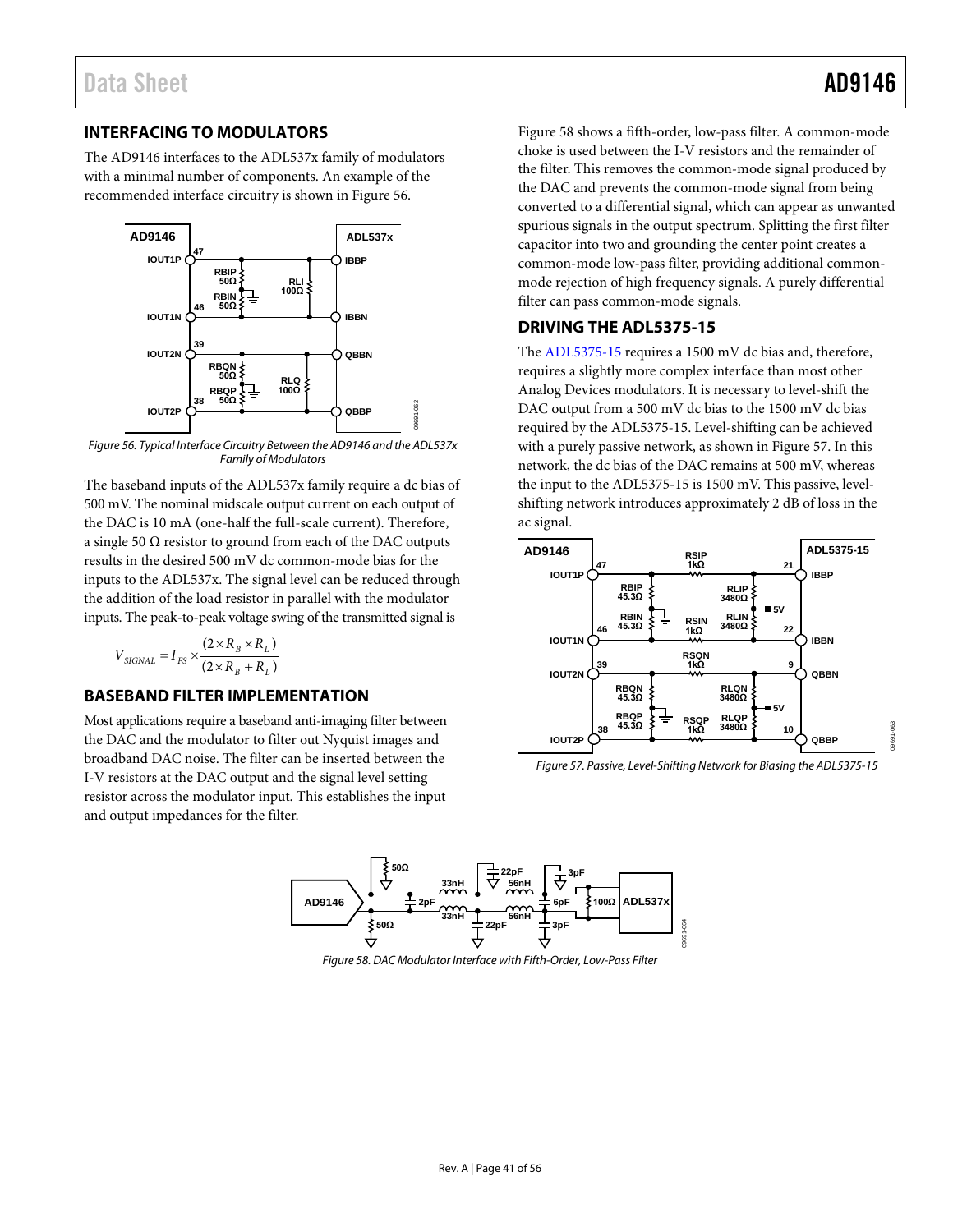### <span id="page-41-0"></span>**REDUCING LO LEAKAGE AND UNWANTED SIDEBANDS**

Analog quadrature modulators can introduce unwanted signals at the LO frequency due to dc offset voltages in the I and Q baseband inputs, as well as feedthrough paths from the LO input to the output. The LO feedthrough can be nulled by applying the correct dc offset voltages at the DAC output. This can be done using the auxiliary DACs (Register 0x42, Register 0x43, Register 0x46, and Register 0x47) or by using the digital dc offset adjustments (Register 0x3C through Register 0x3F).

The advantage of using the auxiliary DACs is that none of the main DAC dynamic range is used to perform the dc offset adjustment. The disadvantage is that the common-mode level of the output signal changes as a function of the auxiliary DAC current. The opposite is true when the digital offset adjustment is used.

Good sideband suppression requires both gain and phase matching of the I and Q signals. The I/Q phase adjust registers (Register 0x38 through Register 0x3B) and the DAC FS adjust registers (Register 0x40 and Register 0x44) can be used to calibrate the I and Q transmit paths to optimize sideband suppression.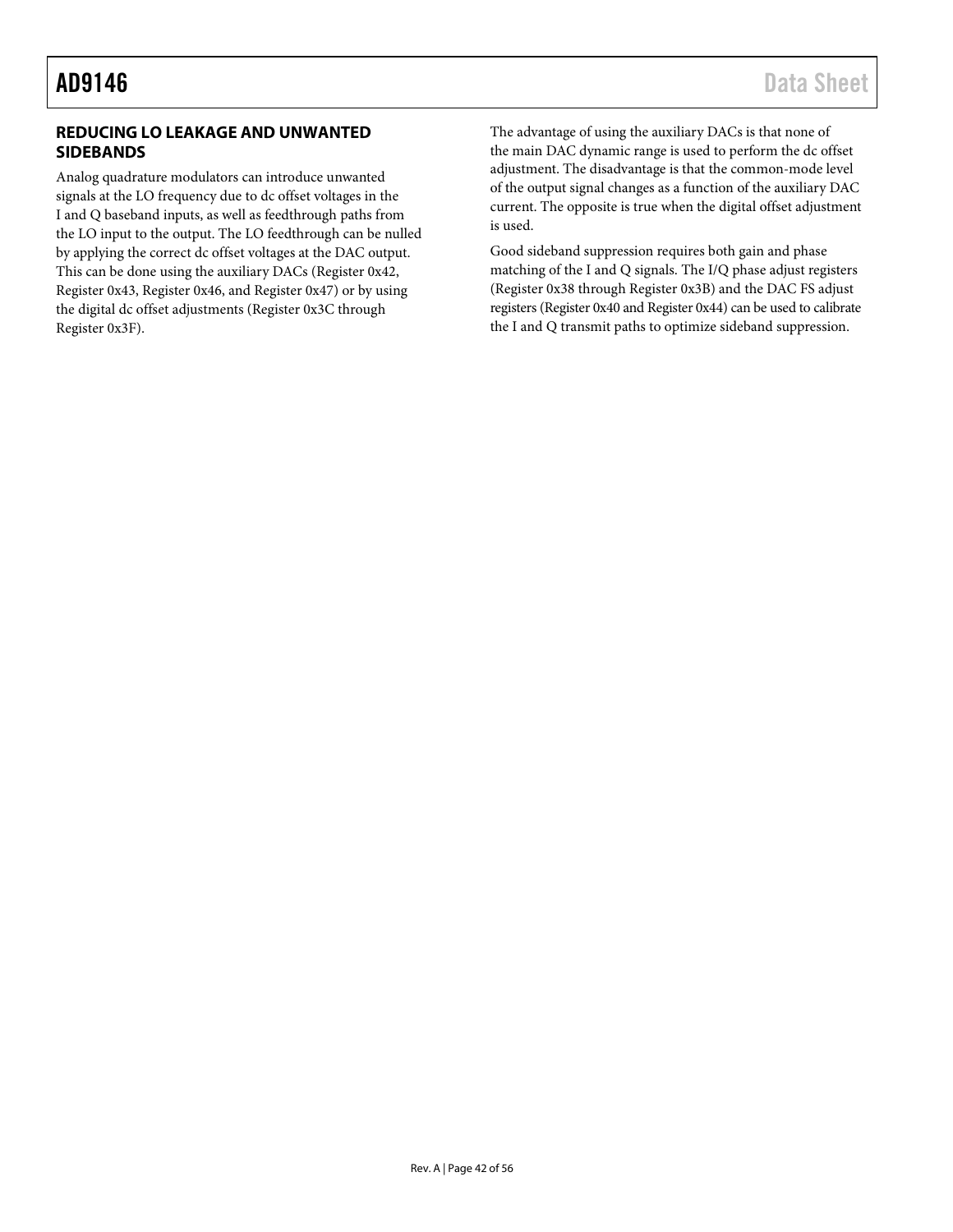### <span id="page-42-0"></span>DEVICE POWER MANAGEMENT **POWER DISSIPATION**

<span id="page-42-1"></span>The AD9146 has three supply rails: AVDD33, DVDD18, and CVDD18.

The AVDD33 supply powers the DAC core circuitry. The power dissipation of the AVDD33 supply rail is independent of the digital operating mode and sample rate. The current drawn from the AVDD33 supply rail is typically 54 mA (188 mW) when the fullscale current of the I and Q DACs is set to the nominal value of 20 mA. Changing the full-scale current directly affects the supply current drawn from the AVDD33 rail. For example, if the full-scale current of the I DAC and the Q DAC is changed to 10 mA, the AVDD33 supply current drops by 20 mA to 34 mA.

The DVDD18 supply powers all of the digital signal processing blocks of the device. The serial port I/O pins, the RESET pin, and the IRQ pin are also supplied from the DVDD18 power supply. The power consumption from this supply is a function of which digital blocks are enabled and the frequency at which the device is operating.

The CVDD18 supply powers the clock receiver and clock distribution circuitry. The power consumption from this supply varies directly with the operating frequency of the device. CVDD18 also powers the PLL. The power dissipation of the PLL is typically 80 mA when enabled.

[Figure 59](#page-42-3) throug[h Figure 61](#page-42-4) show the power dissipation of the AD9146 under a variety of operating conditions. All of the graphs were taken with data being supplied to both the I and Q DACs. The power consumption of the device does not vary significantly with changes in the coarse modulation mode selected or with the analog output frequency. [Figure](#page-42-3) 59 shows the total power dissipation[. Figure 60](#page-42-5) an[d Figure 61](#page-42-4) show the power dissipation of the DVDD18 and CVDD18 supplies.

Maximum power dissipation can be estimated to be 20% higher than the typical power dissipation.



<span id="page-42-3"></span>*Figure 59. Total Power Dissipation vs. fDATA Without PLL and Inverse Sinc*



<span id="page-42-5"></span>*Figure 60. DVDD18 Power Dissipation vs. fDATA Without Inverse Sinc*



*Figure 61. CVDD18 Power Dissipation vs. f<sub>DATA</sub> with PLL Disabled* 

### <span id="page-42-4"></span><span id="page-42-2"></span>**Tx ENABLE**

The Tx enable feature provides additional power management techniques that can be implemented in system applications. The TXENABLE pin, when taken to a logic low, stops the transmission of data from the part and clamps the outputs to midscale. In addition, various portions of the DAC can be powered down while the pin is held low, depending on the power saving requirements of the system and the amount of wake-up time required when the pin is brought high.

Register 0x02 contains the bit controls to power down these individual blocks: DAC cores, FIFO, interpolation filters, PLL, and the internal reference. Depending on the power-down bits selected, the necessary wake-up time and reprogramming of the DAC may vary.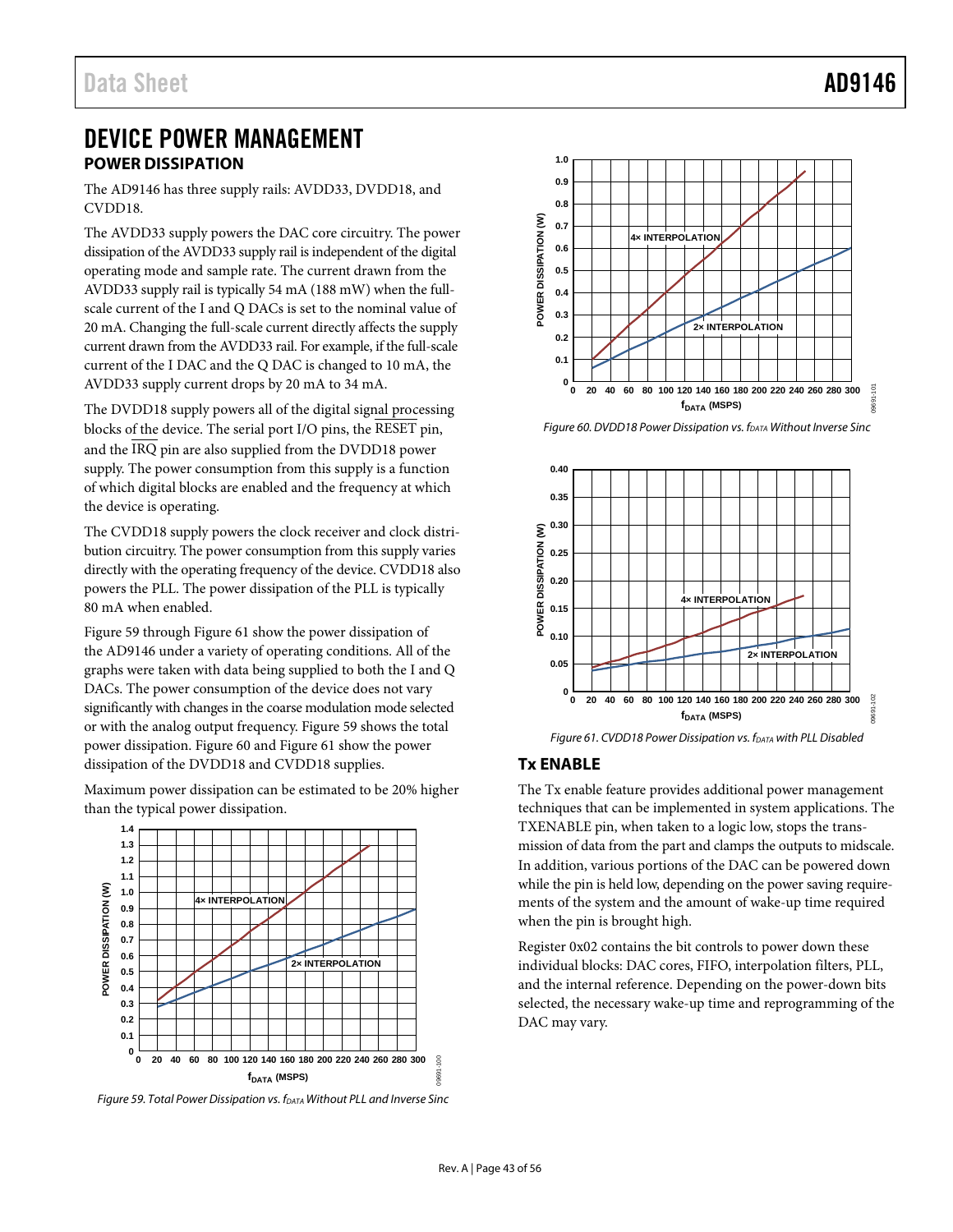The Tx enable feature also allows for an extended delay from when the TXENABLE pin is brought high to when the DAC outputs begin transmitting the data present in the FIFO and datapath. Two different delay lengths are available. These delays allow the part to be set up properly during the delay time without transmitting false data and to begin receiving correct data after the datapath is flushed. The amount of delay time to be allotted for various wake-up times depends on the delay setting used, as well as which portions of the DAC are powered down and need to be reinitialized.

[Table 23](#page-43-1) lists the minimum wait time required for the DAC to begin transmitting again after the TXENABLE pin is brought high. Regardless of the delay setting, there is an inherent fixed delay of 10 DAC clock cycles for all the options listed i[n Table 23](#page-43-1) before the DAC begins transmitting. Additionally, because the Tx enable logic is timed from a divided-down rate of the DAC clock—specifically, DAC/64—the number of edges that the part waits for before allowing data to be transmitted from the DAC can vary. Because the synchronization between the DAC/64 clock and the Tx enable logic trigger is unknown, the number of DAC/64 clock edges that must be waited for before the outputs are released can vary by up to one cycle.

| <b>Register 0x02</b>              | Number of<br>DAC/64 Edges<br>to Wait <sup>1</sup> | <b>Additional</b><br><b>DAC</b> Edges<br>to Wait | <b>Minimum</b><br>Wait Time <sup>2</sup> |
|-----------------------------------|---------------------------------------------------|--------------------------------------------------|------------------------------------------|
| No extended<br>delay (0x00)       |                                                   | 10                                               | 360.82 ns                                |
| <b>Fxtended</b><br>Delay 0 (0x20) | 12                                                | 10                                               | $4.18$ us                                |
| Extended<br>Delay 1 (0x60)        | 19                                                | 10                                               | $6.611$ us                               |

<span id="page-43-1"></span>

|  |  | Table 23. Wake-Up Time for Various Tx Enable Delay Settings |  |
|--|--|-------------------------------------------------------------|--|
|--|--|-------------------------------------------------------------|--|

<sup>1</sup> Values may vary by up to one DAC/64 cycle for the amount of wake-up time of each delay setting.

<sup>2</sup> Values based on 737.28 MHz DAC rate condition; uses (number of DAC/64 + 10 DAC clocks) for calculation.

For timing purposes and to ensure that incorrect data is flushed, the minimum wake-up time must be considered. This constraint determines how soon the datapath must begin to be flushed. Depending on which portions of the DAC are powered down using the Tx enable feature, the amount of time required to start setting up the part and flushing the datapaths must be adjusted. An appropriate delay setting is required to accommodate the earliest possible wake-up time needed for flushing before the outputs are enabled.

In addition to the delays listed i[n Table 23,](#page-43-1) specific wake-up times for individual powered-down portions of the AD9146 must be accounted for during the preparation time.

The following example provides a typical configuration that uses the Tx enable feature to power down the interpolation filters. This example provides guidelines for how to determine the amount of wake-up time to design in a system.

- $f_{DATA} = 184.32 \text{ MHz}$
- $f_{DAC} = 737.28 \text{ MHz}$
- Interpolation =  $4\times$
- Inverse sinc on
- Tx enable filter power-down option selected
- Datapath flush time = 175 DAC clocks
- $t_{\text{DAC}} = 1.36$  ns
- $t_{\text{DPFLUSH}} = 238 \text{ ns}$

The minimum wake-up time with no delay setting is 360.82 ns (see [Table 23\)](#page-43-1). In this example, the time required to flush the datapath is only 238 ns. Therefore, if datapath flushing is done simultaneous to the TXENABLE pin being brought high, there is enough time for the flush to complete before the minimum possible time that the outputs can begin transmitting. For each individual case, the amount of time needed to flush the datapath must be accounted for when calculating the minimum time after which the DACs can begin transmitting data.

The TXENABLE pin must be held high while the part is being powered up. After the part is powered up, the pin can be brought low to clamp the outputs, when desired. Note that the pin cannot be held low during power-up because the circuit logic is transition sensitive and the part must see a falling edge before it clamps the outputs.

### <span id="page-43-0"></span>**TEMPERATURE SENSOR**

The AD9146 has a band gap temperature sensor for monitoring the temperature change of the AD9146. The temperature must be calibrated against a known temperature to remove the partto-part variation on the band gap circuit used to sense the temperature. The DACCLK must be running at a minimum of 100 MHz to obtain a reliable temperature measurement.

To monitor temperature change, the user must take a reading at a known ambient temperature for a single-point calibration of each AD9146 device.

$$
Tx = T_{REF} + 7.7 \times (Code\_x - Code\_ref)/1000 + 1
$$

where:

*Code\_x* is the readback code at the unknown temperature, *Tx*. Code\_ref is the readback code at the calibrated temperature, *TREF*.

To use the temperature sensor, it must be enabled by setting Register 0x01, Bit 4, to 0. In addition, to obtain accurate readings, the die temperature range control register (Register 0x48) should be set to 0x02.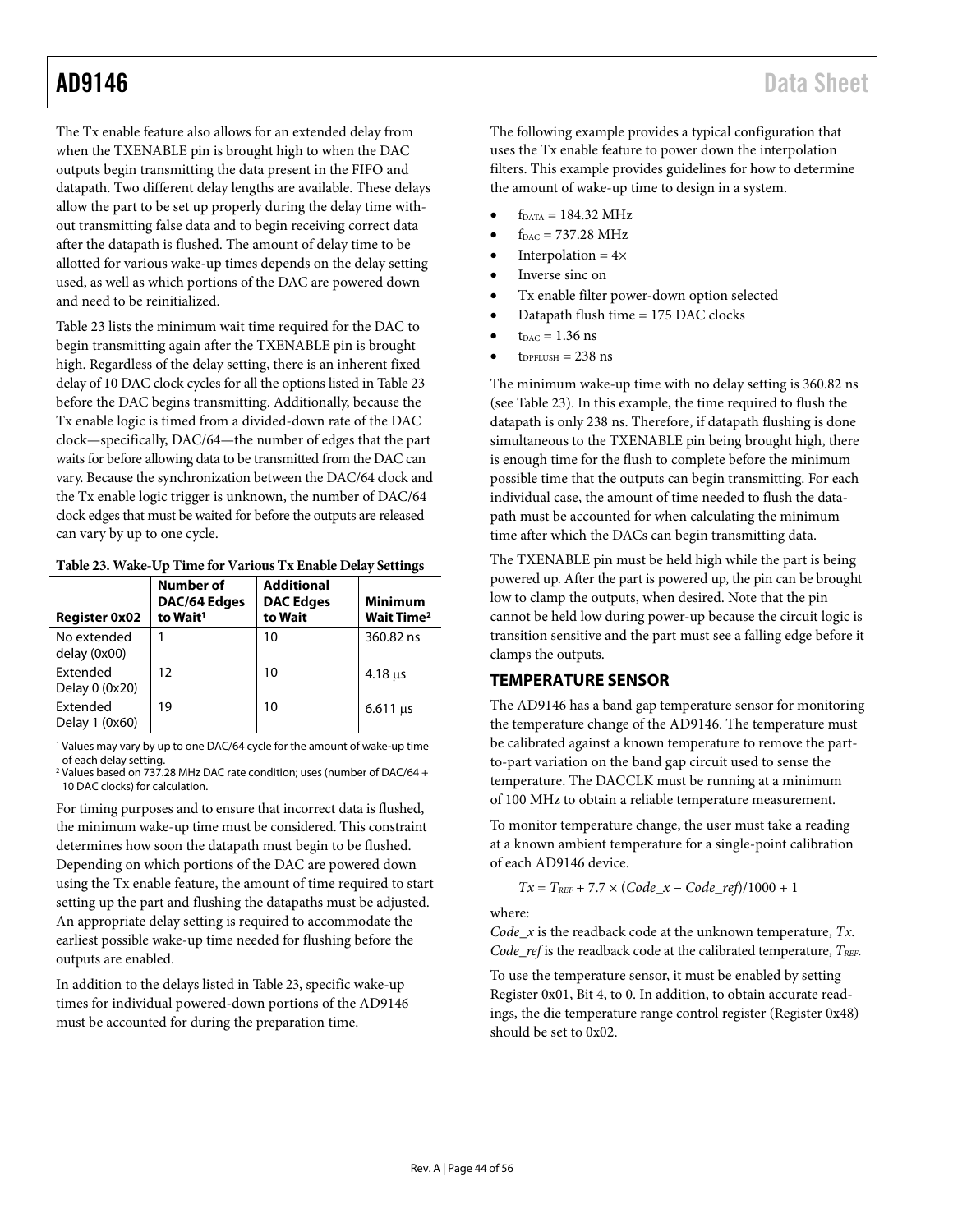## <span id="page-44-0"></span>MULTICHIP SYNCHRONIZATION

System demands may require that the outputs of multiple DACs be synchronized with each other or with a system clock. Systems that support transmit diversity or beamforming, where multiple antennas are used to transmit a correlated signal, require multiple DAC outputs to be phase aligned with each other. Systems with a time division multiplexing transmit chain may require one or more DACs to be synchronized with a system-level reference clock.

Multiple devices are considered synchronized to each other when the state of the clock generation state machines is identical for all parts, and when time-aligned data is being read from the FIFOs of all parts simultaneously. Devices are considered synchronized to a system clock when there is a fixed and known relationship between the clock generation state machine and the data being read from the FIFO and a particular clock edge of the system clock. The AD9146 has provisions for enabling multiple devices to be synchronized to each other or to a system clock.

The AD9146 supports synchronization in two different modes: data rate mode and FIFO rate mode. In data rate mode, the input data rate represents the lowest synchronized clock rate. In FIFO rate mode, the FIFO rate, which is the data rate divided by the FIFO depth of 8, represents the lowest rate clock.

The advantage of FIFO rate synchronization is increased time between the setup and hold time windows for DCI changes relative to the DACCLK or REFCLK input. When the synchronization state machine is on in data rate mode, the elasticity of the FIFO is not used to absorb timing variations between the data source and the DAC, resulting in setup and hold time windows repeating at the input data rate.

The method chosen for providing the DAC sampling clock directly affects the synchronization methods available. When the device clock multiplier is used, only data rate mode is available. When the DAC sampling clock is sourced directly, both data rate mode and FIFO rate mode synchronization are available. The following sections describe the synchronization methods for enabling both clocking modes and querying the status of the synchronization logic.

The full synchronization methods described are used to align multiple dual DACs within one DACCLK cycle. To achieve synchronization within one DACCLK cycle, both the REFCLK and FRAME signals are required to perform back-end and front-end alignment. If synchronization does not need to be this accurate, other options can be used. In data rate mode or in FIFO rate mode, using soft alignment of the FIFO for multiple DACs synchronizes the DAC outputs within two data clock cycles (see th[e Serial Port](#page-29-1)  Initiated [FIFO Reset](#page-29-1) section). For more information about synchronization, see th[e AN-1093](http://www.analog.com/AN-1093) Application Note, "Synchronization of Multiple AD9122 TxDAC+ Converters."

### <span id="page-44-1"></span>**SYNCHRONIZATION WITH CLOCK MULTIPLICATION**

When using the clock multiplier to generate the DAC sample rate clock, the REFCLK input signal acts as both the reference clock for the PLL-based clock multiplier and as the synchronization signal. To synchronize devices, distribute the REFCLK signal with low skew to all the devices that need to be synchronized. Skew between the REFCLK signals of the different devices shows up directly as a timing mismatch at the DAC outputs.

Because two clocks are shared on the same signal, an appropriate frequency must be chosen for the synchronization and REFCLK signals. The FRAME and DCI signals can be created in the FPGA along with the data. A circuit diagram of a typical configuration is shown in [Figure 62.](#page-44-2)



*Figure 62. Typical Circuit Diagram for Synchronizing Devices*

<span id="page-44-2"></span>Th[e Procedure for Synchronization When Using the PLL](#page-44-3) section outlines the steps required to synchronize multiple devices. The procedure assumes that the REFCLK signal is applied to all the devices, and that the PLL of each device is phase locked to it. The following procedure must be carried out on each individual device.

### <span id="page-44-3"></span>*Procedure for Synchronization When Using the PLL*

In the initialization of the AD9146, all the clock signals (DACCLK, DCI, FRAME, synchronization, and REFCLK) must be present and stable before the synchronization feature is turned on. Configure the AD9146 for data rate, periodic synchronization by writing 0xC8 to the sync control register (Register 0x10). Additional synchronization options are available (see the [Additional](#page-47-0)  [Synchronization Features](#page-47-0) section).

Read the sync status register (Register 0x12) to verify that the sync locked bit (Bit 6) is set high, indicating that the device achieved back-end synchronization, and that the sync lost bit (Bit 7) is low. These levels indicate that the clocks are running with a constant and known phase relative to the synchronization signal.

Reset the FIFO by strobing the FRAME signal high for the time interval required to write two complete input data words. Resetting the FIFO ensures that the correct data is being read from the FIFO.

This completes the synchronization procedure; all devices should now be synchronized.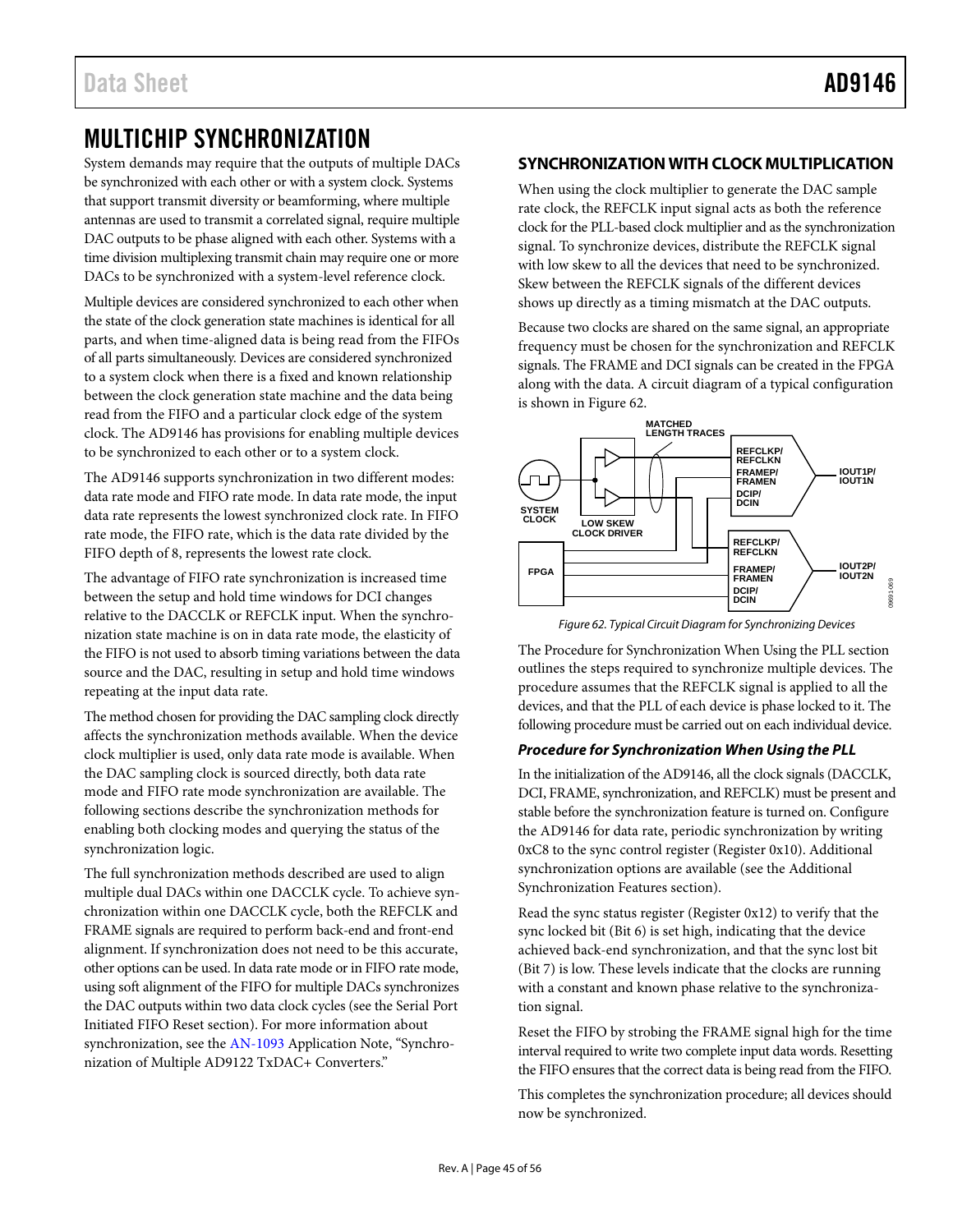<span id="page-45-2"></span>

*Figure 64. Typical Circuit Diagram for Synchronizing Devices to a System Clock*

<span id="page-45-3"></span>To maintain synchronization, the skew between the REFCLK signals of the devices must be less than tskEW ns. When resetting the FIFO, the FRAME signal must be held high for the time interval required to write two complete input data words. A timing diagram of the input signals is shown i[n Figure 63.](#page-45-2)

[Figure 63](#page-45-2) shows a REFCLK frequency equal to the data rate. Although this is the most common situation, it is not strictly required for proper synchronization. Any REFCLK frequency that satisfies the following equation is acceptable. (This equation is valid only when the PLL is used because only data rate mode is available with the PLL on.)

$$
f_{\text{SYNC\_I}}\!=\!f_{\text{D}\text{ACCLK}}/2^N\,\text{and}\,f_{\text{SYNC\_I}}\!\leq\!f_{\text{D}\text{ATA}}
$$

where 
$$
N = 0, 1, 2, \text{ or } 3
$$
.

As an example, a configuration with  $4\times$  interpolation and clock frequencies of  $f_{VCO}$  = 1600 MHz,  $f_{DACCLK}$  = 800 MHz,  $f_{DATA}$  = 200 MHz, and  $f_{\text{SYNC I}} = 100$  MHz is a viable solution.

### <span id="page-45-0"></span>**SYNCHRONIZATION WITH DIRECT CLOCKING**

When directly sourcing the DAC sample rate clock, a separate REFCLK input signal is required for synchronization. To synchronize devices, the DACCLK signal and the REFCLK signal must be distributed with low skew to all the devices being synchronized. If the devices need to be synchronized to a master clock, use the master clock directly for generating the REFCLK input (se[e Figure 64\)](#page-45-3).

### <span id="page-45-1"></span>**DATA RATE MODE SYNCHRONIZATION**

The [Procedure for Data Rate Synchronization When Directly](#page-45-4)  [Sourcing the DAC Sampling Clock](#page-45-4) section outlines the steps required to synchronize multiple devices in data rate mode. The procedure assumes that the DACCLK and REFCLK signals are applied to all the devices. The following procedure must be carried out on each individual device.

### <span id="page-45-4"></span>*Procedure for Data Rate Synchronization When Directly Sourcing the DAC Sampling Clock*

Configure the AD9146 for data rate, periodic synchronization by writing 0xC8 to the sync control register (Register 0x10). Additional synchronization options are available (see the [Additional Synchronization Features](#page-47-0) section).

Read the sync locked bit (Register 0x12, Bit 6) to verify that the device is back-end synchronized. A high level on this bit indicates that the clocks are running with a constant and known phase relative to the synchronization signal.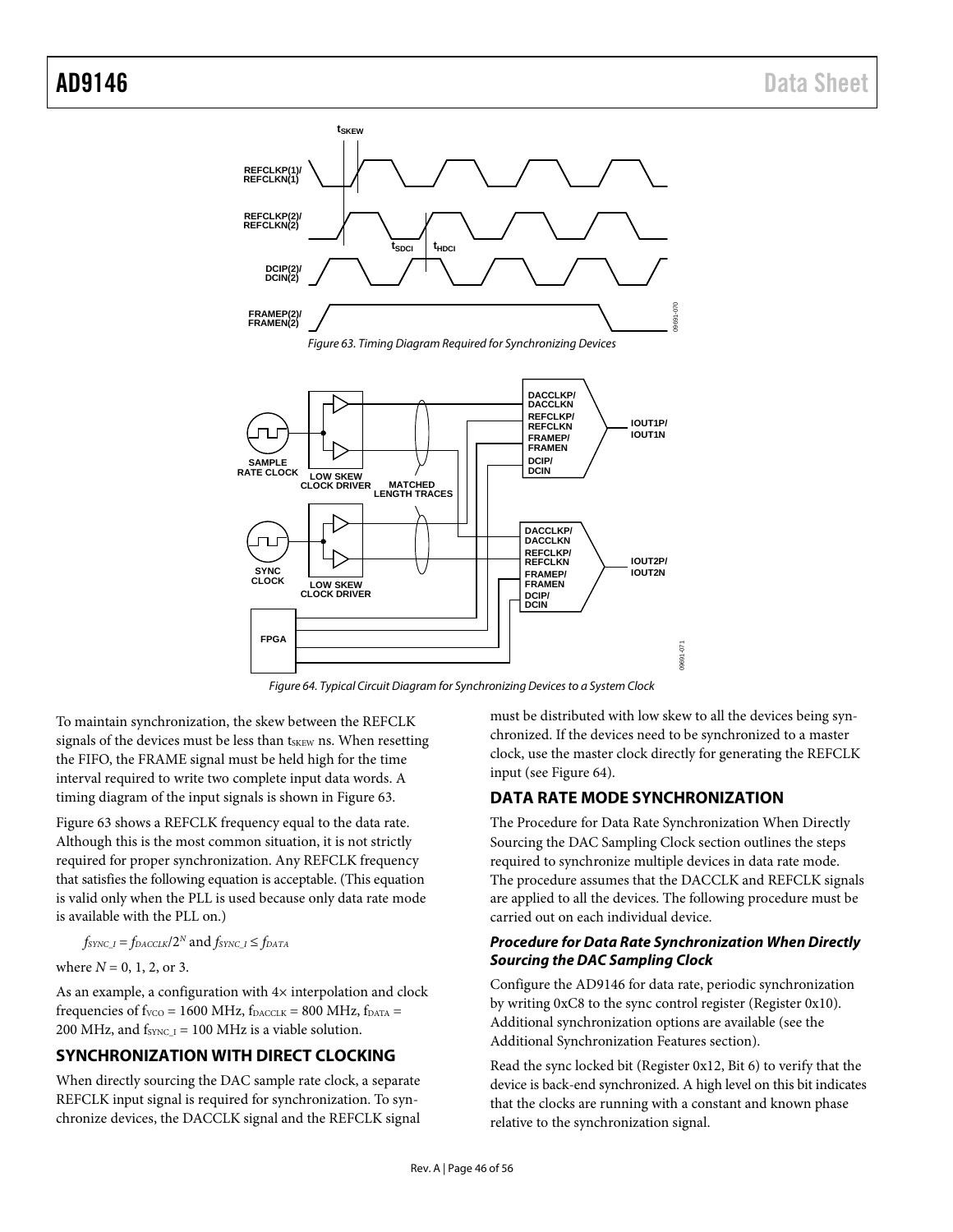Reset the FIFO by strobing the FRAME signal high for two complete DCI periods. Resetting the FIFO ensures that the correct data is being read from the FIFO of each of the devices simultaneously.

This completes the synchronization procedure; all devices should now be synchronized.

To ensure that each DAC is updated with the correct data on the same CLK edge, two timing relationships must be met on each DAC.

- DCIP/DCIN and D[7:0]P/D[7:0]N must meet the setup and hold times with respect to the rising edge of DACCLK.
- REFCLK must also meet the setup and hold times with respect to the rising edge of DACCLK.

When these conditions are met, the outputs of the DACs are updated within one DAC clock cycle of each other. The timing requirements of the input signals are shown i[n Figure 65.](#page-46-1)



<span id="page-46-1"></span>Figure 65. Data Rate Synchronization Signal Timing Requirements, 2× Interpolation

[Figure 65 s](#page-46-1)hows the synchronization signal timing with  $2\times$ interpolation; therefore,  $f_{\text{DCI}} = \frac{1}{2} \times f_{\text{CLK}}$ . The REFCLK input is shown to be equal to the data rate. The maximum frequency at which the device can be resynchronized in data rate mode can be expressed as

 $f_{SYNC\_I} = f_{DATA}/2^N$ 

where *N* is any non-negative integer.

Generally, for values of N greater than or equal to 3, select the FIFO rate synchronization mode.

When synchronization is used in data rate mode, the timing constraint between the DCI and DACCLK must be met according t[o Table 24.](#page-46-2) In data rate mode, the allowed phase drift between the DCI and DACCLK is limited to one DCI period. The DCI to DACCLK timing restriction is required to prevent corruption of the data transfer when the FIFO is constantly reset. The required timing between the DCI and DACCLK is shown in [Figure 66.](#page-46-3) 



Figure 66. Timing Diagram for Input Data Port (Data Rate Mode)

### <span id="page-46-3"></span><span id="page-46-2"></span>**Table 24. DCI to DACCLK Setup and Hold Times**

| <b>DCI Delay</b><br>Register 0x16,<br>Bits[1:0] | <b>Minimum Setup</b><br>Time, t <sub>spci</sub> (ns) | <b>Minimum Hold</b><br>Time, t <sub>HDCI</sub> (ns) | Sampling<br>Interval (ns) |
|-------------------------------------------------|------------------------------------------------------|-----------------------------------------------------|---------------------------|
| 00                                              | $-0.07$                                              | 0.82                                                | 0.75                      |
| 01                                              | $-0.24$                                              | 1.13                                                | 0.89                      |
| 10                                              | $-0.39$                                              | 1.40                                                | 1.01                      |
| 11                                              | -0.49                                                | 1.55                                                | 1.06                      |

### <span id="page-46-0"></span>**FIFO RATE MODE SYNCHRONIZATION**

The [Procedure for FIFO Rate Synchronization When Directly](#page-46-4)  [Sourcing the DAC Sampling Clock s](#page-46-4)ection outlines the steps required to synchronize multiple devices in FIFO rate mode. The procedure assumes that the DACCLK and REFCLK signals are applied to all the devices. The procedure must be carried out on each individual device.

### <span id="page-46-4"></span>**Procedure for FIFO Rate Synchronization When Directly Sourcing the DAC Sampling Clock**

Configure the AD9146 for FIFO rate, periodic synchronization by writing 0x88 to the sync control register (Register 0x10). Additional synchronization options are available (see the [Additional](#page-47-0)  [Synchronization Features](#page-47-0) section).

Read the sync locked bit (Register 0x12, Bit 6) to verify that the device is back-end synchronized. A high level on this bit indicates that the clocks are running with a constant and known phase relative to the synchronization signal.

Reset the FIFO by strobing the FRAME signal high for two complete DCI periods. Resetting the FIFO ensures that the correct data is being read from the FIFO of each of the devices simultaneously.

This completes the synchronization procedure; all devices should now be synchronized.

To ensure that each DAC is updated with the correct data on the same CLK edge, two timing relationships must be met on each DAC.

- DCIP/DCIN and D[7:0]P/D[7:0]N must meet the setup and hold times with respect to the rising edge of DACCLK.
- REFCLK must also meet the setup and hold times with respect to the rising edge of DACCLK.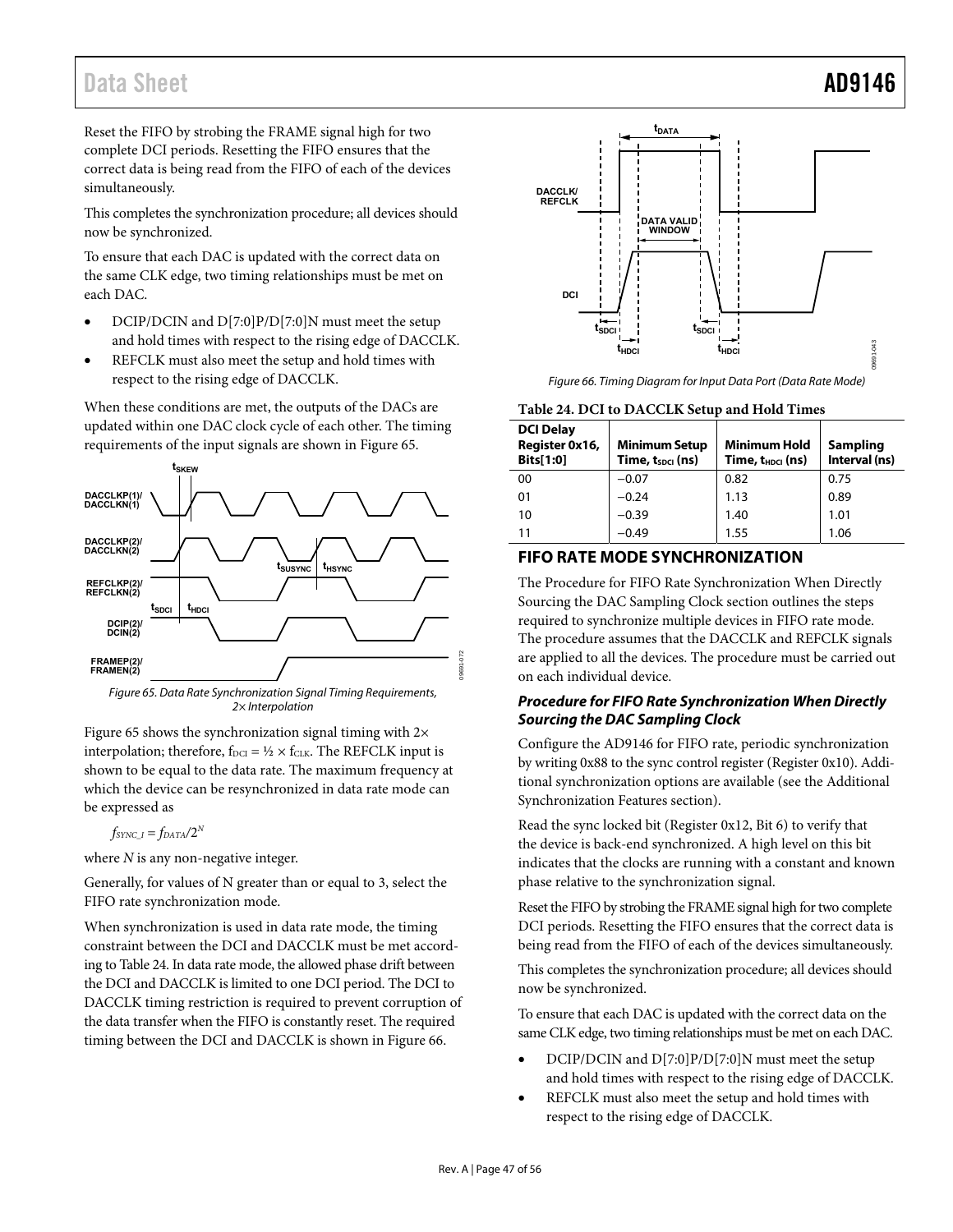When these conditions are met, the outputs of the DACs are updated within one DAC clock cycle of each other. The timing requirements of the input signals are shown i[n Figure 67.](#page-47-2)



<span id="page-47-2"></span>[Figure 67](#page-47-2) shows the synchronization signal timing with 2× interpolation; therefore,  $f_{DCI} = \frac{1}{2} \times f_{CLK}$ . The REFCLK input is shown to be equal to the FIFO rate. The maximum frequency at which the device can be resynchronized in FIFO rate mode can be expressed as

 $f_{SYNC\_I} = f_{DATA}/(8 \times 2^N)$ 

where *N* is any non-negative integer.

### <span id="page-47-0"></span>**ADDITIONAL SYNCHRONIZATION FEATURES**

[Table 25](#page-47-3) shows the required timing between the DACCLK and the synchronization clock when synchronization is used. This timing restriction applies to both data rate mode and FIFO rate mode.

| TADIA SAI AITINII AITINII ALI AAN ATA TIATA TIITAA |                        |                  |      |  |  |  |  |  |
|----------------------------------------------------|------------------------|------------------|------|--|--|--|--|--|
| <b>Parameter</b>                                   | Min                    | Max              | Unit |  |  |  |  |  |
| <b>t</b> skew                                      | $-t_{\text{DACCLK}}/2$ | $+t$ DACCLK $/2$ | ps   |  |  |  |  |  |
| tsusync                                            | 100                    |                  | ps   |  |  |  |  |  |
| <b><i>UHSYNC</i></b>                               | 330                    |                  | ps   |  |  |  |  |  |

### <span id="page-47-3"></span>**Table 25. Synchronization Setup and Hold Times**

### *One-Time Synchronization*

When implementing the full multichip synchronization feature (with the REFCLK and FRAME signals aligned within one DACCLK cycle), the user may experience difficulty meeting the DACCLK to synchronization clock timing. In this case, a one-time synchronization method can be used. Before implementing the one-time synchronization, make sure that the synchronization signal is locked by checking both the sync signal locked and the sync signal lost flags (Bit 4 and Bit 5 in Register 0x06). It is also important that synchronization not be enabled before stable REFCLK signals are present from the FPGA or ASIC. For more information and a detailed flowchart of the one-time synchronization feature, see the [AN-1093](http://www.analog.com/AN-1093) Application Note, "Synchronization of Multiple AD9122 TxDAC+ Converters."

### <span id="page-47-1"></span>*Sync Status Bits*

When the sync locked bit (Register 0x12, Bit 6) is set, it indicates that the synchronization logic has reached alignment. This alignment is determined when the clock generation state machine phase is constant.

Alignment takes from  $(11 + \text{averaging}) \times 64$  to  $(11 + \text{averaging}) \times$ 128 DACCLK cycles. The sync locked bit can also trigger an IRQ, as described in the [Interrupt Request Operation](#page-48-2) section.

When the sync lost bit (Register 0x12, Bit 7) is set, it indicates that a previously synchronized device has lost alignment. This bit is latched and remains set until cleared by overwriting the register. This bit can also trigger an IRQ, as described in the [Interrupt Request Operation](#page-48-2) section.

The sync phase readback bits (Register 0x13, Bits[7:0]) report the current clock phase in a 6.2 format. Bits[7:2] report which of the 64 states (0 to 63) the clock is currently in. When averaging is enabled, Bits[1:0] provide  $\frac{1}{4}$  state accuracy (for 0,  $\frac{1}{4}$ ,  $\frac{1}{2}$ ,  $\frac{3}{4}$ ). The lower two bits give an indication of the timing margin issues that may exist. If the synchronization sampling is error free, the fractional clock state should be 00.

### *Timing Optimization*

The REFCLK signal is sampled by a version of the DACCLK. If sampling errors are detected, the opposite sampling edge can be selected to improve the sampling point. The sampling edge can be selected by setting Register 0x10, Bit 3 (1 = rising and  $0 = falling$ ).

The synchronization logic resynchronizes when a phase change between the REFCLK signal and the state of the clock generation state machine exceeds a threshold. To mitigate the effects of jitter and prevent erroneous resynchronizations, the relative phase can be averaged. The amount of averaging is set by the sync averaging bits (Register 0x10, Bits[2:0]) and can be set from 1 to 128. The higher the number of averages, the more slowly the device recognizes and resynchronizes to a legitimate phase correction. Generally, the averaging should be made as large as possible while still meeting the allotted resynchronization time interval. Note that, if the average synchronization sampling result is in approximately the middle of the probability curve, the synchronization engine can be unstable, resulting in corrupted output.

The value of the Sync Phase Request[5:0] bits (Register 0x11, Bits[5:0]) is the state to which the clock generation state machine resets upon initialization. By varying this value, the timing of the internal clocks, with respect to the REFCLK signal, can be adjusted. Every increment of the Sync Phase Request[5:0] value advances the internal clocks by one DACCLK cycle. This offset can be used for two purposes: to skew the outputs of two synchronized DAC outputs in increments of the DACCLK cycle, and to change the relative timing between the DAC output and the sync input (REFCLK). This may allow for a more optimal placement of the DCI sampling point in data rate synchronization mode.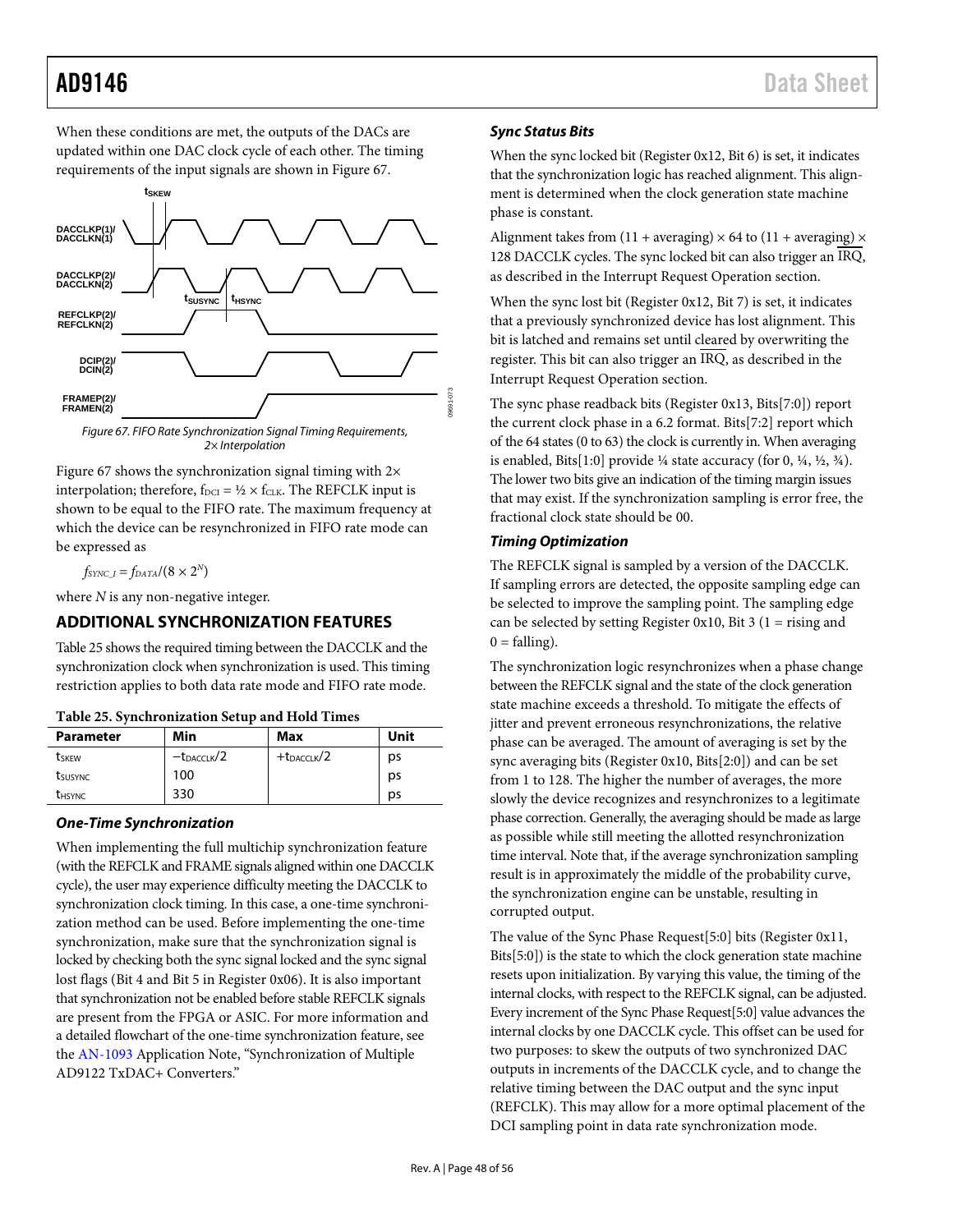## <span id="page-48-2"></span><span id="page-48-0"></span>INTERRUPT REQUEST OPERATION

The AD9146 provides an interrupt request output signal on Pin 34 (IRQ) that can be used to notify an external host processor of significant device events. Upon assertion of the interrupt, the device should be queried to determine the precise event that occurred. The IRQ pin is an open-drain, active low output. Pull the IRQ pin high external to the device. This pin can be tied to the interrupt pins of other devices with open-drain outputs to wire-OR these pins together.

The event flags provide visibility into the device. These flags are located in the two event flag registers, Register 0x06 and Register 0x07. The behavior of each event flag is independently selected in the interrupt enable registers, Register 0x04 and Register 0x05. When the flag interrupt enable is active, the event flag latches and triggers an external interrupt. When the flag interrupt is disabled, the event flag monitors the source signal, but the IRQ pin remains inactive.

[Figure 68](#page-48-3) shows the  $\overline{\text{IRQ}}$ -related circuitry and how the event flag signals propagate to the  $\overline{\text{IRQ}}$  output. The INTERRUPT\_ ENABLE signal represents one bit from the interrupt enable register. The EVENT\_FLAG\_SOURCE signal represents one bit from the event flag register. The EVENT\_ FLAG\_SOURCE signal represents one of the device signals that can be monitored, such as the PLL\_LOCKED signal from the PLL phase detector or the FIFO\_WARNING\_1 signal from the FIFO controller.

When an interrupt enable bit is set high, the corresponding event flag bit reflects a positively tripped version of the EVENT\_FLAG\_ SOURCE signal; that is, the event flag bit is latched on the rising edge of the EVENT\_FLAG\_SOURCE signal. This signal also asserts the external IRQ pin.

When an interrupt enable bit is set low, the event flag bit reflects the current status of the EVENT\_FLAG\_SOURCE signal, and the event flag has no effect on the external IRQ pin.

The latched version of an event flag (the INTERRUPT\_SOURCE signal) can be cleared in two ways. The recommended way is by writing 1 to the corresponding event flag bit. A hardware or software reset also clears the INTERRUPT\_SOURCE signal.

### <span id="page-48-1"></span>**INTERRUPT SERVICE ROUTINE**

Interrupt request management starts by selecting the set of event flags that require host intervention or monitoring. The events that require host action should be enabled so that the host is notified when they occur. For events requiring host intervention upon IRQ activation, run the following routine to clear an interrupt request:

- 1. Read the status of the event flag bits that are being monitored.
- 2. Set the interrupt enable bit low so that the unlatched EVENT\_FLAG\_SOURCE signal can be monitored directly.
- 3. Perform any actions that may be required to clear the EVENT\_FLAG\_SOURCE. In many cases, no specific actions may be required.
- 4. Read the event flag to verify that the actions taken have cleared the EVENT\_FLAG\_SOURCE.
- 5. Clear the interrupt by writing 1 to the event flag bit.
- 6. Set the interrupt enable bits of the events to be monitored.

Note that some EVENT\_FLAG\_SOURCE signals are latched signals. These signals are cleared by writing to the corresponding event flag bit. For more information about each event flag, see Register 0x06 and Register 0x07 in [Table 11.](#page-19-0)

<span id="page-48-3"></span>

*Figure 68. Simplified Schematic of IRQ Circuitry*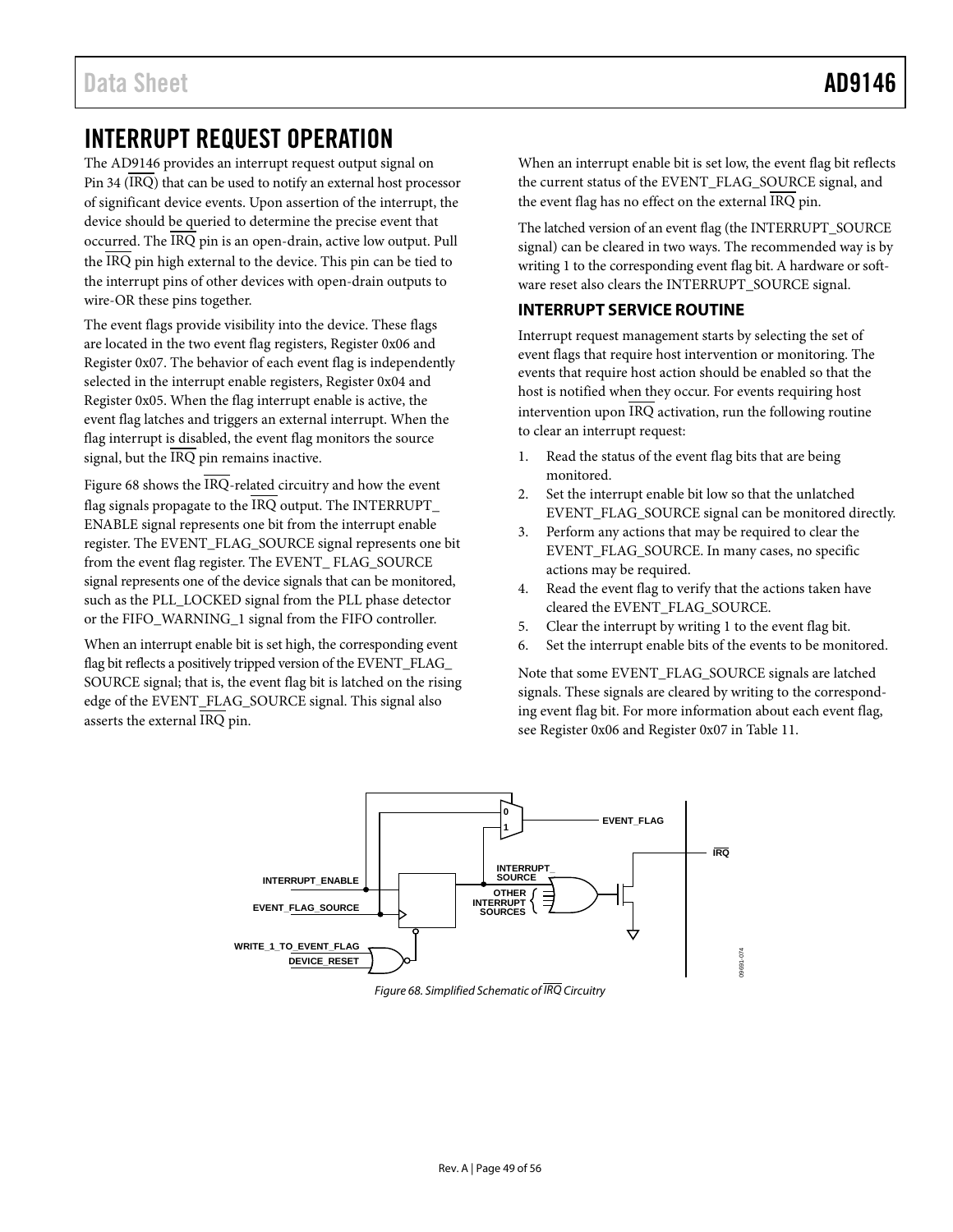## <span id="page-49-0"></span>INTERFACE TIMING VALIDATION

The AD9146 provides on-chip sample error detection (SED) circuitry that simplifies verification of the input data interface. The SED circuitry compares the input data samples captured at the digital input pins with a set of comparison values. The comparison values are loaded into registers through the SPI port. Differences between the captured values and the comparison values are detected and stored. Options are available for customizing SED test sequencing and error handling.

### <span id="page-49-1"></span>**SED OPERATION**

The SED circuitry operates on a data set made up of four 16-bit input words divided into eight 8-bit input words, denoted as I0, Q0, I1, and Q1. To properly align the input samples, the first I data-word (that is, I0) is indicated by asserting FRAME for at least one complete input sample[.](#page-49-2)

[Figure 69](#page-49-3) shows the input timing of the interface in byte mode. The FRAME signal can be issued once at the start of the data transmission, or it can be asserted repeatedly at intervals coinciding with the I0 and Q0 data-words.

<span id="page-49-2"></span>

<span id="page-49-3"></span>The SED has three flag bits (Register 0x67, Bit 5, Bit 1, and Bit 0) that indicate the results of the input sample comparisons. The sample error detected bit (Register 0x67, Bit 5) is set when

an error is detected and remains set until cleared. The SED also provides registers that indicate which input data bits experienced errors (Register 0x70 through Register 0x73). These bits are latched and indicate the accumulated errors detected until cleared.

Autosample error detection (AED) is an autoclear function in the SED. The autoclear mode has two effects: it activates the compare fail bit and the compare pass bit (Register 0x67, Bit 1 and Bit 0) and changes the behavior of Register 0x70 through Register 0x73. The compare pass bit is set if the last eight sample set comparisons are error free. The compare fail bit is set if an error is detected. The compare fail bit is not activated until the part has received eight error-free sample set comparisons, that is, the pass bit has gone high at least once. Once enabled, the compare fail bit is automatically cleared by the reception of eight consecutive errorfree comparisons. When autoclear mode is enabled, Register 0x70 through Register 0x73 accumulate errors as previously described but are reset to all 0s after eight consecutive error-free sample set comparisons are made.

If desired, the sample error detected, compare pass, and compare fail flags can be configured to trigger the IRQ pin when active. This is done by enabling the appropriate bits in the event flag register (Register 0x07).

[Table 26](#page-49-4) shows a progression of the input sample comparison results and the corresponding states of the error flags.

| <b>Compare Results (Pass/Fail)</b>           | Đ |                |                |       |    |       |       |       |       |       |       |                |    |                |       |       |
|----------------------------------------------|---|----------------|----------------|-------|----|-------|-------|-------|-------|-------|-------|----------------|----|----------------|-------|-------|
| Register 0x67, Bit 5 (Sample Error Detected) |   |                |                |       |    |       |       |       |       |       |       |                |    |                |       |       |
| Register 0x67, Bit 1 (Compare Fail)          |   |                |                |       |    |       |       |       |       | -0    |       |                |    |                |       |       |
| Register 0x67, Bit 0 (Compare Pass)          |   |                |                |       |    |       |       |       |       |       |       |                |    |                |       |       |
| Register 0x70 to Register 0x73               |   | N <sup>2</sup> | N <sup>2</sup> | $N^2$ | N2 | $N^2$ | $N^2$ | $N^2$ | $N^2$ | $N^2$ | $N^2$ | N <sup>2</sup> | 71 | N <sup>2</sup> | $N^2$ | $N^2$ |
| (Errors Detected Bits)                       |   |                |                |       |    |       |       |       |       |       |       |                |    |                |       |       |

<span id="page-49-4"></span>**Table 26. Progression of Input Sample Comparison Results and the Resulting SED Register Values**

 $<sup>1</sup> Z = all 0s.$ </sup>

 $2 N =$  nonzero.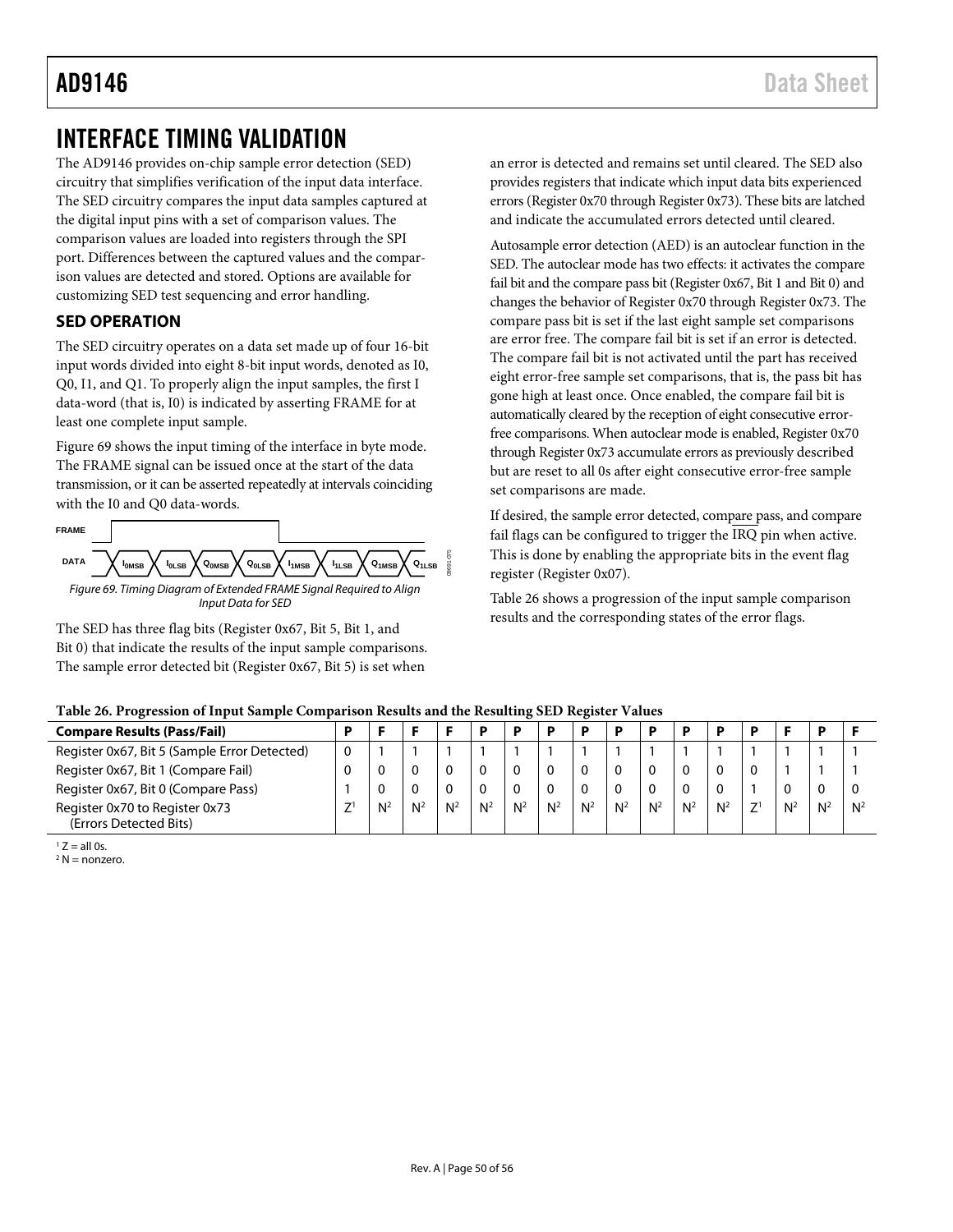### <span id="page-50-0"></span>**SED EXAMPLE**

### *Normal Operation*

The following example illustrates the SED configuration for continuously monitoring the input data and assertion of the IRQ pin when a single error is detected.

- 1. Load the following comparison values. (Comparison values can be chosen arbitrarily; however, choosing values that require frequent bit toggling provides the most robust test.) Register 0x68: IOLSB Register 0x69: I<sub>0MSB</sub> Register 0x6A: Q<sub>0LSB</sub> Register 0x6B: QOMSB Register 0x6C: I<sub>1LSB</sub> Register 0x6D: I<sub>1MSB</sub> Register 0x6E: Q1LSB Register 0x6F: Q1MSB 2. Enable the SED error detect flag to assert the  $\overline{\text{IRQ}}$  pin.
- (Set Register 0x05 to 0x04.)
- 3. Begin transmitting the input data pattern.
- 4. Write to Register 0x67 to enable the SED. (Set Register 0x67 to 0x80.)
- 5. Clear the SED errors in Register 0x67 and Register 0x07. When the SED is first turned on, the FRAME signal may be detected immediately; therefore, the SED failure bit may be asserted due to the unknown initial FRAME status. For this reason, the SED compare fail status bit must be cleared at least once immediately after enabling the SED.

If IRQ is asserted, read Register 0x67 and Register 0x70 through Register 0x73 to verify that a SED error was detected and to determine which input bits were in error. The bits in Register 0x70 through Register 0x73 are latched; therefore, the bits indicate any errors that occurred on those bits throughout the test (not only the errors that caused the error detected flag to be set).

Enabling the alignment of the I0 sample as described in the [SED Operation](#page-49-1) section requires the use of the FRAME signal. The timing diagrams for byte and nibble modes are the same as during normal operation and are shown i[n Figure 33](#page-28-2) and [Figure 34,](#page-28-3) respectively.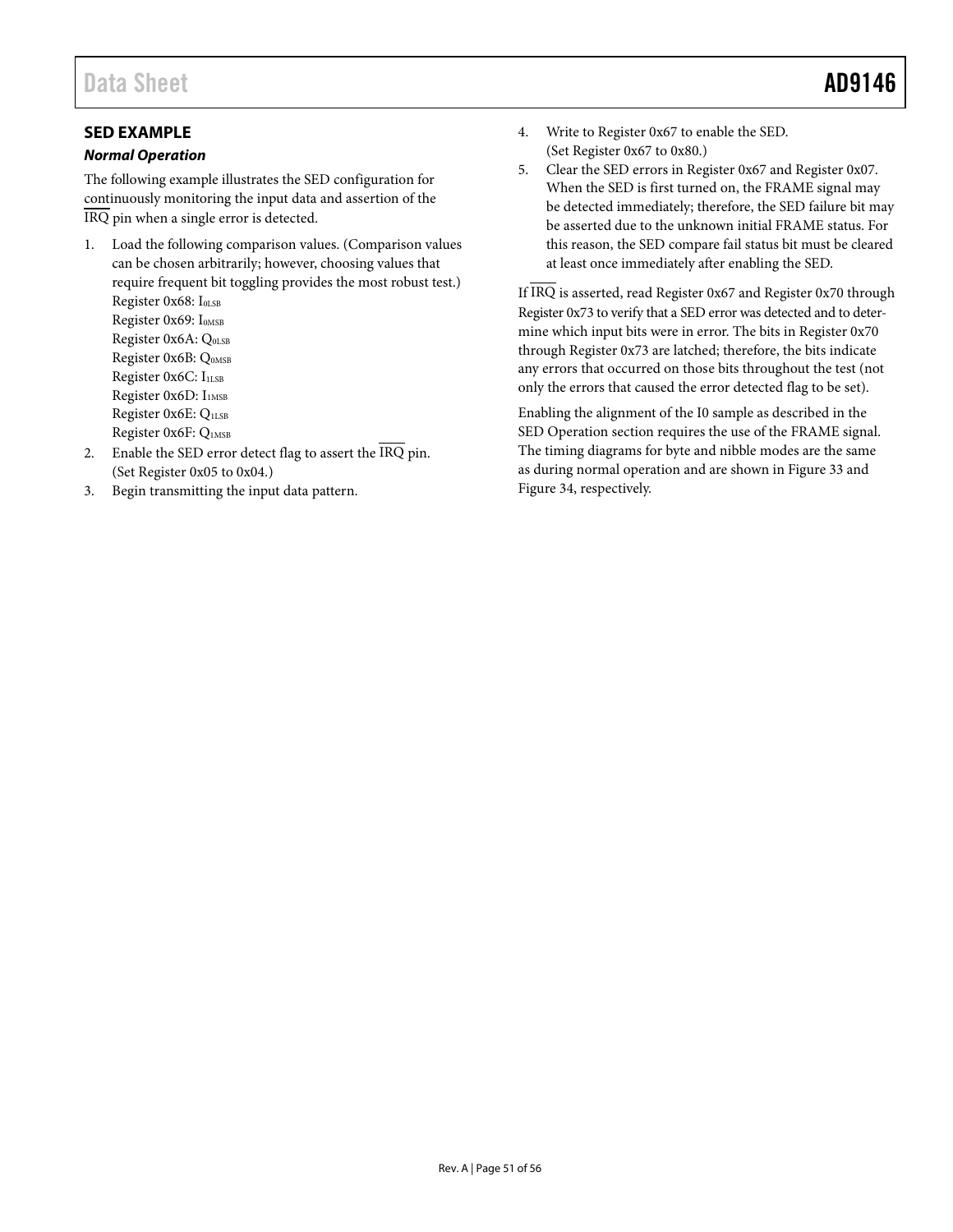## <span id="page-51-0"></span>EXAMPLE START-UP ROUTINE

<span id="page-51-3"></span><span id="page-51-2"></span><span id="page-51-1"></span>To ensure reliable start-up of the AD9146, certain sequences should be followed. This section shows an example start-up routine. This example uses the configuration described in the [Device Configuration](#page-51-1) section. **DEVICE CONFIGURATION** The following device configuration is used for this example.  $\bullet$  f<sub>DATA</sub> = 122.88 MSPS Interpolation is  $4\times$ , using HB1 = 10 and HB2 = 010010 • Input data is baseband data  $f_{\text{OUT}} = 140 \text{ MHz}$  $f_{REFCLK} = 122.88 \text{ MHz}$ PLL is enabled Inverse sinc filter is enabled Synchronization is enabled **DERIVED PLL SETTINGS** The following PLL settings can be derived from the device configuration.  $f_{\text{DACCLK}} = f_{\text{DATA}} \times \text{interpolation} = 491.52 \text{ MHz}$  $f_{VCO} = 4 \times f_{DACCLK} = 1966.08 \text{ MHz}$  (1 GHz <  $f_{VCO}$  < 2 GHz)  $N1 = f_{\text{DACCLK}}/f_{\text{REFCLK}} = 4$  $N2 = f_{VCO}/f_{DACCLK} = 4$ **START-UP SEQUENCE** The following sequence configures the power clock and register write sequencing for reliable device start-up. Power up Device (no specific power supply sequence is required) Apply stable REFCLK input signal. Apply stable DCI input signal. Device Configuration Register Write Sequence:  $0x00 \rightarrow 0x20$  /\* Issue Software Reset \*/  $0x00 \rightarrow 0x80$  /\* Enable 3-wire SPI \*/  $0x1E \rightarrow 0x01$ /\* Start PLL \*/  $0 \times 0C$   $\rightarrow$  0xE1  $0x0D \rightarrow 0xD9$  $0x0A \rightarrow 0xCF$  $0x0A \rightarrow 0xA0$ /\* Verify PLL is Locked \*/ Read  $0x0E$  /\* Expect bit 7 = 0, bit 6 = 1 \*/ Read 0x06 /\* Expect 0x5C \*/  $0x10 \rightarrow 0x48$  /\* Choose Data Rate Mode \*/  $0x17 \rightarrow 0x04$  /\* Issue Software FIFO Reset \*/  $0x18 \rightarrow 0x02$  $0x18 \rightarrow 0x00$ /\* Verify FIFO Reset \*/ Read  $0x18$  /\* Expect  $0x05$  \*/ Read  $0x19$  /\* Expect  $0x07$  \*/  $0x1B \rightarrow 0xA4$  /\* Enable Inverse Sinc \*/ /\* Configure Interpolation Filters \*/  $0x1C \rightarrow 0x04$  $0x1D \rightarrow 0x24$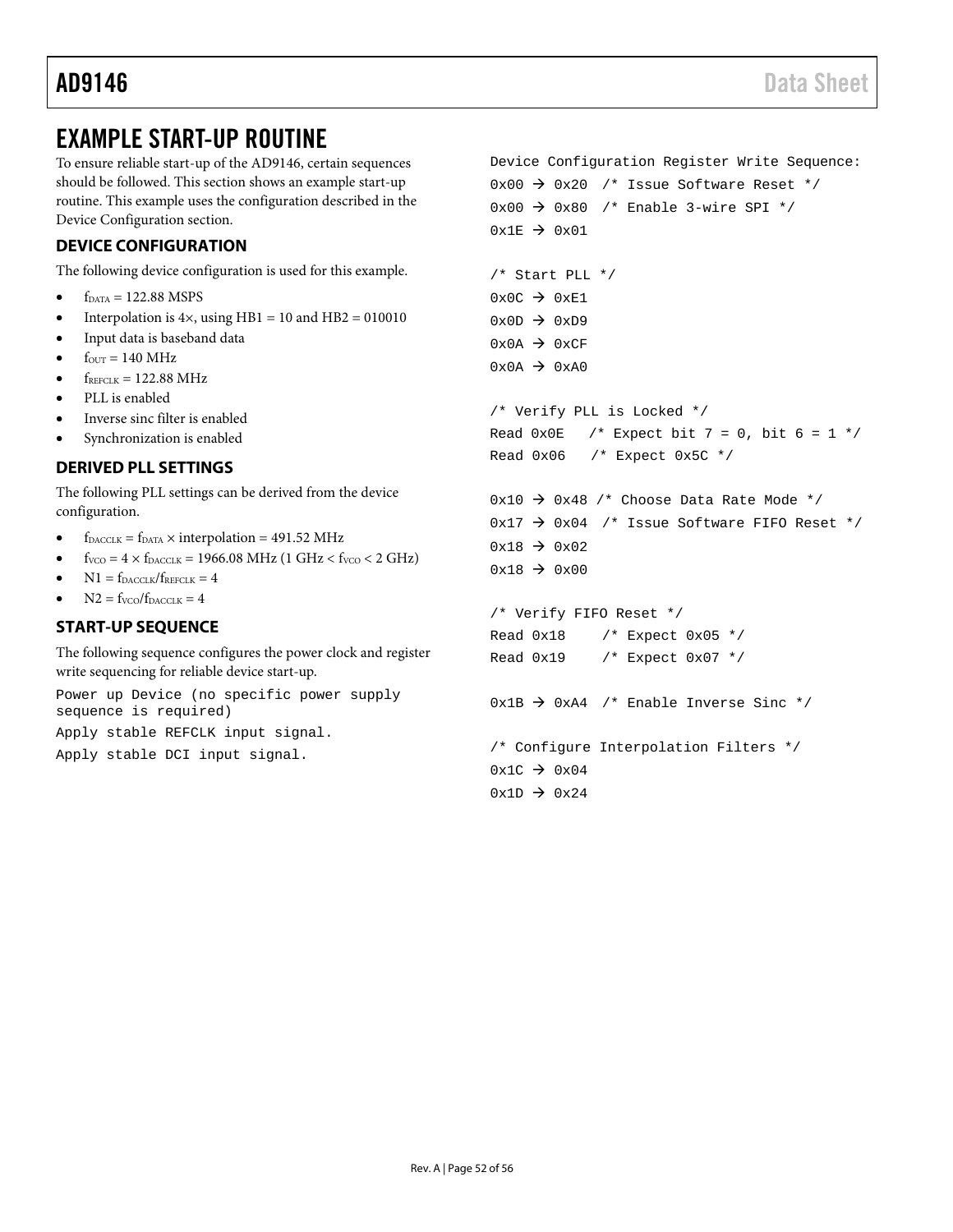## <span id="page-52-0"></span>OUTLINE DIMENSIONS



### <span id="page-52-1"></span>**ORDERING GUIDE**

| Model <sup>1</sup> | <b>Temperature Range</b>           | <b>Package Description</b>                             | Package Option |
|--------------------|------------------------------------|--------------------------------------------------------|----------------|
| AD9146BCPZ         | $-40^{\circ}$ C to $+85^{\circ}$ C | 48-lead LFCSP WO                                       | CP-48-13       |
| AD9146BCPZRL       | $-40^{\circ}$ C to $+85^{\circ}$ C | 48-lead LFCSP WO                                       | $CP-48-13$     |
| AD9146-M5375-EBZ   |                                    | <b>Evaluation Board Connected to ADL5375 Modulator</b> |                |

<sup>1</sup> Z = RoHS Compliant Part.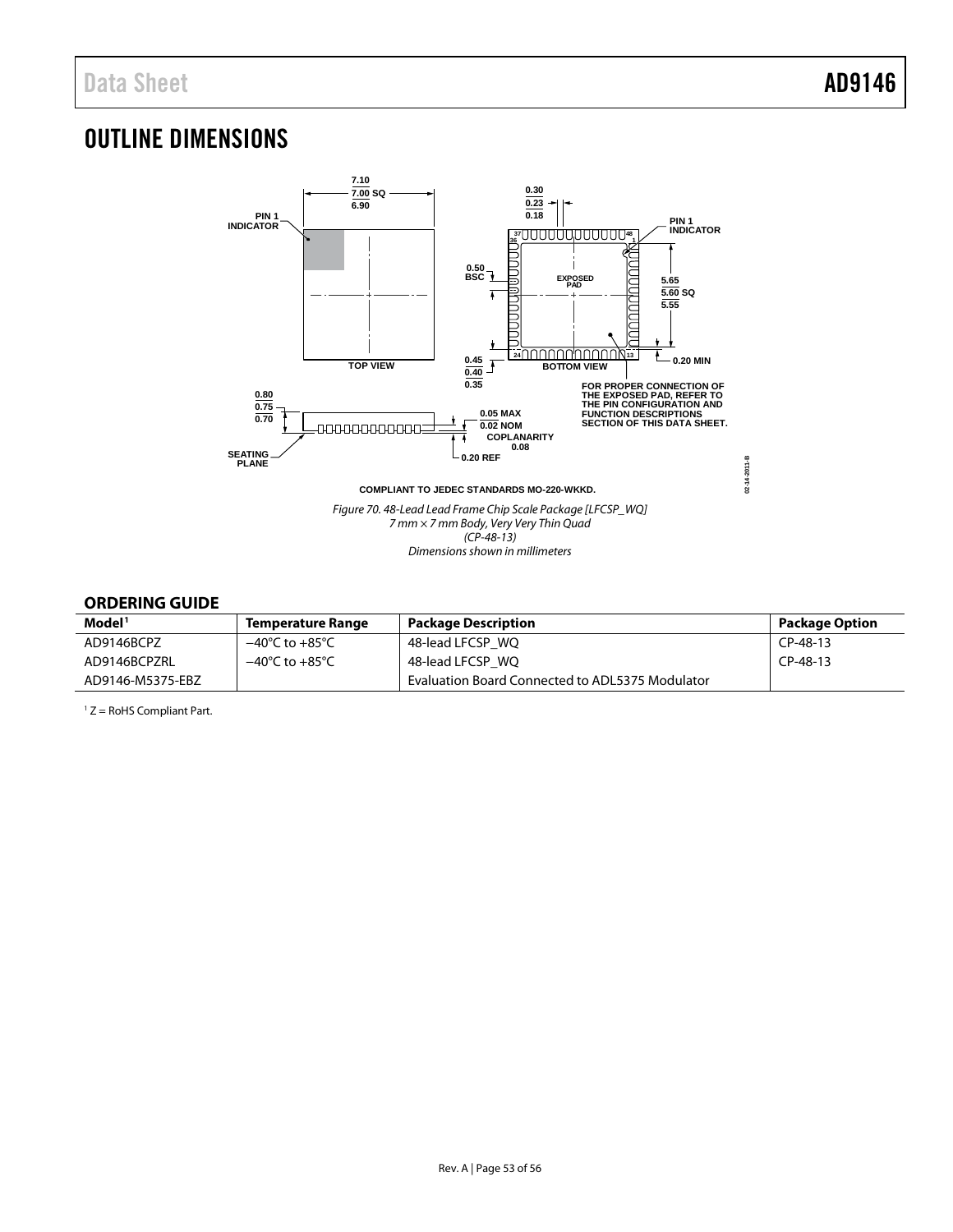# **NOTES**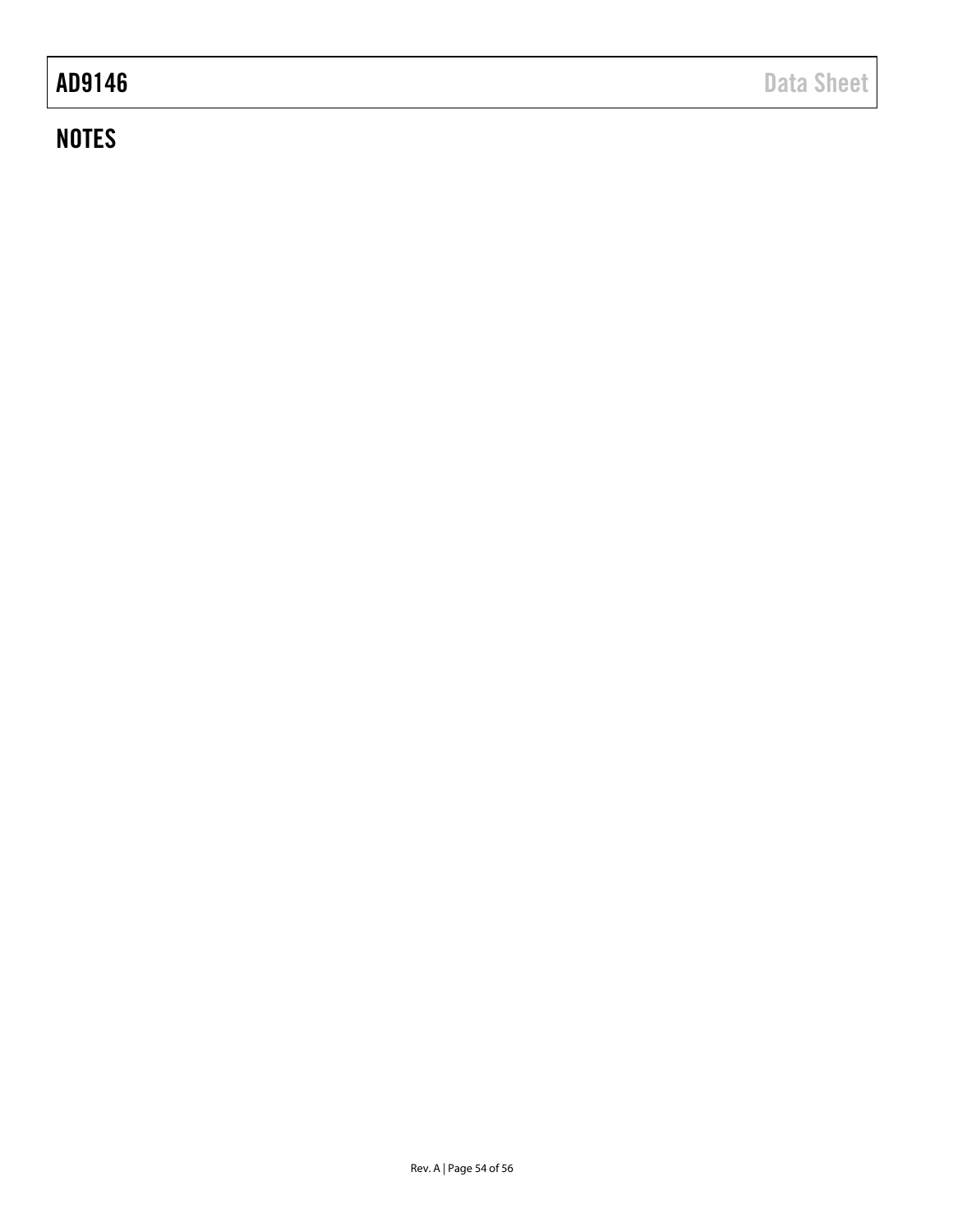# <span id="page-54-0"></span>**NOTES**